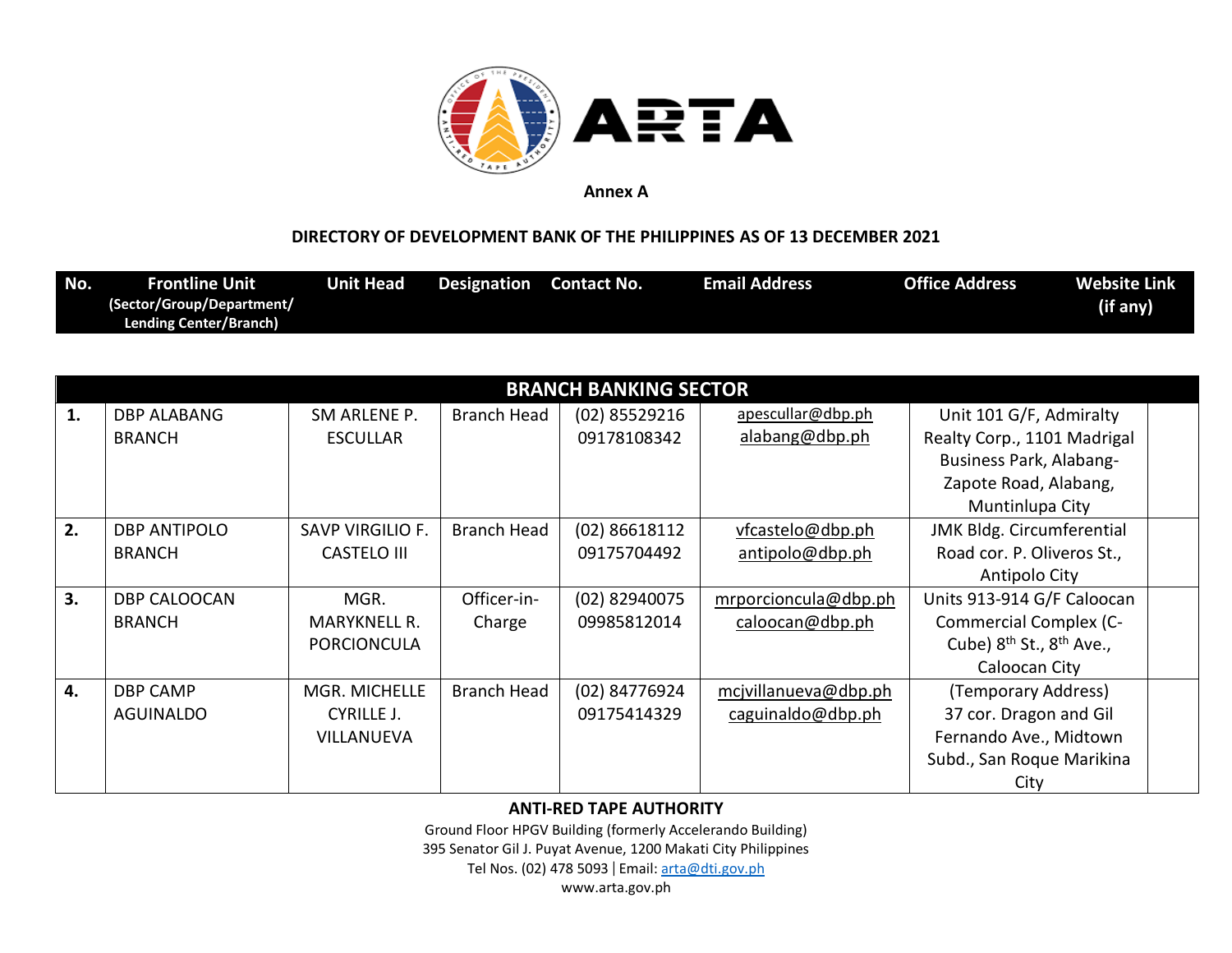

## **DIRECTORY OF DEVELOPMENT BANK OF THE PHILIPPINES AS OF 13 DECEMBER 2021**

| No. | <b>Frontline Unit</b><br>(Sector/Group/Department/<br><b>Lending Center/Branch)</b> | <b>Unit Head</b>     | <b>Designation</b> | <b>Contact No.</b> | <b>Email Address</b> | <b>Website Link</b><br><b>Office Address</b><br>(if any) |  |
|-----|-------------------------------------------------------------------------------------|----------------------|--------------------|--------------------|----------------------|----------------------------------------------------------|--|
|     |                                                                                     |                      |                    |                    |                      |                                                          |  |
| 5.  | <b>DBP</b>                                                                          | <b>SAVP JEANETTE</b> | <b>Branch Head</b> | $(02)$ 89261686    | jsquilit@dbp.ph      | G/F DBP Building,                                        |  |
|     | <b>COMMONWEALTH</b>                                                                 | S. QUILIT            |                    | 09666803804        | commonwealth@dbp.ph  | Commonwealth Ave.,                                       |  |
|     | <b>BRANCH</b>                                                                       |                      |                    |                    |                      | Diliman, Quezon City                                     |  |
| 6.  | DBP MAKATI-F.                                                                       | MGR. KRISTINE        | <b>Branch Head</b> | (02) 85529227      | kecpelingon@dbp.ph   | G/F Lasala Bldg. II, Lot 12 Blk                          |  |
|     | <b>ZOBEL BRANCH</b>                                                                 | EDINNE C.            |                    | 09173215909        | makati@dbp.ph        | 1, F. Zobel St. Brgy.                                    |  |
|     |                                                                                     | <b>PELINGON</b>      |                    |                    |                      | Poblacion, Makati City                                   |  |

|    | ZOBEL BRANCH             | EDINNE C.       |                    | 09173215909    | makati@upp.pn        | 1, F. ZODEI ST. Brgy.      |  |
|----|--------------------------|-----------------|--------------------|----------------|----------------------|----------------------------|--|
|    |                          | <b>PELINGON</b> |                    |                |                      | Poblacion, Makati City     |  |
| 7. | DBP MANDALUYONG          | <b>SM PEARL</b> | <b>Branch Head</b> | $(02)$ 5766427 | pachufano@dbp.ph     | G/F Jo-Cel Bldg.           |  |
|    | <b>BRANCH</b>            | ANGELICA C.     |                    | 09176550752    | mandaluyong@dbp.ph   | 29 San Roque St.           |  |
|    |                          | <b>HUFANO</b>   |                    |                |                      | Mandaluyong City           |  |
| 8. | <b>DBP MANILA</b>        | AM ELSA N.      | Branch Head        | $(02)$ 5258674 | enalonzo@dbp.ph      | G/F, W. Godino Bldg.,      |  |
|    | <b>BRANCH</b>            | <b>ALONZO</b>   |                    | 09176206522    | manila@dbp.ph        | No. 350 A. Villegas St.    |  |
|    |                          |                 |                    |                |                      | Ermita, Manila             |  |
| 9. | <b>DBP MANILA-NAKPIL</b> | AM DIANA R.     | Officer-in-        | (02) 5232854   | drbilang@dbp.ph      | 1804 Leticia Bldg., Julio  |  |
|    | <b>BRANCH</b>            | <b>BILANG</b>   | Charge             | 09178641407    | manila-nakpil@dbp.ph | Nakpil St. cor. Taft Ave., |  |
|    |                          |                 |                    |                |                      | Malate, Manila             |  |

### **ANTI-RED TAPE AUTHORITY**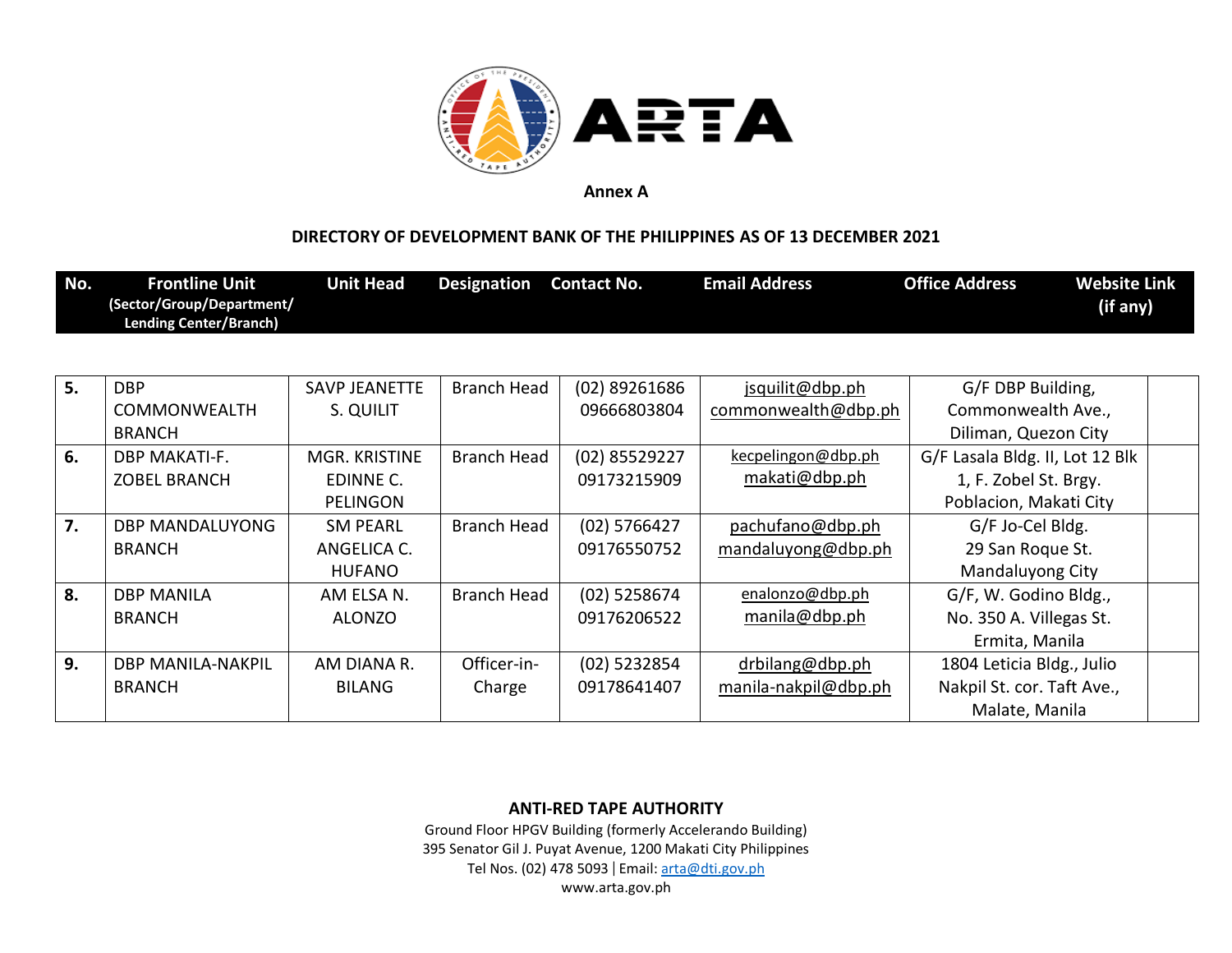

### **DIRECTORY OF DEVELOPMENT BANK OF THE PHILIPPINES AS OF 13 DECEMBER 2021**

| No. | <b>Frontline Unit</b><br>(Sector/Group/Department/ | <b>Unit Head</b>      | <b>Designation</b> | <b>Contact No.</b> | <b>Email Address</b> | <b>Office Address</b>      | <b>Website Link</b><br>(if any) |
|-----|----------------------------------------------------|-----------------------|--------------------|--------------------|----------------------|----------------------------|---------------------------------|
|     | <b>Lending Center/Branch)</b>                      |                       |                    |                    |                      |                            |                                 |
| 10. | <b>DBP MARIKINA</b>                                | AM JULIE M. SE        | Branch Head        | (02) 84776923      | jmse@dbp.ph          | 37 cor. Dragon and Gil     |                                 |
|     | <b>BRANCH</b>                                      |                       |                    | 09176593969        | marikina@dbp.ph      | Fernando Ave., Midtown     |                                 |
|     |                                                    |                       |                    |                    |                      | Subd., San Roque           |                                 |
|     |                                                    |                       |                    |                    |                      | Marikina City              |                                 |
| 11. | <b>DBP MUNTINLUPA</b>                              | AVP RIA MAELA         | Branch Head        | (02) 88615935      | rmsalberto@dbp.ph    | 34 National Road,          |                                 |
|     | <b>BRANCH</b>                                      | A. ARRIOLA            |                    | 09178102764        | muntinlupa@dbp.ph    | Putatan, Muntinlupa City   |                                 |
| 12. | <b>DBP PASAY BRANCH</b>                            | AM MA. AYLENE         | Branch Head        | (02) 72195066      | mavricafrente@dbp.ph | G/F Centro Building Bldg., |                                 |
|     |                                                    | <b>V. RICAFRENTE</b>  |                    | 09175523714        | pasay@dbp.ph         | Sen. Gil Puyat Ave., cor   |                                 |
|     |                                                    |                       |                    |                    |                      | Tramo St., Pasay City      |                                 |
| 13. | <b>DBP PASIG BRANCH</b>                            | <b>SM HELEN GRACE</b> | <b>Branch Head</b> | $(02)$ 85634270    | hldelrosario@dbp.ph  | Unit 102 Pacific Center    |                                 |
|     |                                                    | L. DEL ROSARIO        |                    | 09176594128        | pasig@dbp.ph         | Bldg. No. 33 San Miguel    |                                 |
|     |                                                    |                       |                    |                    |                      | Ave., Ortigas Center       |                                 |
|     |                                                    |                       |                    |                    |                      | Pasig City                 |                                 |

**ANTI-RED TAPE AUTHORITY**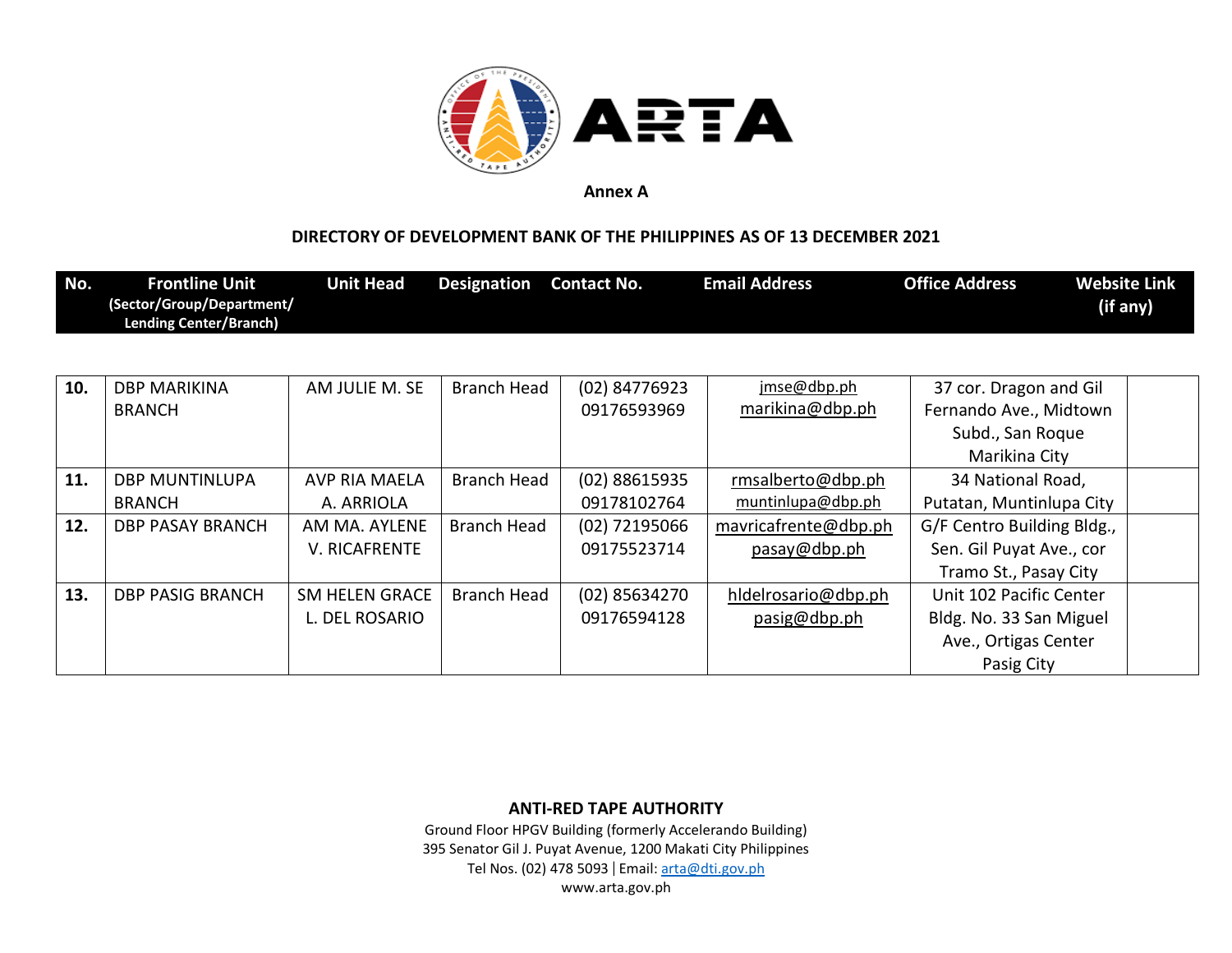

## **DIRECTORY OF DEVELOPMENT BANK OF THE PHILIPPINES AS OF 13 DECEMBER 2021**

| No. | <b>Frontline Unit</b><br>(Sector/Group/Department/<br><b>Lending Center/Branch)</b> | <b>Unit Head</b>       | Designation | <b>Contact No.</b> | <b>Email Address</b> | <b>Office Address</b>      | <b>Website Link</b><br>(if any) |
|-----|-------------------------------------------------------------------------------------|------------------------|-------------|--------------------|----------------------|----------------------------|---------------------------------|
|     |                                                                                     |                        |             |                    |                      |                            |                                 |
| 14. | DBP PARAÑAQUE                                                                       | AM MESHELL S.          | Branch Head | $(02)$ 519-5826    | mscabia@dbp.ph       | Unit 14 & 15 G/F Aseana    |                                 |
|     | <b>BRANCH</b>                                                                       | <b>CABIA</b>           |             | 09176574908        | paranaque@dbp.ph     | Power Station, Macapagal   |                                 |
|     |                                                                                     |                        |             |                    |                      | Blvd. cor Bradco Ave.,     |                                 |
|     |                                                                                     |                        |             |                    |                      | Parañaque City             |                                 |
| 15. | <b>DBP ROCES AVENUE</b>                                                             | MGR. CHRISTINE         | Branch Head | (02) 83741648      | cbbautista@dbp.ph    | G/F M&J Bldg. No. 123      |                                 |
|     | (formerly Quezon)                                                                   | <b>B. BAUTISTA</b>     |             | 09176593682        | rocesave@dbp.ph      | Don Alejandro Roces Ave.   |                                 |
|     | Avenue Branch)                                                                      |                        |             |                    |                      | Brgy. Laging Handa,        |                                 |
|     |                                                                                     |                        |             |                    |                      | <b>Quezon City</b>         |                                 |
| 16. | DBP QUEZON CITY                                                                     | AVP NICOLAS L.         | Branch Head | (02)89286188       | nldizon@dbp.ph       | G/F Medical Arts Building, |                                 |
|     | <b>BRANCH</b>                                                                       | <b>DIZON</b>           |             | 09175617506        | quezoncity@dbp.ph    | Philippine Heart Center    |                                 |
|     |                                                                                     |                        |             |                    |                      | for Asia, East Avenue,     |                                 |
|     |                                                                                     |                        |             |                    |                      | Quezon City                |                                 |
| 17. | DBP SAN JUAN                                                                        | MGR. MICHELLE          | Branch Head | (02) 86412395      | mahcancio@dbp.ph     | Unit 1 G/F Harmonia        |                                 |
|     | <b>BRANCH</b>                                                                       | <b>AURES H. CANCIO</b> |             | 09178141122        | sanjuan@dbp.ph       | Center, Greenhills West,   |                                 |
|     |                                                                                     |                        |             |                    |                      | San Juan City              |                                 |

**ANTI-RED TAPE AUTHORITY**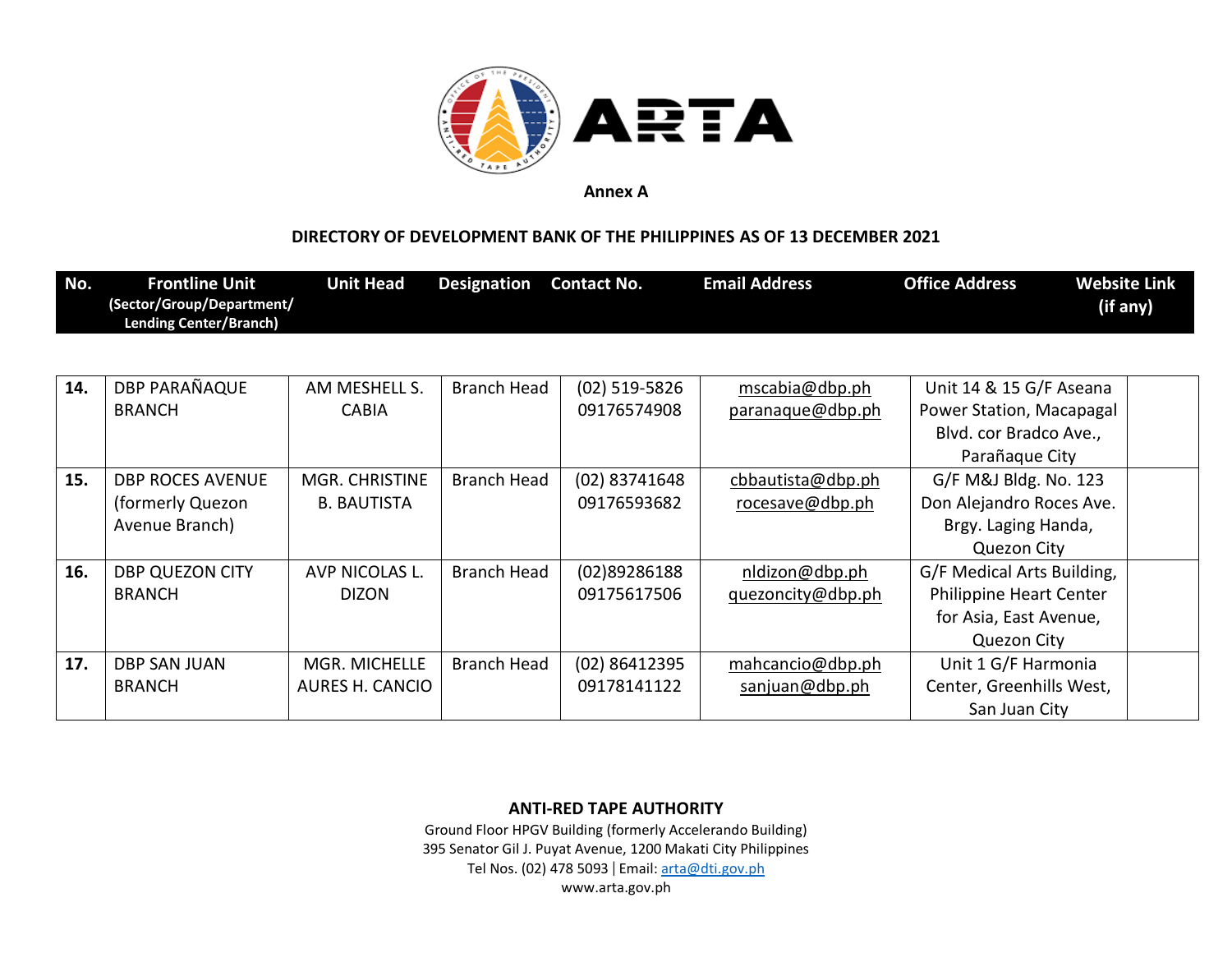

## **DIRECTORY OF DEVELOPMENT BANK OF THE PHILIPPINES AS OF 13 DECEMBER 2021**

| Lending Center/Branch) |
|------------------------|
|------------------------|

| 18. | <b>DBP TAGUIG BRANCH</b> | MGR. CATHERINE      | <b>Branch Head</b> | (02) 84786905   | cbfeliciano@dbp.ph     | G/F Unit 5, The Trade and             |  |
|-----|--------------------------|---------------------|--------------------|-----------------|------------------------|---------------------------------------|--|
|     |                          | <b>B. FELICIANO</b> |                    | 09055651012     | taguig@dbp.ph          | Financial Tower, 7 <sup>th</sup> Ave. |  |
|     |                          |                     |                    |                 |                        | cor. 32 <sup>nd</sup> St., Bonifacio  |  |
|     |                          |                     |                    |                 |                        | Global City, Taguig                   |  |
| 19. | <b>DBP TAGUIG-</b>       | MGR. RAE            | <b>Branch Head</b> | $(02)$ 85327661 | rfejuaton@dbp.ph       | BSJE Building, 9 Gen. Luna            |  |
|     | <b>TUKTUKAN</b>          | <b>FRAMIL E.</b>    |                    | 09568921411     | taguig-tuktukan@dbp.ph | St., Brgy. Tuktukan                   |  |
|     |                          | <b>JUATON</b>       |                    |                 |                        | Taguig City                           |  |
| 20. | <b>DBP ABULUG</b>        | MS. IRISH C.        | Acting             | 09558941455     | ictocyapao@dbp.ph      | National Highway,                     |  |
|     | <b>BRANCH</b>            | <b>TOCYAPAO</b>     | <b>Branch Head</b> |                 | abulug@dbp.ph          | Libertad                              |  |
|     |                          |                     |                    |                 |                        | Abulug, Cagayan                       |  |
| 21. | DBP APARRI BRANCH        |                     | Acting             | 078-888-2066    | ectime@dbp.ph          | DBP Bldg., Maharlika                  |  |
|     |                          | MR. ELIMAR C.       | Branch Head        | 09172502589     | aparri@dbp.ph          | Highway,                              |  |
|     |                          | TIME                |                    |                 |                        | Macamaya District                     |  |
|     |                          |                     |                    |                 |                        | Aparri, Cagayan                       |  |
| 22. | <b>DBP BAGUIO BRANCH</b> | MGR. OLIVIA M.      | <b>Branch Head</b> | 074 442-5305    | omlora@dbp.ph          | Lower Session Road cor.               |  |
|     |                          | <b>LORA</b>         |                    | 09178483910     | baguio@dbp.ph          | Perfecto St., Baguio City             |  |

**ANTI-RED TAPE AUTHORITY**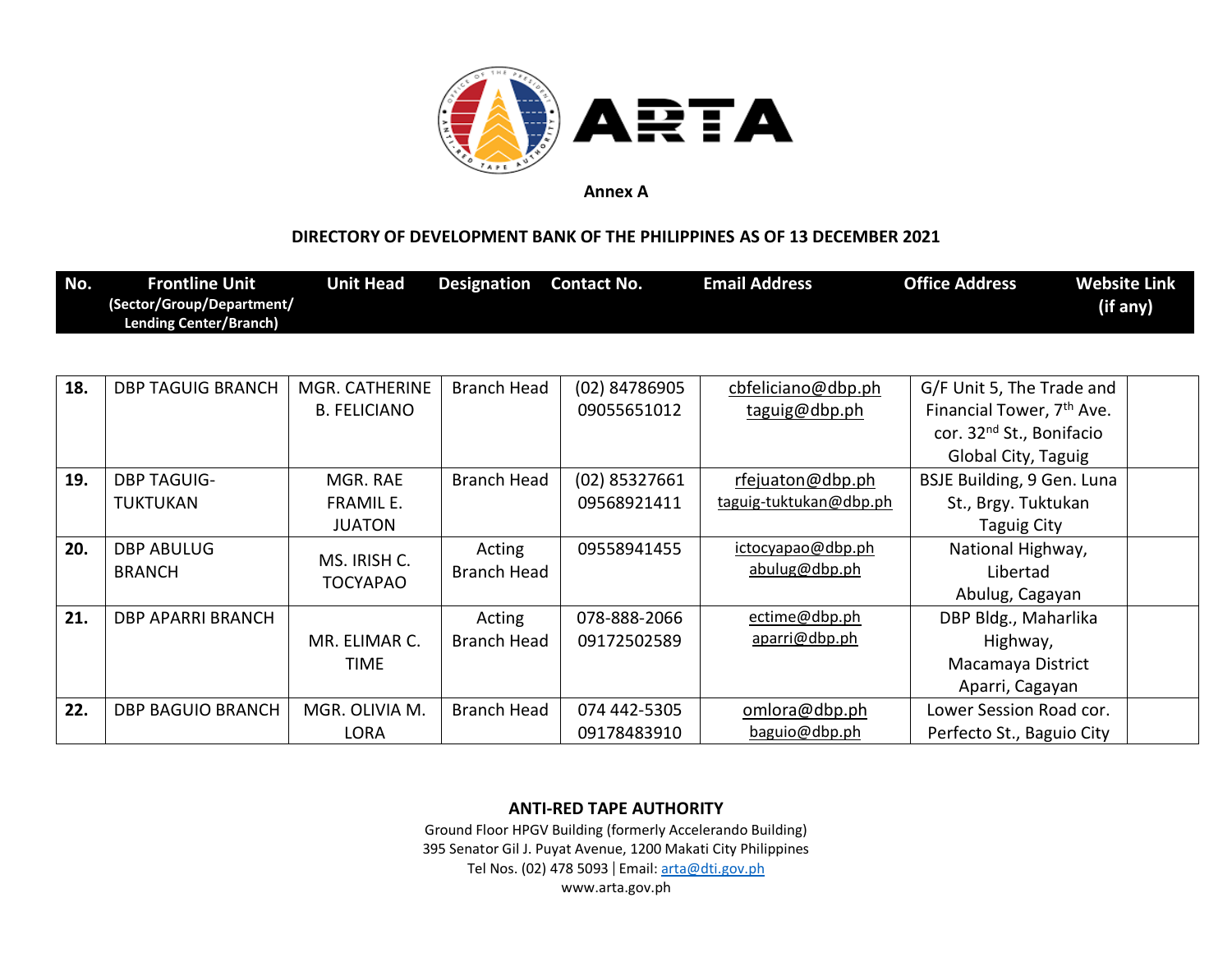

### **DIRECTORY OF DEVELOPMENT BANK OF THE PHILIPPINES AS OF 13 DECEMBER 2021**

| No. | <b>Frontline Unit</b>     | Jnit Head | <b>Designation</b> | Contact No. | <b>Email Address</b> | <b>Office Address</b> | Website Link |
|-----|---------------------------|-----------|--------------------|-------------|----------------------|-----------------------|--------------|
|     | (Sector/Group/Department/ |           |                    |             |                      |                       | (if any)     |
|     | Lending Center/Branch)    |           |                    |             |                      |                       |              |

| 23. | <b>DBP BANGUI BRANCH</b>                | MGR. ELISA A.<br><b>VENTURA</b>                  | <b>Branch Head</b> | $(02)$ 401-6568<br>09176236804  | eaventura@dbp.ph<br>bangui@dbp.ph       | Legislative Bldg., Brgy. San<br>Lorenzo, Bangui, Ilocos<br>Norte                                  |  |
|-----|-----------------------------------------|--------------------------------------------------|--------------------|---------------------------------|-----------------------------------------|---------------------------------------------------------------------------------------------------|--|
| 24. | <b>DBP CABARROGUIS</b><br><b>BRANCH</b> | MGR. DANIEL S.<br>CABANGAN                       | Branch Head        | 09177005045<br>09173284505      | dscabangan@dbp.ph<br>cabarroguis@dbp.ph | G/F, Provincial Capitol<br>Commercial Bldg, Capitol<br>Hills, San Marcos,<br>Cabarroguis, Quirino |  |
| 25. | <b>DBP DAGUPAN</b><br><b>BRANCH</b>     | SM ROSIELYN C.<br><b>OLALIA</b>                  | <b>Branch Head</b> | $(075)$ 522-0986<br>09177984880 | rcolalia@dbp.ph<br>dagupan@dbp.ph       | M. H. del Pilar St.,<br>Dagupan City, Pangasinan                                                  |  |
| 26. | DBP ILAGAN BRANCH                       | MGR. MARIA<br><b>ANTONIA C.</b><br><b>ANDRES</b> | <b>Branch Head</b> | $(078)$ 624-2145<br>09178484140 | mcandres@dbp.ph<br>ilagan@dbp.ph        | G/F, DBP Bldg., Maharlika<br>Highway cor. Arranz<br>Street, Osmeña, City,<br>Ilagan, Isabela      |  |

**ANTI-RED TAPE AUTHORITY**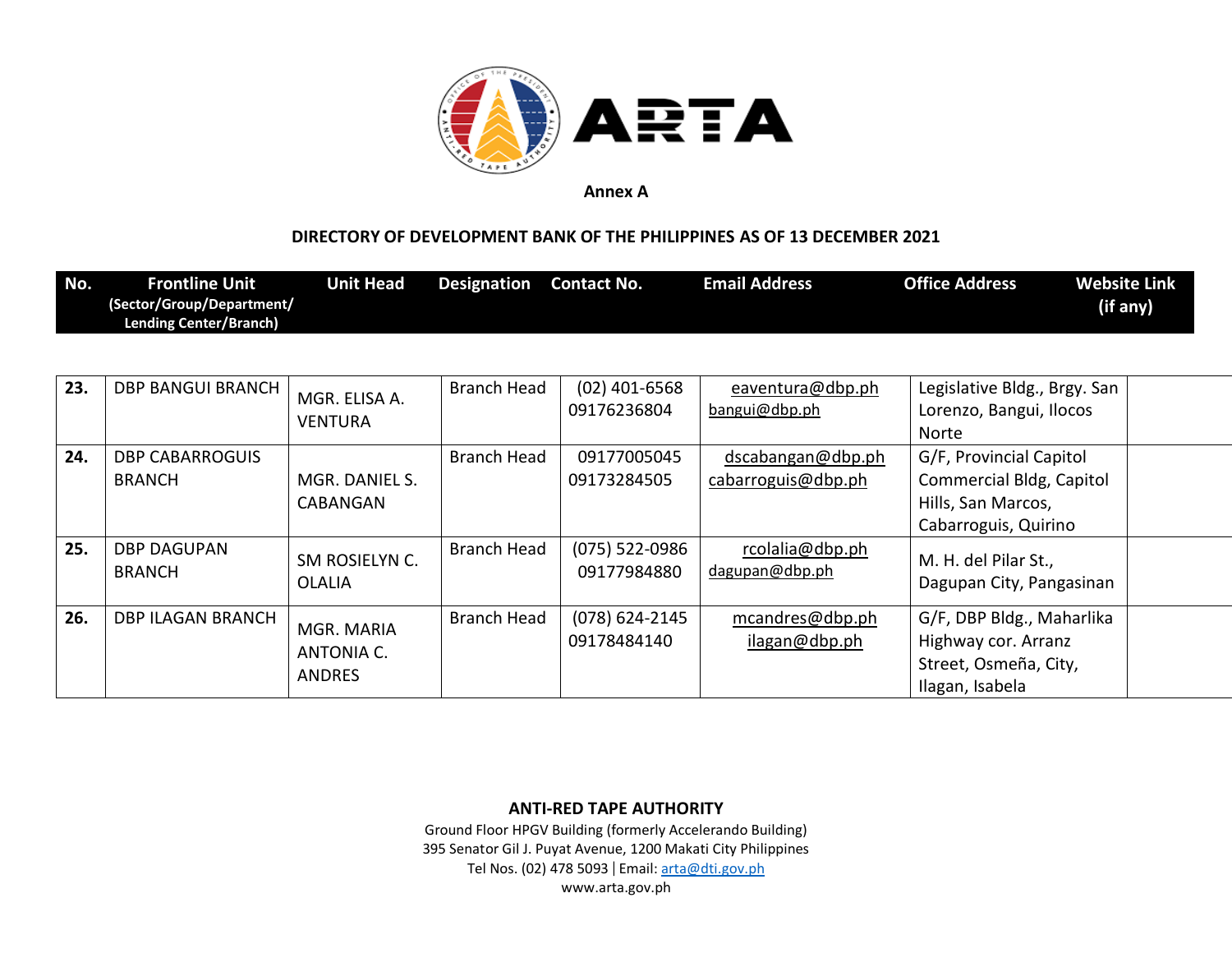

## **DIRECTORY OF DEVELOPMENT BANK OF THE PHILIPPINES AS OF 13 DECEMBER 2021**

| No. | <b>Frontline Unit</b><br>(Sector/Group/Department/<br><b>Lending Center/Branch)</b> | <b>Unit Head</b>                       | <b>Designation</b>           | <b>Contact No.</b>              | <b>Email Address</b>                                  | <b>Office Address</b>                                                    | <b>Website Link</b><br>(if any) |
|-----|-------------------------------------------------------------------------------------|----------------------------------------|------------------------------|---------------------------------|-------------------------------------------------------|--------------------------------------------------------------------------|---------------------------------|
| 27. | <b>DBP LAL-LO BRANCH</b>                                                            | MS. CECILIA A.<br><b>GOROSPE</b>       | Acting<br><b>Branch Head</b> | (078) 377-0947<br>09171451425   | mcagorospe@dbp.ph<br>lal-lo@dbp.ph                    | Solomon<br>Hotel,<br>Magapit, Lal-lo, Cagayan                            | Brgy.                           |
| 28. | <b>DBP LAOAG BRANCH</b>                                                             | MGR.<br>LUZVIMINDA M.<br><b>BUDUAN</b> | <b>Branch Head</b>           | (077) 772-0234<br>09175598751   | Imbuduan@dbp.ph<br>laoag@dbp.ph                       | A. G. Tupaz Avenue, Laoag<br>City, Ilocos Norte                          |                                 |
| 29. | DBP SAN FERNANDO,<br>LA UNION BRANCH                                                | AM JOHN<br>KIMBERLY D.<br>SARMIENTO    | <b>Branch Head</b>           | $(072)$ 700-0101<br>09175111726 | jkdsarmiento@dbp.ph<br>sanfernando-<br>launion@dbp.ph | Lueco Bldg I, Brgy. Sevilla,<br>San Fernando, La Union                   |                                 |
| 30. | <b>DBP SANTIAGO</b><br><b>BRANCH</b>                                                | SM ARMENIO S.<br><b>ESLAVA</b>         | <b>Branch Head</b>           | (078) 305-0916<br>09175640009   | aseslava@dbp.ph<br>santiago@dbp.ph                    | 7,<br>Maharlika<br>Purok<br>Highway, Villasis, Santiago<br>City, Isabela |                                 |
| 31. | <b>DBP SOLANO</b><br><b>BRANCH</b>                                                  | MGR. ROMEO L.<br><b>ROMERO</b>         | <b>Branch Head</b>           | $(078)$ 326-6087<br>09175692743 | rlromero@dbp.ph<br>solano@dbp.ph                      | <b>DBP</b><br>Building,<br>Street, Quezon,<br>Nueva Vizcaya              | <b>Burgos</b><br>Solano,        |

### **ANTI-RED TAPE AUTHORITY**

Ground Floor HPGV Building (formerly Accelerando Building) 395 Senator Gil J. Puyat Avenue, 1200 Makati City Philippines Tel Nos. (02) 478 5093 | Email: [arta@dti.gov.ph](mailto:arta@dti.gov.ph)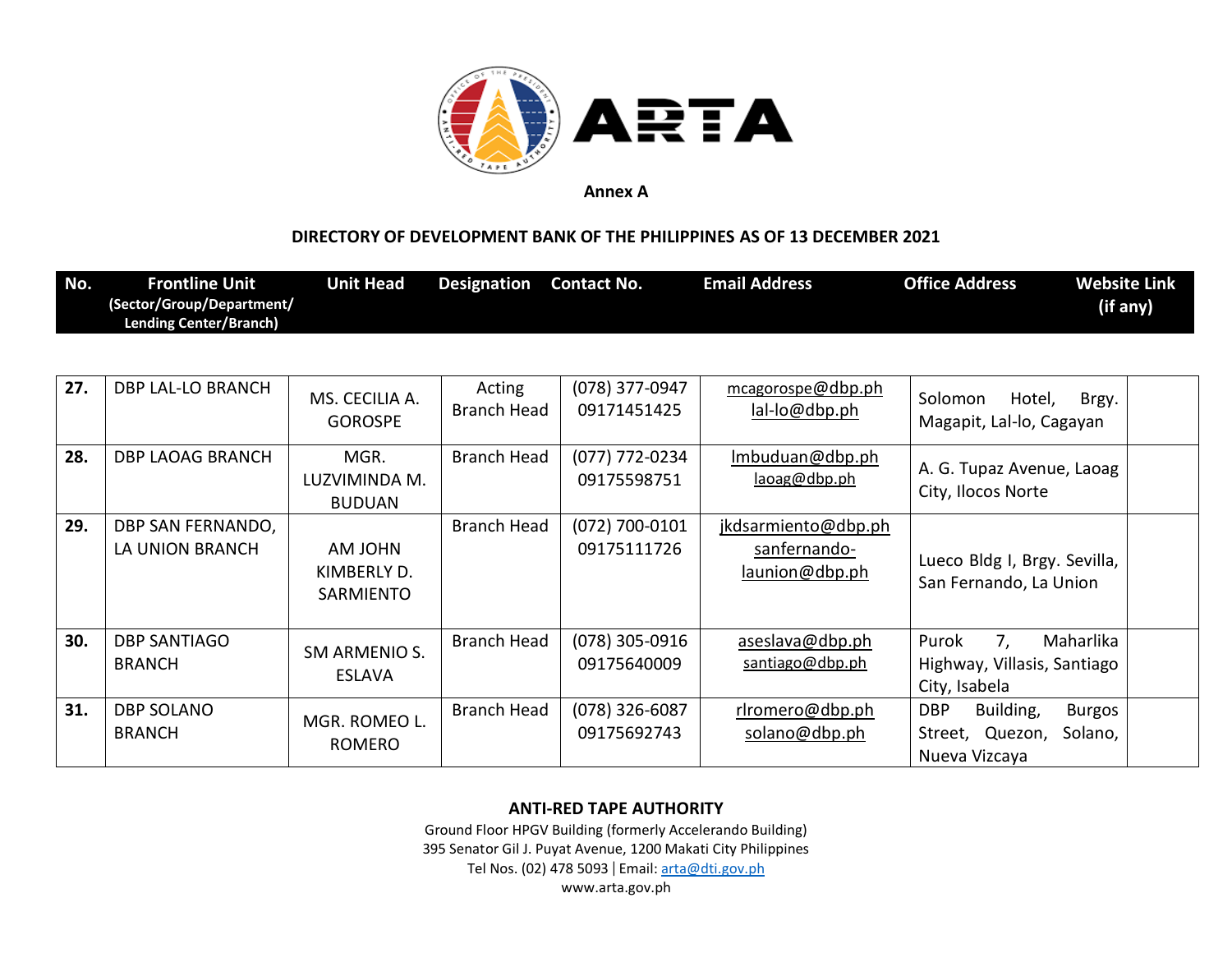

### **DIRECTORY OF DEVELOPMENT BANK OF THE PHILIPPINES AS OF 13 DECEMBER 2021**

| No. | <b>Frontline Unit</b><br>(Sector/Group/Department/ | <b>Unit Head</b>                                     | <b>Designation</b>                    | <b>Contact No.</b>                  | <b>Email Address</b>                        | <b>Office Address</b>                                                                                           | <b>Website Link</b><br>(if any) |
|-----|----------------------------------------------------|------------------------------------------------------|---------------------------------------|-------------------------------------|---------------------------------------------|-----------------------------------------------------------------------------------------------------------------|---------------------------------|
|     | <b>Lending Center/Branch)</b>                      |                                                      |                                       |                                     |                                             |                                                                                                                 |                                 |
| 32. | <b>DBP TABUK BRANCH</b>                            | MS. WENNIE A.<br><b>MOSING</b>                       | Acting<br><b>Branch Head</b>          | 09173198874<br>09177798830          | wamosing@dbp.ph<br>tabuk@dbp.ph             | <b>DBP</b><br>Building, Provincial<br>Road, Dagupan Centro,<br>Tabuk City, Kalinga                              |                                 |
| 33. | <b>DBP TUGUEGARAO</b><br><b>BRANCH</b>             | MGR. ADONIS M.<br><b>CATABAY</b>                     | <b>Branch Head</b>                    | (078) 844-1957<br>09173025594       | amcatabay@dbp.ph<br>tuguegarao@dbp.ph       | <b>DBP</b><br>Building,<br><b>Burgos</b><br>Street cor. Arellano Street,<br>Centro, Tuguegarao City,<br>Cagayan |                                 |
| 34. | <b>DBP TUGUEGARAO</b><br><b>RGC BRANCH</b>         | <b>AM MARIA</b><br>VISITACION M.<br><b>FRANCISCO</b> | <b>Branch Head</b>                    | $(078)$ 377-1152<br>09177799830     | mvmfrancisco@dbp.ph<br>tuguegaraorgc@dbp.ph | Enrile Boulevard Carig Sur,<br>Tuguegarao City, Cagayan                                                         |                                 |
| 35. | <b>DBP VIGAN BRANCH</b>                            | <b>SM MARJORIE</b><br>ANNE R. MUÑOZ                  | <b>Branch Head</b>                    | $(077)$ 674-2502<br>09175598747     | marmunoz@dbp.ph<br>vigan@dbp.ph             | Florentino St., Vigan<br>L.<br>City, Ilocos Sur                                                                 |                                 |
| 36. | <b>DBP CABUGAO</b><br><b>BRANCH LITE UNIT</b>      | MS.<br><b>KAISERMAINE S.</b><br><b>OANDASAN</b>      | Universal<br>Processor-<br>Authorizer | $(077)$ 604-1151<br>09224824494     | cabugao@dbp.ph                              | National Highway, Brgy.<br>Rizal, Cabugao, Ilocos Sur                                                           |                                 |
| 37. | <b>DBP NAGUILIAN</b><br><b>BRANCH LITE UNIT</b>    | MS. MILDRED<br>JOY G. DE VERA                        | Universal<br>Processor-<br>Authorizer | $(072) - 888 - 0620$<br>09053015230 | naguilian@dbp.ph                            | Brgy. Ortiz, Naguilian, La<br>Union                                                                             |                                 |

### **ANTI-RED TAPE AUTHORITY**

Ground Floor HPGV Building (formerly Accelerando Building)

395 Senator Gil J. Puyat Avenue, 1200 Makati City Philippines

Tel Nos. (02) 478 5093 | Email: [arta@dti.gov.ph](mailto:arta@dti.gov.ph)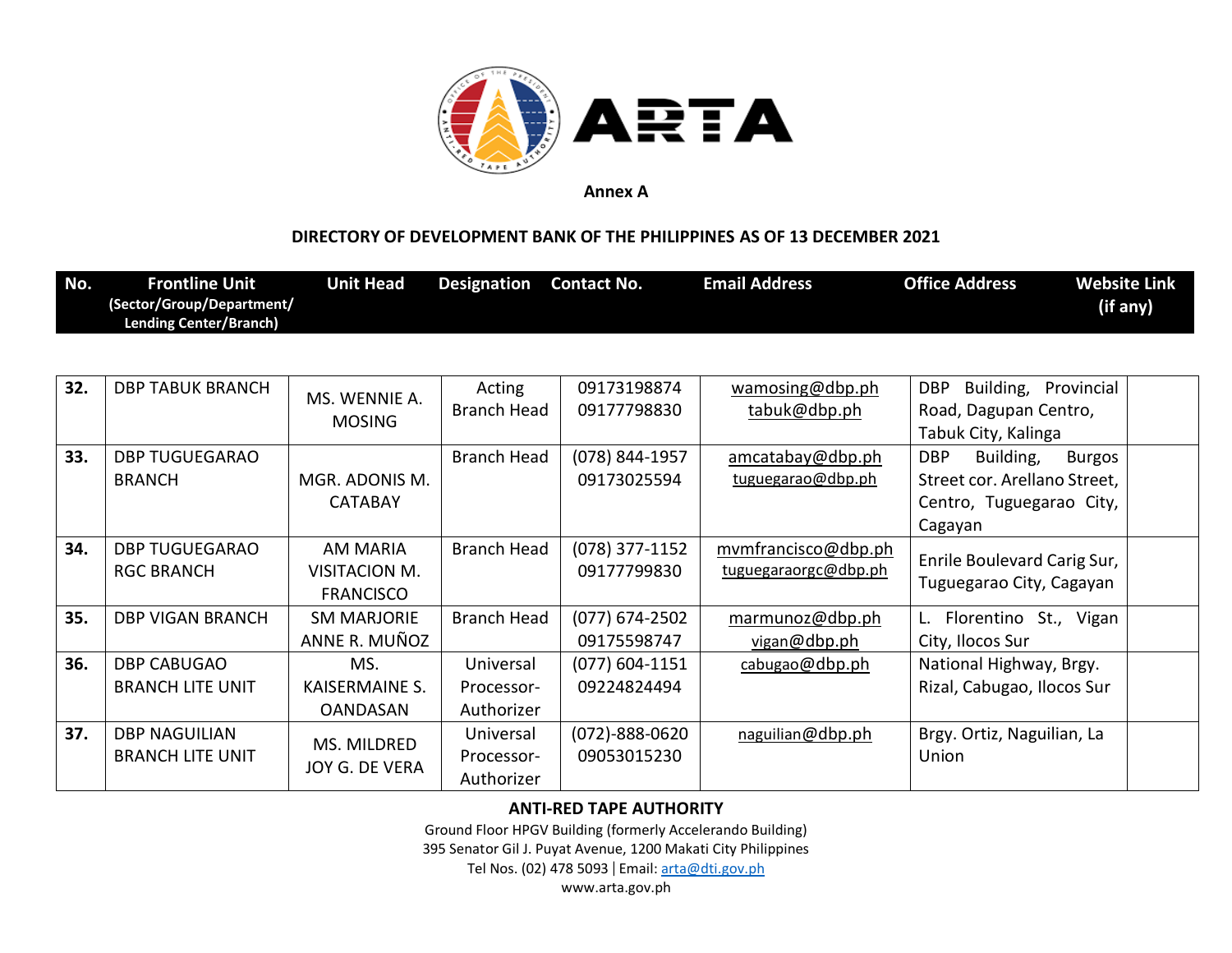

## **DIRECTORY OF DEVELOPMENT BANK OF THE PHILIPPINES AS OF 13 DECEMBER 2021**

| No. | <b>Frontline Unit</b><br>(Sector/Group/Department/<br><b>Lending Center/Branch)</b> | <b>Unit Head</b>     | <b>Designation</b> | <b>Contact No.</b> | <b>Email Address</b> | <b>Office Address</b>     | <b>Website Link</b><br>(if any) |
|-----|-------------------------------------------------------------------------------------|----------------------|--------------------|--------------------|----------------------|---------------------------|---------------------------------|
|     |                                                                                     |                      |                    |                    |                      |                           |                                 |
| 38. | <b>DBP TUMAUINI</b>                                                                 | MS. GISELLE          | Universal          | 09357707274        | tumauini@dbp.ph      | National Highway, Brgy.   |                                 |
|     | <b>BRANCH LITE UNIT</b>                                                             | <b>MARTINA S.</b>    | Processor-         |                    |                      | Maligaya, Tumauini,       |                                 |
|     |                                                                                     | <b>COLLADO</b>       | Authorizer         |                    |                      | Isabela                   |                                 |
| 39. | <b>DBP BALANGA</b>                                                                  | AVP MA.              | <b>BRANCH</b>      | 0917-831-9672      | mspimpinio@dbp.ph    | Capitol Drive, Brgy.      |                                 |
|     | <b>BRANCH</b>                                                                       | <b>CRISTINA S.</b>   | HEAD               |                    | balanga@dbp.ph       | Tenejero, Balanga City,   |                                 |
|     |                                                                                     | <b>PIMPINIO</b>      |                    |                    |                      | <b>Bataan</b>             |                                 |
| 40. | <b>DBP BALER BRANCH</b>                                                             | SM IRMA S.           | <b>BRANCH</b>      | 0917-572-5474      | isbaliton@dbp.ph     | DBP Bldg. National        |                                 |
|     |                                                                                     | <b>BALITON</b>       | <b>HEAD</b>        |                    | baler@dbp.ph         | Highway, Brgy. Suklayin,  |                                 |
|     |                                                                                     |                      |                    |                    |                      | Baler, Aurora Province    |                                 |
| 41. | <b>DBP CABANATUAN</b>                                                               | SAVP AILYN D.        | <b>BRANCH</b>      | 0917-104-5023      | adcapati@dbp.ph      | Burgos Ave., cor          |                                 |
|     | <b>BRANCH</b>                                                                       | <b>CAPATI</b>        | HEAD               |                    | cabanatuan@dbp.ph    | Gabaldon St., Cabanatuan  |                                 |
|     |                                                                                     |                      |                    |                    |                      | City, Nueva Ecija         |                                 |
| 42. | <b>DBP CLARK BRANCH</b>                                                             | SAVP RYANNA T.       | <b>BRANCH</b>      | 0917-577-9809      | rtbulatao@dbp.ph     | Pavillion 1 Clark Center, |                                 |
|     |                                                                                     | <b>BULATAO</b>       | HEAD               |                    | clark@dbp.ph         | Jose Abad Santos Ave.     |                                 |
|     |                                                                                     |                      |                    |                    |                      | Clark Freeport Zone       |                                 |
| 43. | <b>DBP GUAGUA</b>                                                                   | <b>SM EVANGELINE</b> | <b>BRANCH</b>      | 0917-808-0275      | edpalagud@dbp.ph     | Mary the Queen Building,  |                                 |
|     | <b>BRANCH</b>                                                                       | D. PALAGUD           | HEAD               |                    | guagua@dbp.ph        | San Matias                |                                 |
|     |                                                                                     |                      |                    |                    |                      | Guagua, Pampanga          |                                 |

### **ANTI-RED TAPE AUTHORITY**

Ground Floor HPGV Building (formerly Accelerando Building)

395 Senator Gil J. Puyat Avenue, 1200 Makati City Philippines

Tel Nos. (02) 478 5093 | Email: [arta@dti.gov.ph](mailto:arta@dti.gov.ph)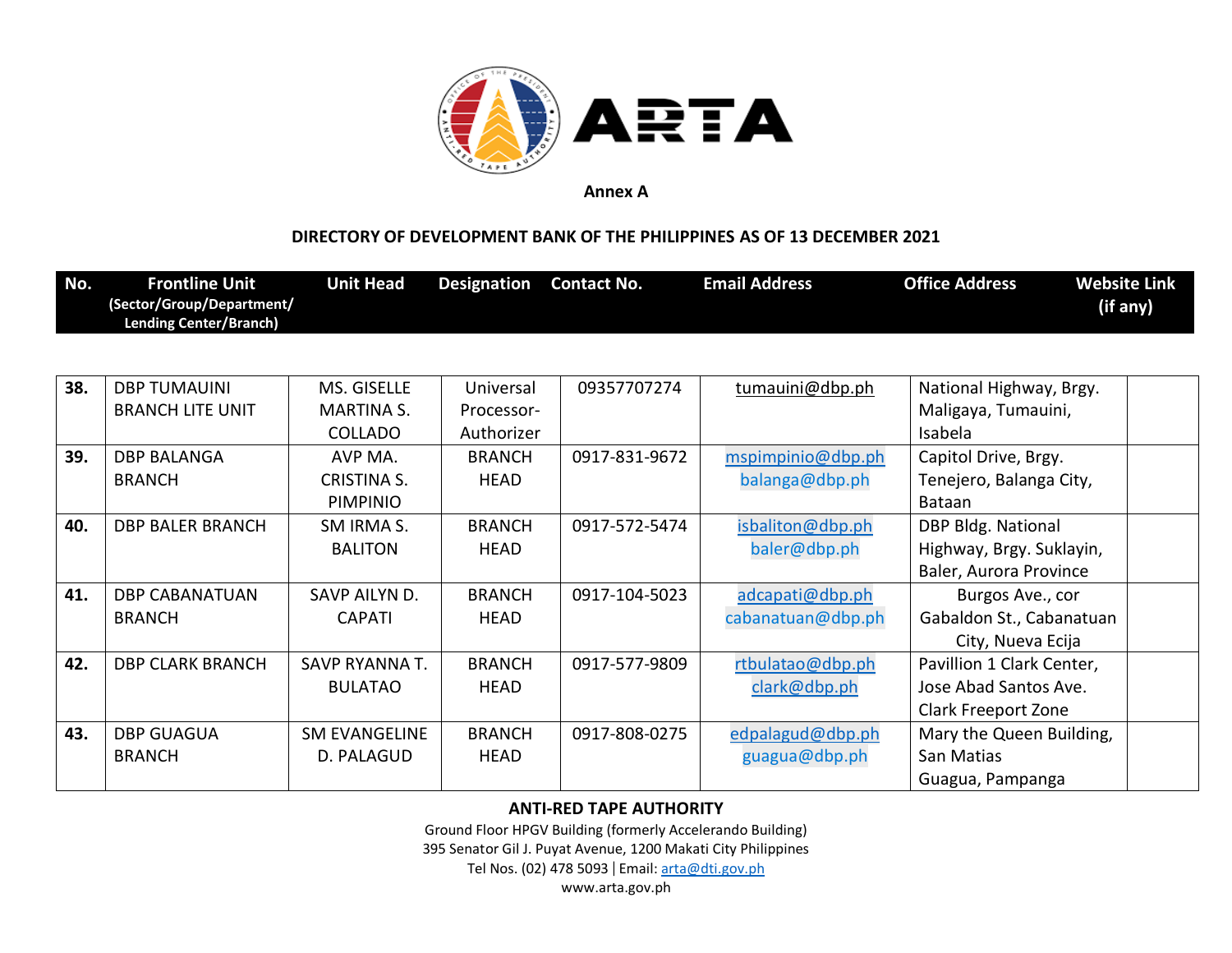

## **DIRECTORY OF DEVELOPMENT BANK OF THE PHILIPPINES AS OF 13 DECEMBER 2021**

| No. | <b>Frontline Unit</b>                                      | <b>Unit Head</b>    | <b>Designation</b> | <b>Contact No.</b> | <b>Email Address</b> | <b>Office Address</b>      | <b>Website Link</b> |
|-----|------------------------------------------------------------|---------------------|--------------------|--------------------|----------------------|----------------------------|---------------------|
|     | (Sector/Group/Department/<br><b>Lending Center/Branch)</b> |                     |                    |                    |                      |                            | (if any)            |
|     |                                                            |                     |                    |                    |                      |                            |                     |
| 44. | <b>DBP MALOLOS</b>                                         | <b>SM MANUEL B.</b> | <b>BRANCH</b>      | 0917-806-0651      | mbcoronel@dbp.ph     | Paseo Del Congreso, Brgy.  |                     |
|     | <b>BRANCH</b>                                              | <b>CORONEL</b>      | HEAD               |                    | malolos@dbp.ph       | Catmon,                    |                     |
|     |                                                            |                     |                    |                    |                      | City of Malolos, Bulacan   |                     |
| 45. | <b>DBP PALAYAN</b>                                         | AM LEILA S. DE      | <b>BRANCH</b>      | 0917-825-8139      | Isdemesa@dbp.ph      | <b>Provincial Capitol</b>  |                     |
|     | <b>BRANCH</b>                                              | <b>MESA</b>         | <b>HEAD</b>        |                    | palayan@dbp.ph       | Compound, Barangay         |                     |
|     |                                                            |                     |                    |                    |                      | Singalat, Palayan City,    |                     |
|     |                                                            |                     |                    |                    |                      | Nueva Ecija                |                     |
| 46. | DBP SAN FERNANDO                                           | SM DONNA B.         | <b>BRANCH</b>      | 0917-584-1167      | dbdiwa@dbp.ph        | Dona Isa Fel Bldg. Dolores |                     |
|     | (PAMPANGA)                                                 | <b>DIWA</b>         | HEAD               |                    | sanfernando-         | McArthur Highway           |                     |
|     | <b>BRANCH</b>                                              |                     |                    |                    | pampanga@dbp.ph      | City of San Fernando,      |                     |
|     |                                                            |                     |                    |                    |                      | Pampanga                   |                     |
| 47. | <b>DBP SUBIC BRANCH</b>                                    | MR. FIDENCIO M.     | <b>BRANCH</b>      | 0917-138-3369      | fimaddun@dbp.ph      | G/F Hee-Mang Bldg,         |                     |
|     |                                                            | ADDUN, JR.          | HEAD               |                    | subic@dbp.ph         | Lot 2 & 3 Greenwoods       |                     |
|     |                                                            |                     |                    |                    |                      | Park, CBD Area             |                     |
|     |                                                            |                     |                    |                    |                      | Subic Bay Freeport Zone    |                     |
| 48. | <b>DBP TARLAC BRANCH</b>                                   | SM MA.              | <b>BRANCH</b>      | 0977-822-5157      | mqrobles@dbp.ph      | Macabulos Drive, San       |                     |
|     |                                                            | EVANGELINE Q.       | HEAD               |                    | tarlac@dbp.ph        | Roque, Tarlac City, Tarlac |                     |
|     |                                                            | <b>ROBLES</b>       |                    |                    |                      |                            |                     |

### **ANTI-RED TAPE AUTHORITY**

Ground Floor HPGV Building (formerly Accelerando Building)

395 Senator Gil J. Puyat Avenue, 1200 Makati City Philippines

Tel Nos. (02) 478 5093 | Email: [arta@dti.gov.ph](mailto:arta@dti.gov.ph)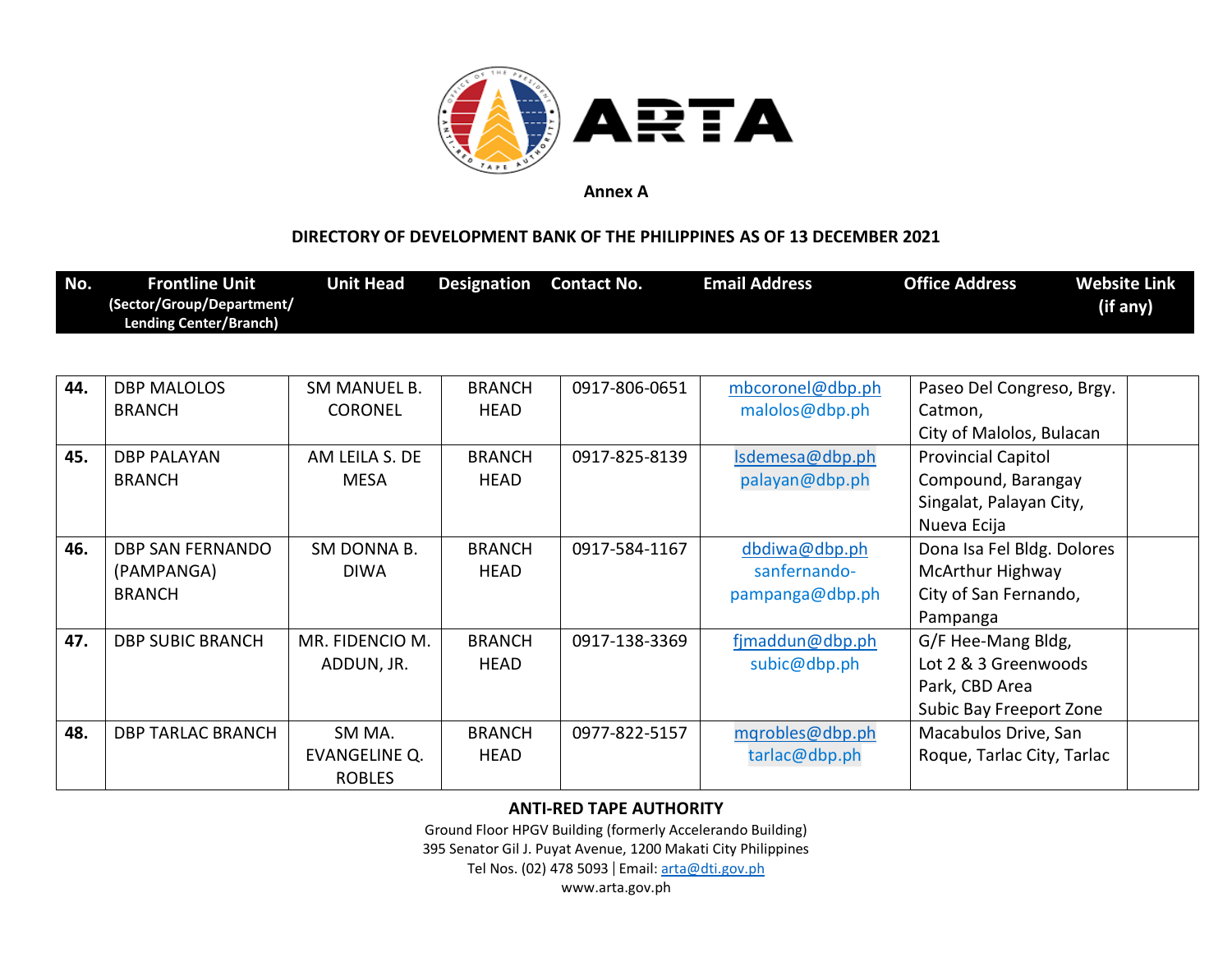

## **DIRECTORY OF DEVELOPMENT BANK OF THE PHILIPPINES AS OF 13 DECEMBER 2021**

| No. | <b>Frontline Unit</b><br>(Sector/Group/Department/<br><b>Lending Center/Branch)</b> | <b>Unit Head</b>      | <b>Designation</b> | <b>Contact No.</b> | <b>Email Address</b>  | <b>Office Address</b>          | <b>Website Link</b><br>(if any) |
|-----|-------------------------------------------------------------------------------------|-----------------------|--------------------|--------------------|-----------------------|--------------------------------|---------------------------------|
|     |                                                                                     |                       |                    |                    |                       |                                |                                 |
| 49. | <b>DBP VALENZUELA</b>                                                               | AM KATHERIN C.        | <b>BRANCH</b>      | 0917-806-0599      | kcluzarito@dbp.ph     | 253-A McArthur Highway         |                                 |
|     | <b>BRANCH</b>                                                                       | <b>LUZARITO</b>       | HEAD               |                    | valenzuela@dbp.ph     | Karuhatan                      |                                 |
|     |                                                                                     |                       |                    |                    |                       | Valenzuela City                |                                 |
| 50. | <b>SAN JOSE DEL</b>                                                                 | MR. NAIDO V.          | Universal          | 0927-515-8431      | nvbuenaseda@dbp.ph    | St. Vivian's Plaza, M.         |                                 |
|     | <b>MONTE BRANCH LITE</b>                                                            | <b>BUENASEDA</b>      | Processor          |                    | sanjosedelmonte@dbp.p | Villarica Rd., Muzon,          |                                 |
|     | <b>UNIT</b>                                                                         |                       | Authorizer         |                    |                       | City of San Jose Del           |                                 |
|     |                                                                                     |                       |                    |                    |                       | Monte, Bulacan                 |                                 |
| 51. | THE BUNKER BLU                                                                      | <b>MS. ANNA MARIE</b> | Universal          | 0916-299-5458      | acmangalindan@dbp.ph  | <b>Ground Floor The Bunker</b> |                                 |
|     |                                                                                     | C.                    | Processor          |                    | thebunker@dbp.ph      | Bldg., Capitol Compound,       |                                 |
|     |                                                                                     | <b>MANGALINDAN</b>    | Authorizer         |                    |                       | Brgy. Tenejero, Balanga        |                                 |
|     |                                                                                     |                       |                    |                    |                       | City, Bataan                   |                                 |

**ANTI-RED TAPE AUTHORITY**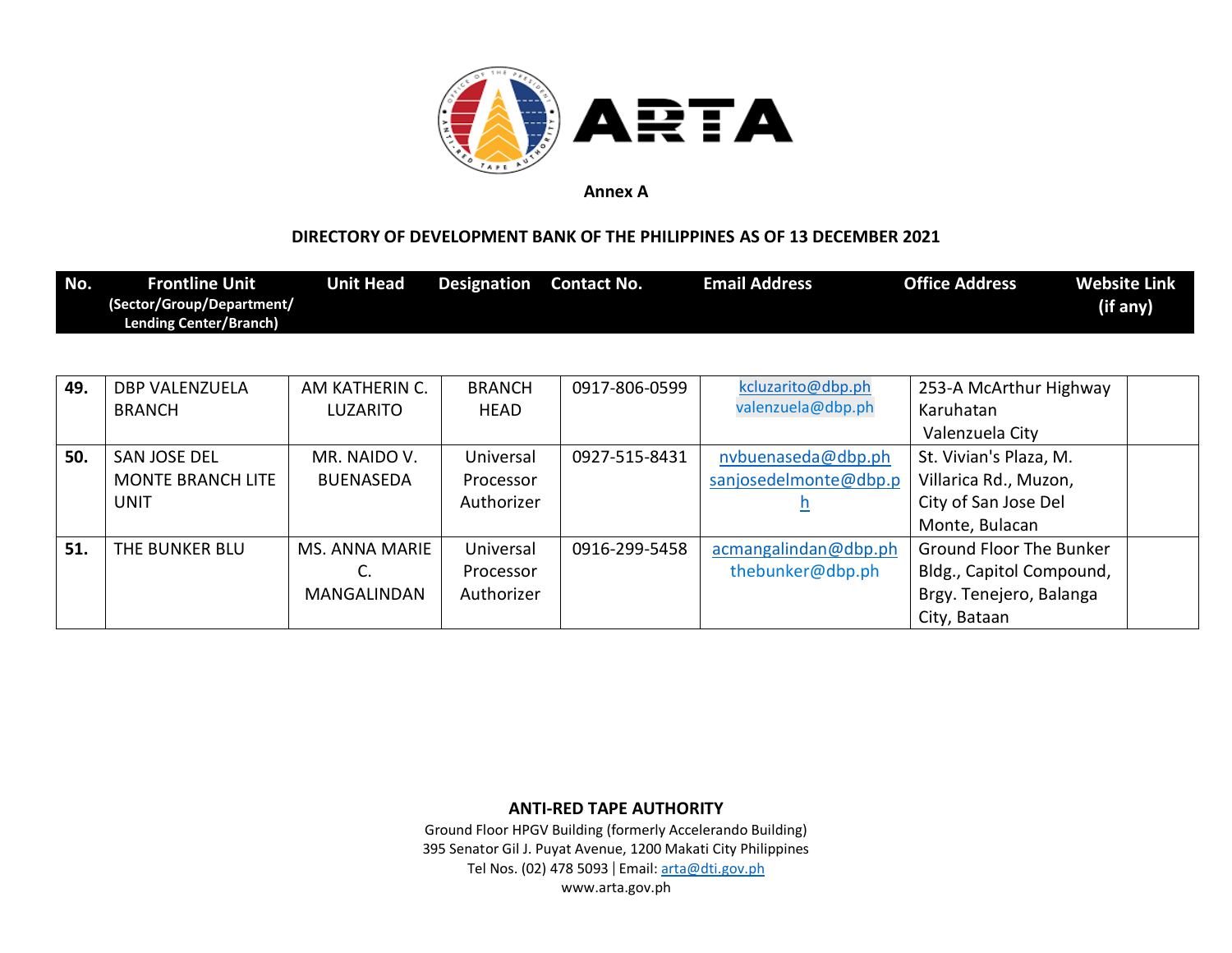

### **DIRECTORY OF DEVELOPMENT BANK OF THE PHILIPPINES AS OF 13 DECEMBER 2021**

| No. | <b>Frontline Unit</b><br>(Sector/Group/Department/<br><b>Lending Center/Branch)</b> | <b>Unit Head</b> | <b>Designation</b> Contact No. |                | <b>Email Address</b> | <b>Office Address</b>  | <b>Website Link</b><br>(if any) |
|-----|-------------------------------------------------------------------------------------|------------------|--------------------------------|----------------|----------------------|------------------------|---------------------------------|
|     |                                                                                     |                  |                                |                |                      |                        |                                 |
| 52. | <b>DBP BACOOR</b>                                                                   | AM               | Branch Head                    | (046) 435-0442 | acbrosas@dbp.ph      | Unit 2 Sidcor Bldg.,   |                                 |
|     | <b>BRANCH</b>                                                                       | ALEXANDROUS C.   |                                | 09175191824    | bacoor@dbp.ph        | Molino Blvd., Bayanan, |                                 |

|     | <b>BRANCH</b>       | ALEXANDROUS C.       |                    | 09175191824      | bacoor@dbp.ph        | Molino Blvd., Bayanan,   |  |
|-----|---------------------|----------------------|--------------------|------------------|----------------------|--------------------------|--|
|     |                     | <b>BROSAS</b>        |                    |                  |                      | Bacoor City, Cavite      |  |
| 53. | <b>DBP BATANGAS</b> | AVP CHED E.          | <b>Branch Head</b> | $(043)$ 702-3400 | $\cos\varphi$ dbp.ph | Sambat, Kumintang Ibaba, |  |
|     | <b>BRANCH</b>       | <b>BAGATSOLON SY</b> |                    | 09175653117      | batangas@dbp.ph      | <b>Batangas City</b>     |  |
|     |                     |                      |                    |                  |                      |                          |  |
| 54. | <b>DBP CALAPAN</b>  | MGR. JOSEPH G.       | <b>Branch Head</b> | $(043)$ 288-4399 | jggorospe@dbp.ph/    | Roxas Drive, Sto. Niño,  |  |
|     | <b>BRANCH</b>       | <b>GOROSPE</b>       |                    | 09178707877      | calapan@dbp.ph       | Calapan City, Oriental   |  |
|     |                     |                      |                    |                  |                      | Mindoro                  |  |
| 55. | DBP DASMARIÑAS      | MGR. CAROLE A.       | <b>Branch Head</b> | $(046)$ 416-1389 | caatienza@dbp.ph     | Km. 30, Emilio Aguinaldo |  |
|     | <b>BRANCH</b>       | ATIENZA II           |                    | 0905-565-5321    | dasmariñas@dbp.ph    | Highway, Dasmariñas      |  |
|     |                     |                      |                    |                  |                      | Cavite                   |  |
| 56. | DBP LIPA BRANCH     | AVP MA. LUISA C.     | <b>Branch Head</b> | $(043)$ 756-4216 | mlcgrimaldo@dbp.ph   | No. 2 C.M. Recto Ave.    |  |
|     |                     | <b>GRIMALDO</b>      |                    | 09175404496      | lipa@dbp.ph          | Lipa City, Batangas      |  |
|     |                     |                      |                    |                  |                      |                          |  |

**ANTI-RED TAPE AUTHORITY**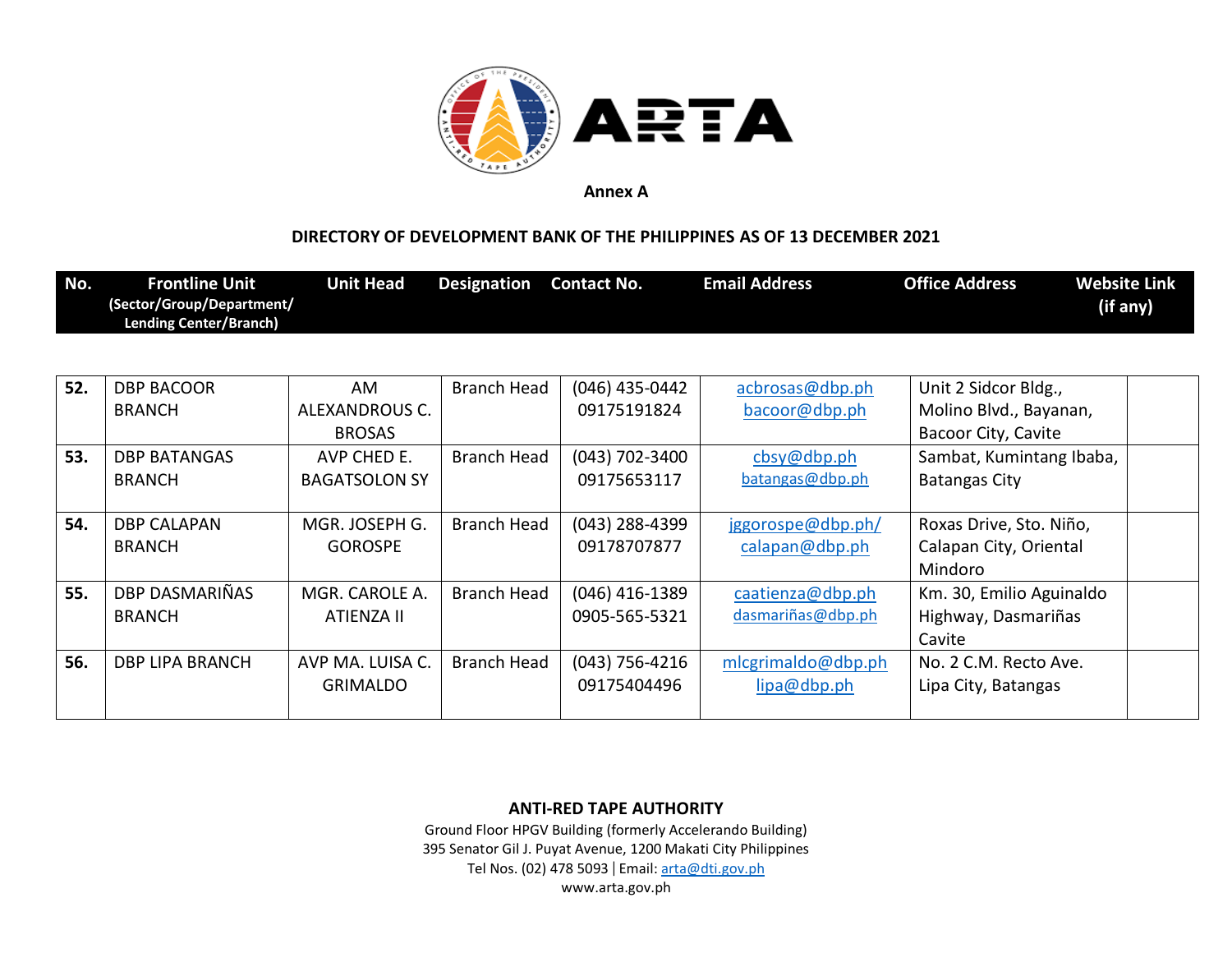

## **DIRECTORY OF DEVELOPMENT BANK OF THE PHILIPPINES AS OF 13 DECEMBER 2021**

| No. | <b>Frontline Unit</b><br>(Sector/Group/Department/<br><b>Lending Center/Branch)</b> | <b>Unit Head</b>       | <b>Designation</b> | <b>Contact No.</b> | <b>Email Address</b>            | <b>Office Address</b>       | <b>Website Link</b><br>(if any) |
|-----|-------------------------------------------------------------------------------------|------------------------|--------------------|--------------------|---------------------------------|-----------------------------|---------------------------------|
|     |                                                                                     |                        |                    |                    |                                 |                             |                                 |
| 57. | <b>DBP LUCENA BRANCH</b>                                                            | AM ESTELA J.           | <b>Branch Head</b> | $(042)$ 373-0190   | ejremo@dbp.ph                   | G.F. DBP Building,          |                                 |
|     |                                                                                     | <b>REMO</b>            |                    | 09175725258        | lucena@dbp.ph                   | Merchan cor. Perez st.      |                                 |
|     |                                                                                     |                        |                    |                    |                                 | Brgy 9, Lucena City,        |                                 |
|     |                                                                                     |                        |                    |                    |                                 | Quezon                      |                                 |
| 58. | <b>DBP PUERTO</b>                                                                   | MS. MARIA              | <b>Branch Head</b> | (048) 433-2358     | msaccota@dbp.ph                 | G/F Empire Suites Hotel,    |                                 |
|     | PRINCESA BRANCH                                                                     | SOCORRO S.             |                    | 09178433180        | ptoprincesa@dbp.ph              | Rizal Ave., Puerto          |                                 |
|     |                                                                                     | <b>ACOSTA</b>          |                    |                    |                                 | Princesa City, Palawan      |                                 |
| 59. | <b>DBP ROMBLON</b>                                                                  | <b>AM JOSE GILBERT</b> | <b>Branch Head</b> | 09175685401        | jgorabuel@dbp.ph                | Zaragoza St., Capaclan,     |                                 |
|     | <b>BRANCH</b>                                                                       | O. RABUEL              |                    |                    | romblon@dbp.ph                  | Romblon, Romblon            |                                 |
| 60. | <b>DBP SAN JOSE</b>                                                                 | MGR. ROMEL P.          | <b>Branch Head</b> | $(043)$ 732-1550   | rpsandiego@dbp.ph               | Rizal St. cor. Quirino St., |                                 |
|     | <b>BRANCH</b>                                                                       | <b>SAN DIEGO</b>       |                    | 09175704479        | sanjose@dbp.ph                  | San Jose, Occidental        |                                 |
|     |                                                                                     |                        |                    |                    |                                 | Mindoro                     |                                 |
| 61. | DBP STA. CRUZ,                                                                      | <b>AVP DINAH</b>       | <b>Branch Head</b> | $(049)$ 501-5142   | dporendain@dbp.ph               | A. Bonifacio cor. F. Sario  |                                 |
|     | <b>LAGUNA BRANCH</b>                                                                | <b>ORENDAIN-</b>       |                    | 09175704483        | stacruz@dbp.ph                  | Sts., Poblacion IV, Sta.    |                                 |
|     |                                                                                     | <b>GUIAO</b>           |                    |                    |                                 | Cruz, Laguna                |                                 |
| 62. | <b>DBP SANTA ROSA</b>                                                               | <b>AVP JOSE MARIA</b>  | Branch Head        | $(049)$ 534-2821   | $\frac{\text{stars@dbp.php}}{}$ | Maerix Terrace Bldg.,       |                                 |
|     | <b>BRANCH</b>                                                                       | E. PETEZA              |                    | 09175653121        | jmepeteza@dbp.ph                | Brgy. Tagapo, Santa. Rosa,  |                                 |
|     |                                                                                     |                        |                    |                    |                                 | Laguna                      |                                 |

### **ANTI-RED TAPE AUTHORITY**

Ground Floor HPGV Building (formerly Accelerando Building)

395 Senator Gil J. Puyat Avenue, 1200 Makati City Philippines

Tel Nos. (02) 478 5093 | Email: [arta@dti.gov.ph](mailto:arta@dti.gov.ph)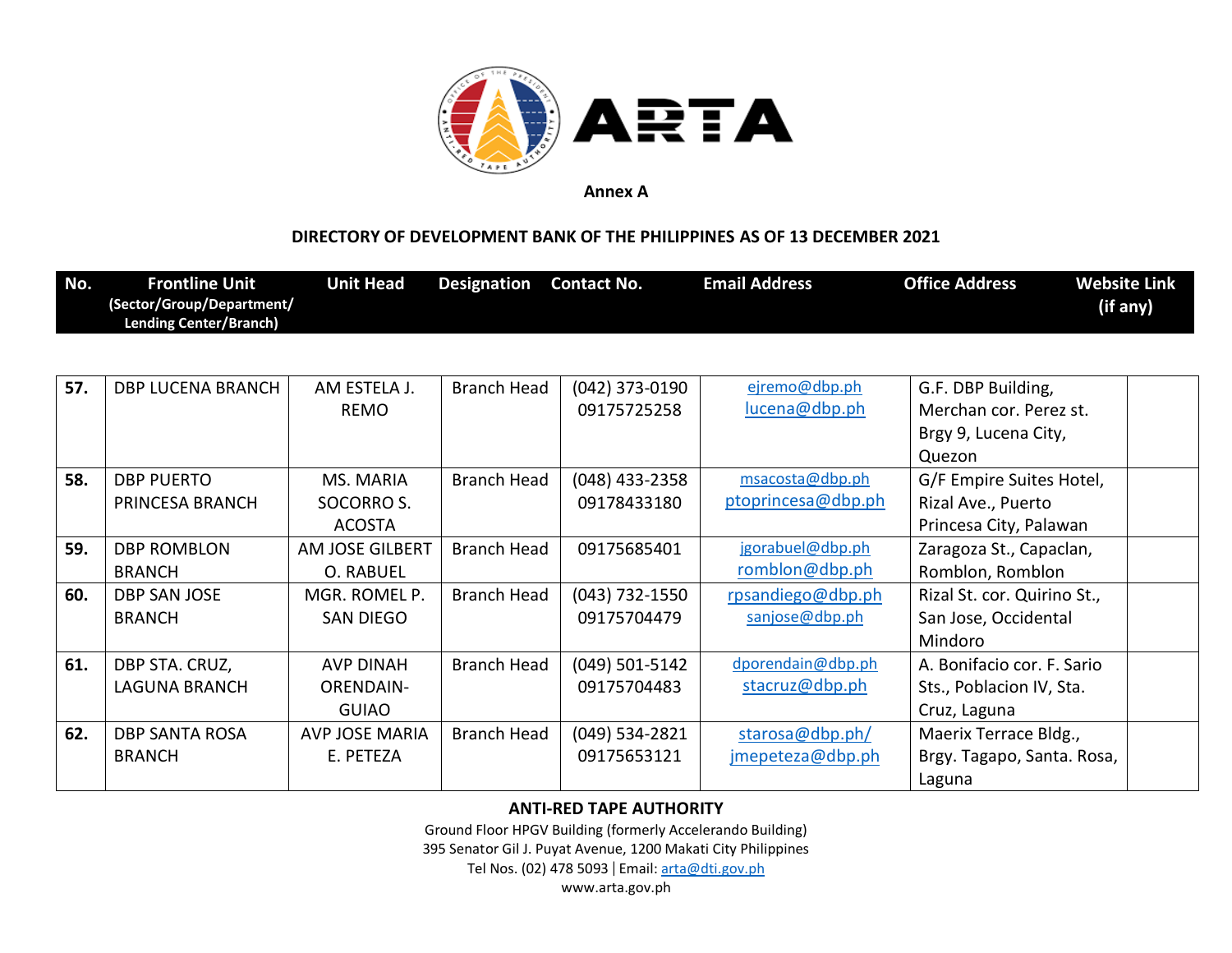

### **DIRECTORY OF DEVELOPMENT BANK OF THE PHILIPPINES AS OF 13 DECEMBER 2021**

| No. | <b>Frontline Unit</b><br>(Sector/Group/Department/<br><b>Lending Center/Branch)</b> | Unit Head | Designation Contact No. | <b>Email Address</b> | <b>Office Address</b> | <b>Website Link</b><br>(if any) |
|-----|-------------------------------------------------------------------------------------|-----------|-------------------------|----------------------|-----------------------|---------------------------------|
|     |                                                                                     |           |                         |                      |                       |                                 |

| 63. | <b>DBP TAYTAY-</b>      | MS. ANABALU A.   | <b>Branch Head</b> | $(048)$ 244-2087 | aalat@dbp.ph          | RJKC Bldg. cor. Sto.       |  |
|-----|-------------------------|------------------|--------------------|------------------|-----------------------|----------------------------|--|
|     | PALAWAN BRANCH          | LAT              |                    | 09054676610      | taytay-palawan@dbp.ph | Domingo St. National       |  |
|     |                         |                  |                    |                  |                       | Highway, Poblacion,        |  |
|     |                         |                  |                    |                  |                       | Taytay, Palawan            |  |
| 64. | <b>DBP TAYABAS</b>      | MS. NOEMI R.     | Authorizer         | (042) 717-0140   | nrsamaniego@dbp.ph    | 46 Nadera St., San Diego   |  |
|     | <b>BRANCH LITE UNIT</b> | SAMANIEGO        |                    | 09171784703      | tayabas@dbp.ph        | Zone 1, Tayabas City       |  |
|     |                         |                  |                    |                  |                       | <b>Quezon Province</b>     |  |
| 65. | DBP DAET BRANCH         | AM SALVADOR S.   | Branch Head        | 09776517459      | ssaltar@dbp.ph        | Magallanes Iraya St, Daet, |  |
|     |                         | <b>ALTAR</b>     |                    |                  | daet@dbp.ph           | <b>Camarines Norte</b>     |  |
| 66. | <b>DBP GUINOBATAN</b>   | MS. AGNES F.     | <b>Branch Head</b> | 09778547844      | afprieto@dbp.ph       | SB Bldg., Rizal St.        |  |
|     | <b>BRANCH</b>           | <b>PRIETO</b>    |                    |                  | guinobatan@dbp.ph     | Guinobatan, Albay          |  |
|     |                         |                  |                    |                  |                       |                            |  |
| 67. | <b>DBP IRIGA BRANCH</b> | AM DIVINA L. DEL | <b>Branch Head</b> | 09158080756      | dldelrosario@dbp.ph   | G/F LRDC Bldg. Msgr.       |  |
|     |                         | <b>ROSARIO</b>   |                    |                  | iriga@dbp.ph          | Lanuza St. San Francisco,  |  |
|     |                         |                  |                    |                  |                       | Iriga City                 |  |
|     |                         |                  |                    |                  |                       |                            |  |

**ANTI-RED TAPE AUTHORITY**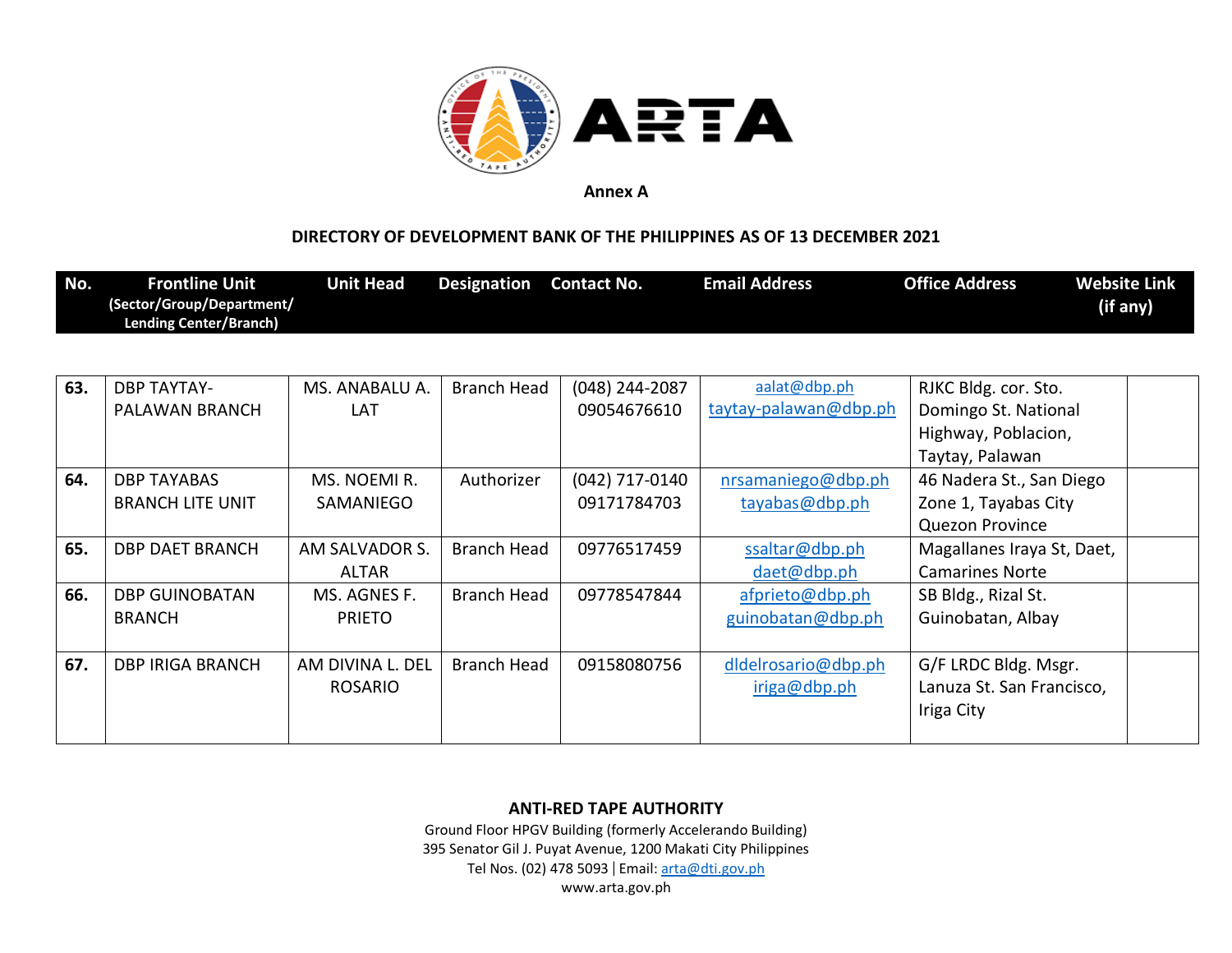

#### **DIRECTORY OF DEVELOPMENT BANK OF THE PHILIPPINES AS OF 13 DECEMBER 2021**

| No. | <b>Frontline Unit</b>         | <b>Unit Head</b> | <b>Designation</b> | <b>Contact No.</b> | <b>Email Address</b> | <b>Office Address</b> | <b>Website Link</b> |
|-----|-------------------------------|------------------|--------------------|--------------------|----------------------|-----------------------|---------------------|
|     | (Sector/Group/Department/     |                  |                    |                    |                      |                       | (if any)            |
|     | <b>Lending Center/Branch)</b> |                  |                    |                    |                      |                       |                     |

| 68. | <b>DBP LEGAZPI</b><br><b>BRANCH</b> | AM MYLA<br>MADONNA L.<br><b>PELAGIO</b> | Branch Head        | 09177113617 | mmlpelagio@dbp.ph<br>legazpi@dbp.ph | G/F DBP Bldg., Quezon<br>Ave., Legazpi City |
|-----|-------------------------------------|-----------------------------------------|--------------------|-------------|-------------------------------------|---------------------------------------------|
| 69. | <b>DBP MASBATE</b>                  | AM EUGENE ALEJ                          | <b>Branch Head</b> | 09063395116 | earespenilla@dbp.ph                 | Corner Danao & Mabini                       |
|     | <b>BRANCH</b>                       | R. ESPENILLA                            |                    |             | masbate@dbp.ph                      | Sts., Brgy. Bapor                           |
|     |                                     |                                         |                    |             |                                     | <b>Masbate City</b>                         |
| 70. | <b>DBP NAGA BRANCH</b>              | MGR. JENNIFER                           | Branch Head        | 09178767142 | jcnaval@dbp.ph                      | Panganiban Drive                            |
|     |                                     | C. NAVAL                                |                    |             | naga@dbp.ph                         | Naga City                                   |
| 71. | <b>DBP PLACER BRANCH</b>            | MR. RAYMUND                             | Branch Head        | 09198241923 | rjhzurbito@dbp.ph                   | Corner Avenido &                            |
|     |                                     | <b>JUDE H. ZURBITO</b>                  |                    |             | placer@dbp.ph                       | Balangawan Sts.                             |
|     |                                     |                                         |                    |             |                                     | Centro, Placer, Masbate                     |
| 72. | <b>DBP SORSOGON</b>                 | AM LORENZO B.                           | Branch Head        | 09178471719 | lbsulit@dbp.ph                      | ACM Bldg. Rizal Cor.                        |
|     | <b>BRANCH</b>                       | <b>SULIT</b>                            |                    | 09202332778 | sorsogon@dbp.ph                     | Burgos & Rizal Sts.                         |
|     |                                     |                                         |                    |             |                                     | Sorsogon City, Sosogon                      |

**ANTI-RED TAPE AUTHORITY**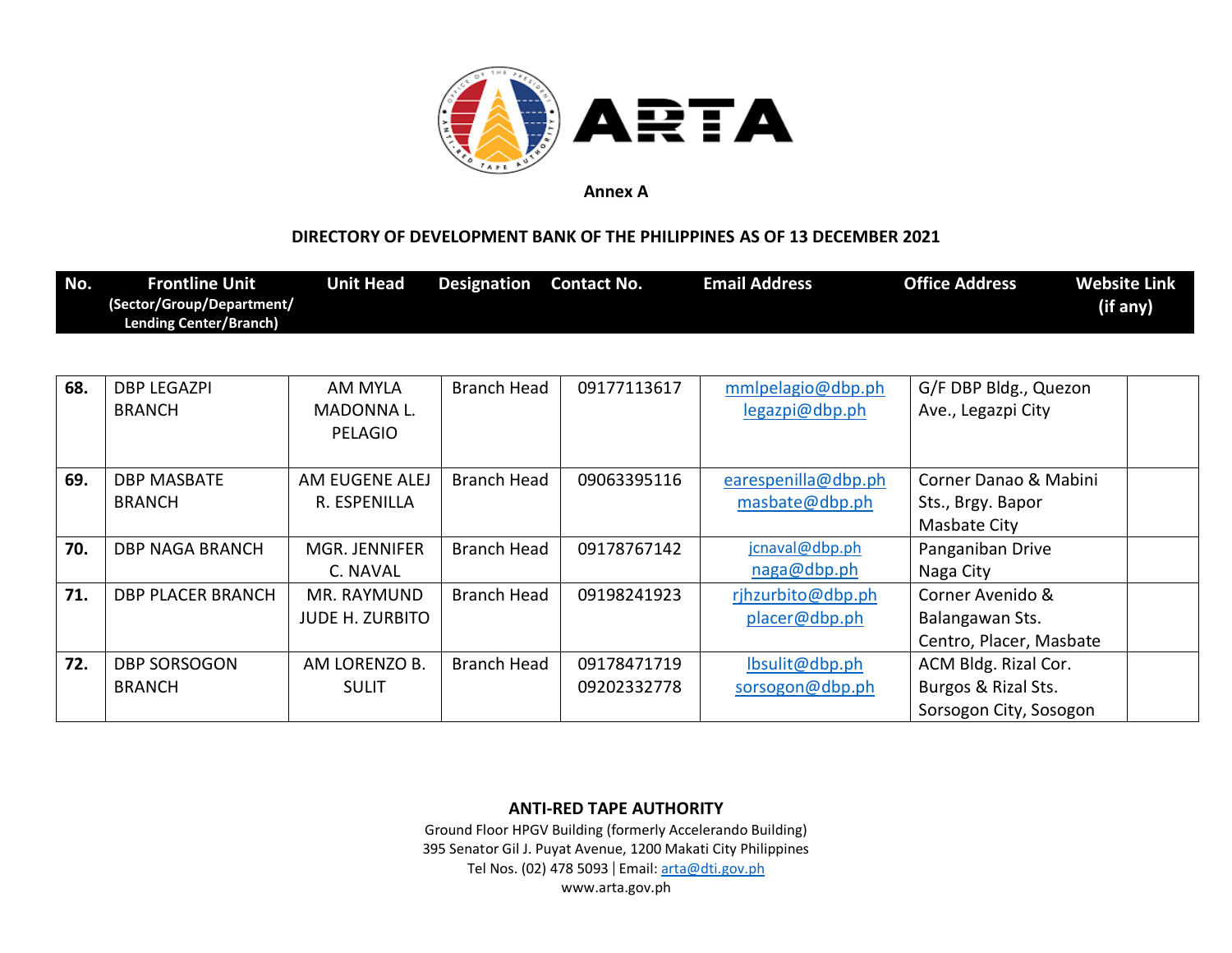

### **DIRECTORY OF DEVELOPMENT BANK OF THE PHILIPPINES AS OF 13 DECEMBER 2021**

| No. | <b>Frontline Unit</b>         | Unit Head | Designation | <b>Contact No.</b> | <b>Email Address</b> | <b>Office Address</b> | <b>Website Link</b> |
|-----|-------------------------------|-----------|-------------|--------------------|----------------------|-----------------------|---------------------|
|     | (Sector/Group/Department/     |           |             |                    |                      |                       | (if any)            |
|     | <b>Lending Center/Branch)</b> |           |             |                    |                      |                       |                     |

| 73. | <b>DBP VIRAC BRANCH</b>  | MS. BRENDA G.   | <b>Branch Head</b> | 09391587580        | bgbrizo@dbp.ph       | Old Capitol Bldg. Rizal     |  |
|-----|--------------------------|-----------------|--------------------|--------------------|----------------------|-----------------------------|--|
|     |                          | <b>BRIZO</b>    |                    |                    | virac@dbp.ph         | Avenue cor. Eustaquio St.,  |  |
|     |                          |                 |                    |                    |                      | Sta. Elena, Virac,          |  |
|     |                          |                 |                    |                    |                      | Catanduanes                 |  |
| 74. | <b>DBP BORONGAN</b>      | MGR. ZOSIMO Z.  | <b>BRANCH</b>      | $(055) 560 - 9080$ | zzisanan@dbp.ph      | E. Cinco Street., Brgy. C,  |  |
|     | <b>BRANCH</b>            | ISANAN, JR.     | <b>HEAD</b>        | 09055651051        | borongan@dbp.ph      | Borongan City               |  |
|     |                          |                 |                    |                    |                      | Eastern Samar               |  |
| 75. | <b>DBP BOGO BRANCH</b>   | MGR. MARIA      | <b>BRANCH</b>      | 09178030001        | mhjcapangpangan@dbp. | Martinez Bldg., Cor. Sor D. |  |
|     |                          | HEIDE J.        | <b>HEAD</b>        |                    | ph                   | Rubio & San Vicente Sts.,   |  |
|     |                          | CAPANGPANGAN    |                    |                    | bogo@dbp.ph          | Bogo City, Cebu             |  |
|     |                          |                 |                    |                    |                      |                             |  |
| 76. | <b>DBP CARCAR BRANCH</b> | AM IRISH MAE N. | <b>BRANCH</b>      | 032-4877138        | imncreer@dbp.ph      | Awayan, Poblacion III,      |  |
|     |                          | <b>CREER</b>    | <b>HEAD</b>        | 09955651061        | carcar@dbp.php       | Carcar City, Cebu           |  |
|     |                          |                 |                    |                    |                      |                             |  |
| 77. | <b>DBP CATARMAN</b>      | MS. JANICE B.   | <b>BRANCH</b>      | 09177266200        | jbsolayao@dbp.ph     | 390 J.P. Laurel St.,        |  |
|     | <b>BRANCH</b>            | SOLAYAO         | <b>HEAD</b>        |                    | catarman@dbp.ph      | Brgy. Lapu-Lapu,            |  |
|     |                          |                 |                    |                    |                      | Catarman Northern           |  |
|     |                          |                 |                    |                    |                      | Samar                       |  |

### **ANTI-RED TAPE AUTHORITY**

Ground Floor HPGV Building (formerly Accelerando Building) 395 Senator Gil J. Puyat Avenue, 1200 Makati City Philippines Tel Nos. (02) 478 5093 | Email: [arta@dti.gov.ph](mailto:arta@dti.gov.ph)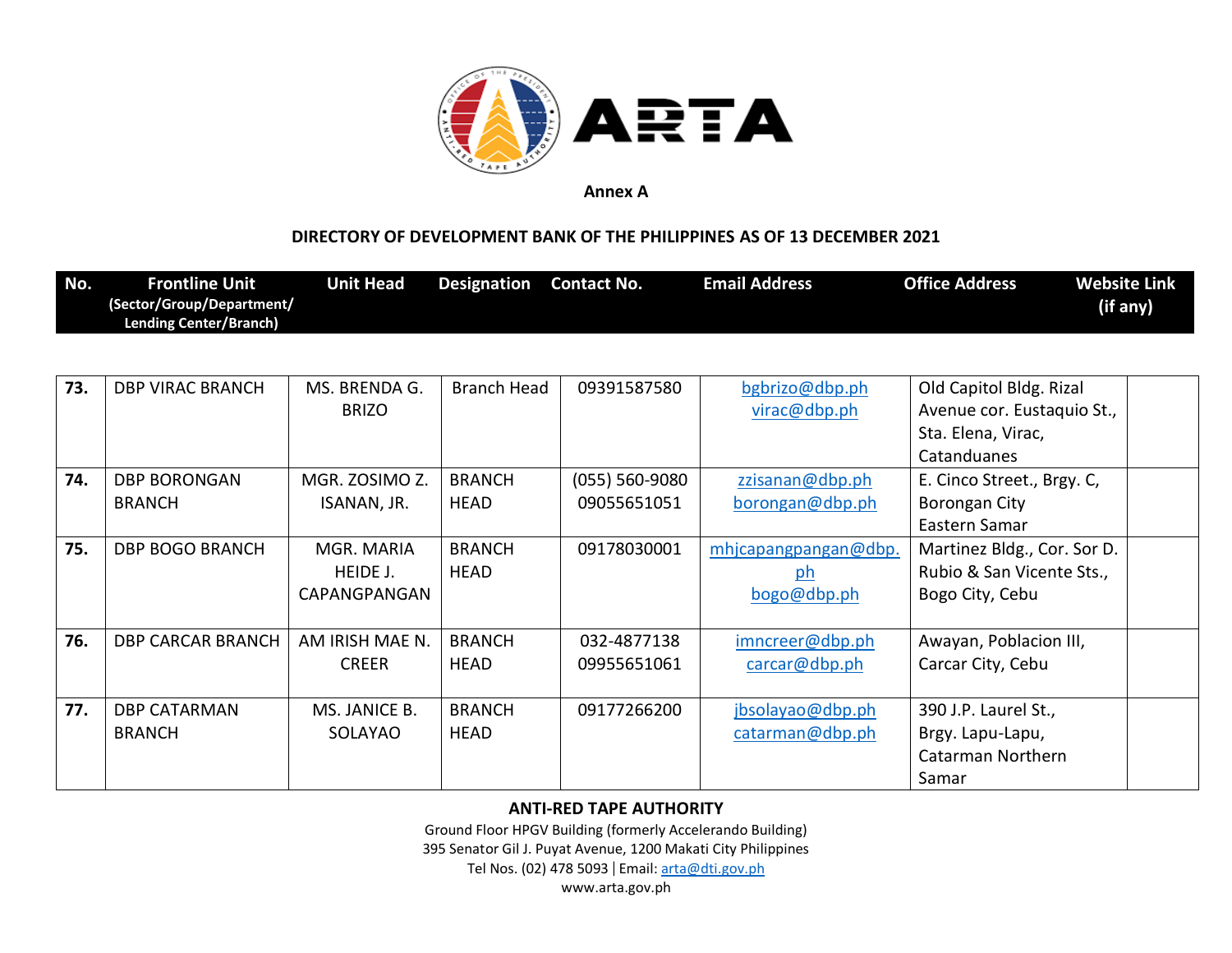

### **DIRECTORY OF DEVELOPMENT BANK OF THE PHILIPPINES AS OF 13 DECEMBER 2021**

| No. | <b>Frontline Unit</b>                                      | <b>Unit Head</b>     | <b>Designation</b> | <b>Contact No.</b> | <b>Email Address</b> | <b>Office Address</b>      | <b>Website Link</b> |
|-----|------------------------------------------------------------|----------------------|--------------------|--------------------|----------------------|----------------------------|---------------------|
|     | (Sector/Group/Department/<br><b>Lending Center/Branch)</b> |                      |                    |                    |                      |                            | (if any)            |
|     |                                                            |                      |                    |                    |                      |                            |                     |
|     |                                                            |                      |                    |                    |                      |                            |                     |
| 78. | <b>DBP CATBALOGAN</b>                                      | SM MIGUEL S.         | <b>BRANCH</b>      | 0917-872-5590      | mscalades@dbp.ph     | G/F Tia Anita's            |                     |
|     | <b>BRANCH</b>                                              | <b>CALADES</b>       | <b>HEAD</b>        |                    | catbalogan@dbp.ph    | Commercial, Mabini St.,    |                     |
|     |                                                            |                      |                    |                    |                      | Catbalogan City, Samar     |                     |
| 79. | <b>DBP CEBU BRANCH</b>                                     | <b>VP HELBERT</b>    | <b>BRANCH</b>      | $(032)$ 412-3481   | haaachay@dbp.ph      | G/F DBP Building Osmeña    |                     |
|     |                                                            | ANTOINE A.           | <b>HEAD</b>        | 09178724937        | cebu@dbp.ph          | Blvd., Cebu City           |                     |
|     |                                                            | <b>ACHAY</b>         |                    |                    |                      |                            |                     |
| 80. | <b>DBP DOLORES</b>                                         | MGR. CLARITA         | <b>BRANCH</b>      | 09173226508        | cgaborja@dbp.ph      | LGU Dolores Bldg., Cor.    |                     |
|     | <b>BRANCH</b>                                              | <b>GINA A. BORJA</b> | <b>HEAD</b>        |                    | dolores@dbp.ph       | Real and San Jose Sts.     |                     |
|     |                                                            |                      |                    |                    |                      | Brgy. 10, Dolores Eastern  |                     |
|     |                                                            |                      |                    |                    |                      | Samar                      |                     |
| 81. | <b>DBP MAASIN</b>                                          | SM EMELITA B.        | <b>BRANCH</b>      | 09173234432        | ebsanchez@dbp.ph     | R.K. Kangleon St., Tunga-  |                     |
|     | <b>BRANCH</b>                                              | <b>SANCHEZ</b>       | <b>HEAD</b>        |                    | maasin@dbp.ph        | Tunga, Maasin City,        |                     |
|     |                                                            |                      |                    |                    |                      | Southern, Leyte            |                     |
| 82. | <b>DBP MANDAUE</b>                                         | AVP LORNA A.         | <b>BRANCH</b>      | 09178220952        | lagallego@dbp.ph     | Bridges Town Square,       |                     |
|     | <b>BRANCH</b>                                              | <b>GALLEGO</b>       | <b>HEAD</b>        |                    | mandaue@dbp.ph       | Plaridel St., Brgy. Alang- |                     |
|     |                                                            |                      |                    |                    |                      | Alang, Mandaue City        |                     |

### **ANTI-RED TAPE AUTHORITY**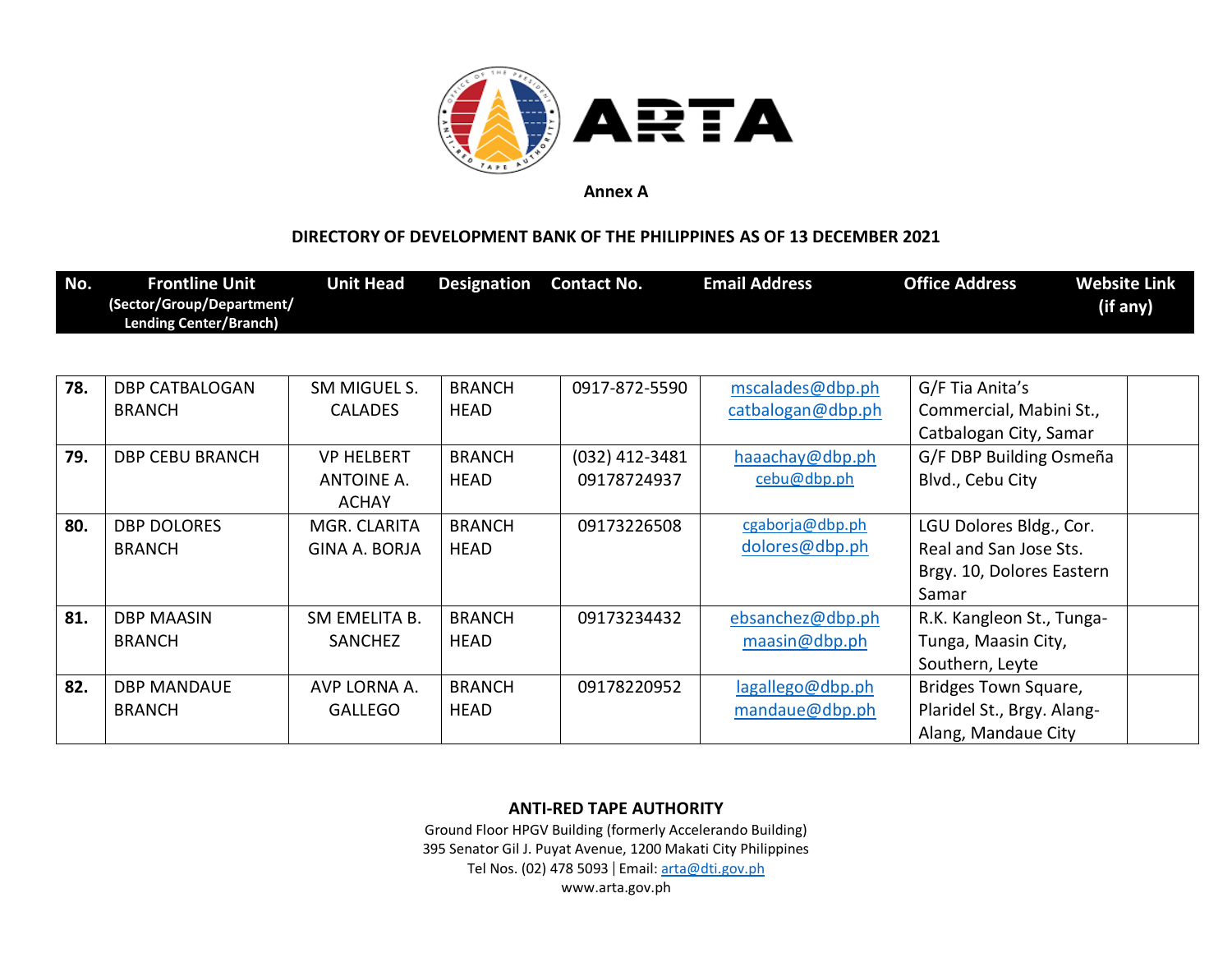

## **DIRECTORY OF DEVELOPMENT BANK OF THE PHILIPPINES AS OF 13 DECEMBER 2021**

| No. | <b>Frontline Unit</b><br>(Sector/Group/Department/<br><b>Lending Center/Branch)</b> | <b>Unit Head</b>                 | <b>Designation</b>           | <b>Contact No.</b>               | <b>Email Address</b>                   | <b>Office Address</b>                                                                     | <b>Website Link</b><br>(if any) |
|-----|-------------------------------------------------------------------------------------|----------------------------------|------------------------------|----------------------------------|----------------------------------------|-------------------------------------------------------------------------------------------|---------------------------------|
|     |                                                                                     |                                  |                              |                                  |                                        |                                                                                           |                                 |
| 83. | <b>DBP ORMOC</b><br><b>BRANCH</b>                                                   | SM JONIEL E.<br><b>SAGDULLAS</b> | <b>BRANCH</b><br><b>HEAD</b> | 09175681817                      | jesagdullas@dbp.ph<br>ormoc@dbp.ph     | Units 15, 16 & 17, Aviles<br>Arcade, Brgy. Don Felipe<br>Larrazabal, Ormoc City,<br>Leyte |                                 |
| 84. | <b>DBP TACLOBAN</b><br><b>BRANCH</b>                                                | SM PAUL C.<br><b>MATIENZO</b>    | <b>Branch Head</b>           | 09209604356                      | pcmatienzo@dbp.ph<br>tacloban@dbp.ph   | Cor. Zamora & Paterno<br>Sts., Tacloban City, Leyte                                       |                                 |
| 85. | <b>DBP TAGBILARAN</b><br><b>BRANCH</b>                                              | MGR. CHRISTIAN<br>S. ARAOARAO    | Branch Head                  | (032) 412-3103<br>09171259300    | csaraoarao@dbp.ph<br>tagbilaran@dbp.ph | DBP Bldg., 0533 Carlos P.<br>Garcia Avenue, North<br>Tagbilaran City                      |                                 |
| 86. | <b>DBP TALISAY</b><br><b>BRANCH</b>                                                 | SM RYAN B.<br>PASTRANA           | Branch Head                  | $(032) - 5160462$<br>09176290545 | bpastrana@dbp.ph<br>talisay@dbp.ph     | South Coast Center, Brgy.<br>Linao, Talisay City, Cebu                                    |                                 |
| 87. | <b>DBP TOLEDO</b><br><b>BRANCH</b>                                                  | MGR. CHRIST E.<br>VALDEHUEZA     | Branch Head                  | (032) 367-7315<br>09190681950    | cevaldehueza@dbp.ph<br>toledo@dbp.ph   | Barcenas Bldg.<br>Poloyapoy St., Poblacion,<br>Toledo City, Cebu                          |                                 |

#### **ANTI-RED TAPE AUTHORITY**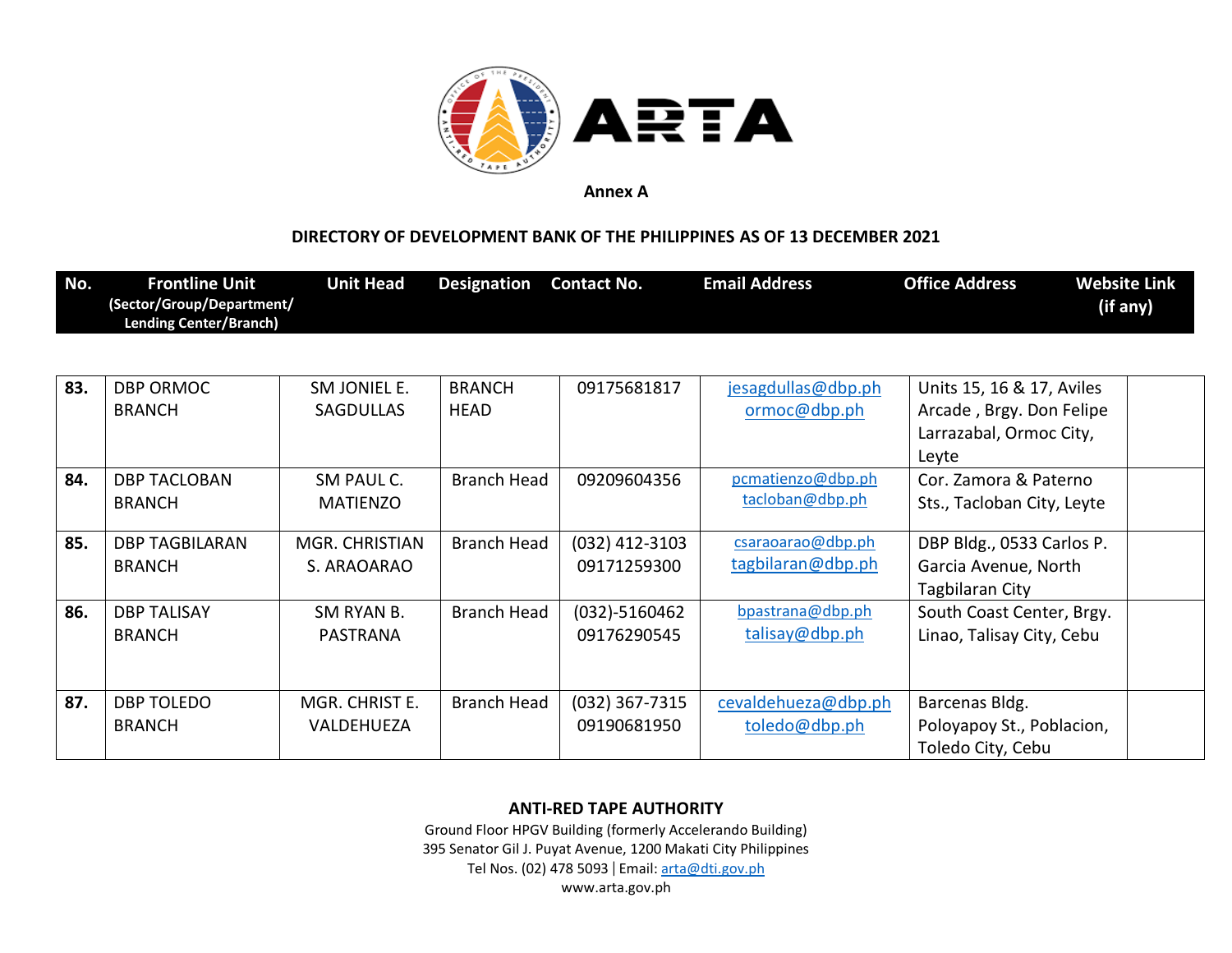

## **DIRECTORY OF DEVELOPMENT BANK OF THE PHILIPPINES AS OF 13 DECEMBER 2021**

| No. | <b>Frontline Unit</b><br>(Sector/Group/Department/<br><b>Lending Center/Branch)</b> | <b>Unit Head</b>                   | <b>Designation</b>     | <b>Contact No.</b> | <b>Email Address</b>               | <b>Office Address</b>                                                                                        | <b>Website Link</b><br>(if any) |
|-----|-------------------------------------------------------------------------------------|------------------------------------|------------------------|--------------------|------------------------------------|--------------------------------------------------------------------------------------------------------------|---------------------------------|
|     |                                                                                     |                                    |                        |                    |                                    |                                                                                                              |                                 |
| 88. | <b>DBP TUBIGON</b>                                                                  | AM MA. SHEILA                      | <b>Branch Head</b>     | 09399302160        | msfmalaran@dbp.ph                  | <b>Holy Cross Academy</b>                                                                                    |                                 |
|     | <b>BRANCH</b>                                                                       | F. MALARAN                         |                        |                    | tubigon@dbp.ph                     | Bldg., Poblacion, Tubigon,<br><b>Bohol</b>                                                                   |                                 |
| 89. | <b>DBP UBAY BRANCH</b>                                                              | AM ERZON E.                        | <b>Branch Head</b>     | (038)5188861       | eegamus@dbp.ph                     | Cornelio Uy Bldg.,                                                                                           |                                 |
|     |                                                                                     | <b>GAMUS</b>                       |                        | 09177900087        | ubay@dbp.ph                        | Poblacion, Ubay, Bohol                                                                                       |                                 |
| 90. | <b>NAGA CEBU CITY</b><br><b>BRANCH LITE UNIT</b>                                    | MS. ANGELIE G.<br><b>FALCONITE</b> | Universal<br>Processor | 09399042572        |                                    | Units 32 & 39, Naga City<br>People's Market, N.<br><b>Bacalso South National</b><br>Highway, Naga City, Cebu |                                 |
| 91. | <b>ALEGRIA CEBU</b><br><b>BRANCH LITE UNIT</b>                                      | MS. KIM P.<br><b>PONCE</b>         | Universal<br>Processor | 09232804572        |                                    | Poblacion, Alegria, Cebu                                                                                     |                                 |
| 92. | <b>DBP ANTIQUE</b><br><b>BRANCH</b>                                                 | SM YUDE R.<br><b>GALERO</b>        | Branch Head            | 09177178203        | yrgalero@dbp.ph<br>antique@dbp.ph  | AVP Bldg., T. A. Fornier St.<br>San Jose, Antique                                                            |                                 |
| 93. | <b>DBP BACOLOD</b><br><b>BRANCH</b>                                                 | SM ARLYN L.<br><b>NAVARRA</b>      | <b>Branch Head</b>     | 09189426726        | alnavarra@dbp.ph<br>bacolod@dbp.ph | South Capitol Road and<br>Lacson Sts, Bacolod City                                                           |                                 |

### **ANTI-RED TAPE AUTHORITY**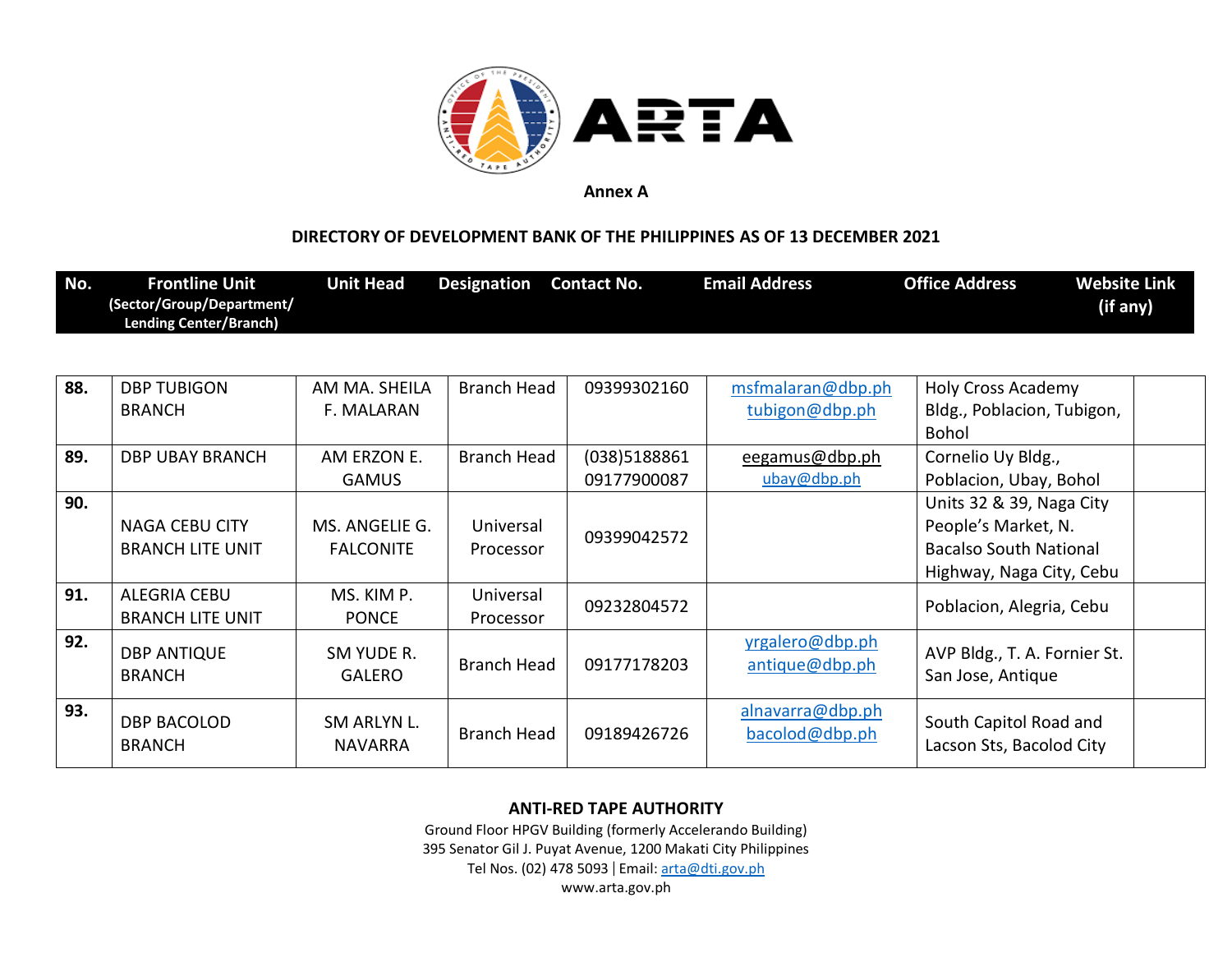

## **DIRECTORY OF DEVELOPMENT BANK OF THE PHILIPPINES AS OF 13 DECEMBER 2021**

| No. | Frontline Unit                | <b>Unit Head</b> | <b>Designation</b> | <b>Contact No.</b> | <b>Email Address</b> | <b>Office Address</b> | <b>Website Link</b> |
|-----|-------------------------------|------------------|--------------------|--------------------|----------------------|-----------------------|---------------------|
|     | (Sector/Group/Department/     |                  |                    |                    |                      |                       | (if any)            |
|     | <b>Lending Center/Branch)</b> |                  |                    |                    |                      |                       |                     |

| 94. | <b>DBP DUMAGUETE</b><br><b>BRANCH</b>  | <b>MGR DALE</b><br>STEPHEN T.<br><b>ECLEO</b> | <b>Branch Head</b> | (035)4229057<br>09173061749                                          | dstecleo@dbp.ph<br>dumaguete@dbp.ph  | Rizal Boulevard,<br>Dumaguete City                  |
|-----|----------------------------------------|-----------------------------------------------|--------------------|----------------------------------------------------------------------|--------------------------------------|-----------------------------------------------------|
| 95. | <b>DBP ILOILO BRANCH</b>               | SAVP RODEL B.<br><b>BUSTILLO</b>              | <b>Branch Head</b> | $(033)$ 3362092<br>09176274228                                       | rbbustillo@dbp.ph<br>iloilo@dbp.ph   | I. Dela Rama Street<br><b>Iloilo City</b>           |
| 96. | <b>DBP JARO BRANCH</b>                 | AVP EDWIN T.<br>CAGALITAN                     | <b>Branch Head</b> | (033) 3292422<br>(033) 5088900<br>09177980007                        | efcagalitan@dbp.ph<br>jaro@dbp.ph    | E. Lopez St.,<br>Jaro, Iloilo City                  |
| 97. | <b>DBP KABANKALAN</b><br><b>BRANCH</b> | SM RUGGERO<br>CARLO J. PANGO                  | <b>Branch Head</b> | $(034)$ 4713-170<br>(034) 4712-285<br>09177010909                    | kabankalan@dbp.ph<br>rcjpango@dbp.ph | Cor. Lirazan & Bonifacio<br>Sts., Kabankalan City   |
| 98. | DBP KALIBO BRANCH                      | AVP GINA G. TA-<br>AY                         | <b>Branch Head</b> | $(036)$ 268-5126<br>$(036)$ 268-5696<br>(036)500-8891<br>09778511108 | ggtaay@dpb.ph<br>kalibo@dbp.ph       | DBP Bldg., Capitol Site,<br>Estancia, Kalibo, Aklan |

# **ANTI-RED TAPE AUTHORITY**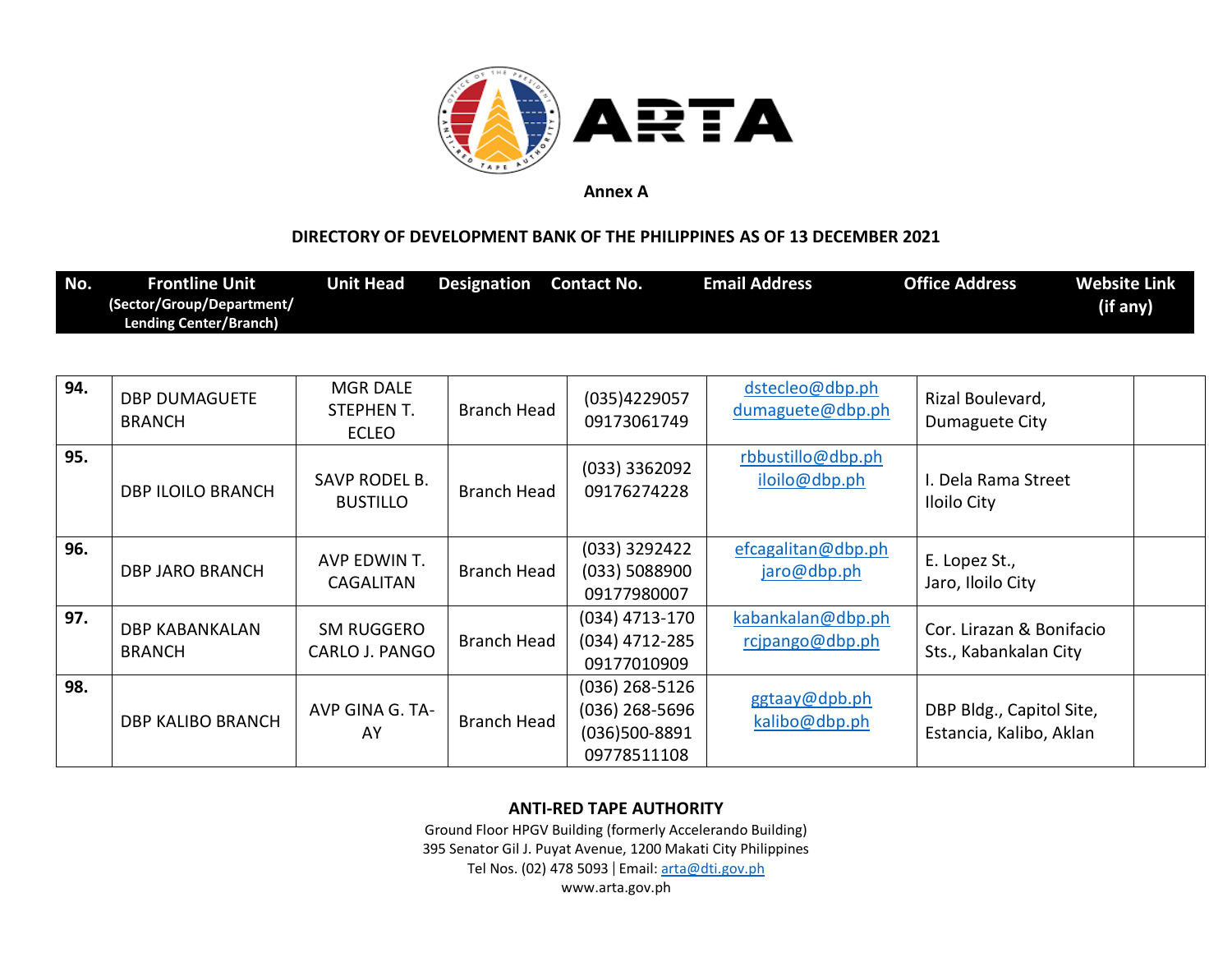

## **DIRECTORY OF DEVELOPMENT BANK OF THE PHILIPPINES AS OF 13 DECEMBER 2021**

| No.  | <b>Frontline Unit</b><br>(Sector/Group/Department/<br><b>Lending Center/Branch)</b> | <b>Unit Head</b>                                   | <b>Designation</b>                   | <b>Contact No.</b>                                      | <b>Email Address</b>                   | <b>Office Address</b><br>(if any)                                        | <b>Website Link</b> |
|------|-------------------------------------------------------------------------------------|----------------------------------------------------|--------------------------------------|---------------------------------------------------------|----------------------------------------|--------------------------------------------------------------------------|---------------------|
| 99.  |                                                                                     |                                                    |                                      | (033) 332 1435                                          | jaegonzales@dbp.ph                     | Milagros Bldg., R.Y.                                                     |                     |
|      | <b>DBP POTOTAN</b><br><b>BRANCH</b>                                                 | AVP JULIE ANN E.<br><b>GONZALES</b>                | <b>Branch Head</b>                   | (033) 529 7461<br>09175579834                           | pototan@dbp.ph                         | Ladrido Street, San Jose<br>Ward, Pototan, Iloilo                        |                     |
| 100. | <b>DBP ROXAS BRANCH</b>                                                             | SM CRISTINA C.<br><b>RIVERA</b>                    | <b>Branch Head</b>                   | $(036)522 -$<br>1380/(036)6214<br>$-002$<br>09173278917 | ccrivera@dbp.ph<br>roxas@dbp.ph        | G/F, Capiz Government<br>Business Center,<br>Provincial Park, Roxas City |                     |
| 101. | <b>DBP SAN CARLOS</b><br><b>BRANCH</b>                                              | MGR. MARIO A.<br><b>INFANTE</b>                    | <b>Branch Head</b>                   | 034-7293351/<br>034-3125591<br>09399108252              | sancarlos@dbp.ph<br>mainfante@dbp.ph   | F.C. Ledesma Ave., San<br>Carlos City, Negros<br>Occidental              |                     |
| 102. | <b>DBP SIQUIJOR</b><br><b>BRANCH</b>                                                | <b>DEO MICHAEL</b><br>ANGELO M.<br><b>OLASIMAN</b> | <b>Branch Head</b>                   | 035-480-9761<br>09063524807                             | dmamolasiman@dbp.ph<br>siquijor@dbp.ph | Mabini St., Poblacion,<br>Siquijor, Siquijor                             |                     |
| 103. | <b>DBP SIATON BRANCH</b><br>LITE UNIT                                               | SIEGFRED P.<br><b>BAGAYAS</b>                      | Universal<br>Processor<br><b>NAC</b> | 09751775387                                             | sfbagayas@dbp.ph<br>siaton@dbp.ph      | Brgy. Poblacion I,<br><b>Municipality of Siaton</b>                      |                     |

### **ANTI-RED TAPE AUTHORITY**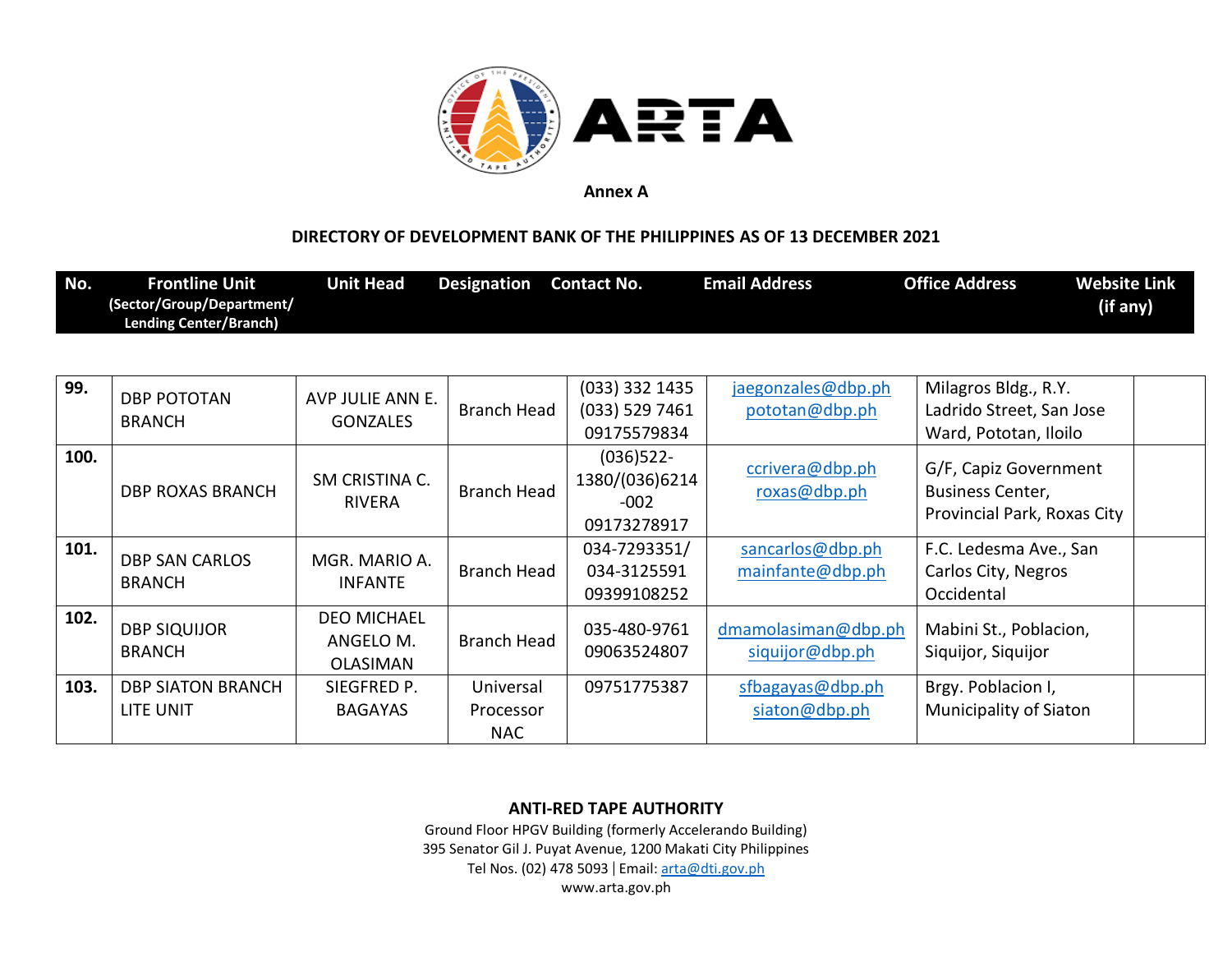

### **DIRECTORY OF DEVELOPMENT BANK OF THE PHILIPPINES AS OF 13 DECEMBER 2021**

| No.  | <b>Frontline Unit</b><br>(Sector/Group/Department/<br><b>Lending Center/Branch)</b> | <b>Unit Head</b>                                         | <b>Designation</b> | <b>Contact No.</b>              | <b>Email Address</b>                       | <b>Office Address</b>                                     | <b>Website Link</b><br>(if any) |
|------|-------------------------------------------------------------------------------------|----------------------------------------------------------|--------------------|---------------------------------|--------------------------------------------|-----------------------------------------------------------|---------------------------------|
|      |                                                                                     |                                                          |                    |                                 |                                            |                                                           |                                 |
| 104. | <b>DBP BUTUAN BRANCH</b>                                                            | <b>SM MERVIN</b><br><b>GREGORIO G.</b><br><b>GARSUTA</b> | <b>Branch Head</b> | 0917-8476494                    | mgggarsuta@dbp.ph<br>butuan@dbp.ph         | J.C. Aquino Ave. cor. J.<br>Rosales Ave, Butuan City      |                                 |
| 105. | DBP CAGAYAN DE ORO<br><b>BRANCH</b>                                                 | <b>SAVP MARY JOYCE</b><br><b>B. SALGADOS</b>             | Branch Head        | 088-8572087<br>09175627939      | mibsalgados@dbp.ph<br>cagayandeoro@dbp.ph  | Corrales Ave. cor. Tirso Neri<br>St., Cagayan de Oro City |                                 |
| 106. | DBP CAPISTRANO-CDO<br><b>BRANCH</b>                                                 | AM ARVIN C.<br>SIMBAJON                                  | <b>Branch Head</b> | 09177223251                     | acsimbajon@dbp.ph<br>capistrano-cdo@dbp.ph | Capistrano cor. J.R. Borja<br>Sts., Cagayan de Oro City   |                                 |
| 107. | <b>DBP CLAVER BRANCH</b>                                                            | SM JUDITH G.<br><b>PAJO</b>                              | <b>Branch Head</b> | 02 359-9531<br>09175598769      | claver@dbp.ph<br>jgpajo@dbp.ph             | Clarin St., Tayaga, Claver,<br>Surigao del Norte          |                                 |
| 108. | <b>DBP ILIGAN BRANCH</b>                                                            | SAVP NORA G.<br><b>ISMAIL</b>                            | Branch Head        | $(063)$ 221-5347<br>09178721161 | ngismail@dbp.ph<br>iligan@dbp.ph           | Picardal Rd, Mahayahay,<br>Iligan City                    |                                 |
| 109. | <b>DBP MALAYBALAY</b><br><b>BRANCH</b>                                              | <b>AVP FRANCIS R.</b><br><b>DONGOGAN</b>                 | <b>Branch Head</b> | 0917-710-1263                   | malaybalay@dbp.ph<br>frdongogan@dbp.ph     | Bonifacio Drive, Caul,<br>Malaybalay City                 |                                 |

#### **ANTI-RED TAPE AUTHORITY**

Ground Floor HPGV Building (formerly Accelerando Building) 395 Senator Gil J. Puyat Avenue, 1200 Makati City Philippines Tel Nos. (02) 478 5093 | Email: [arta@dti.gov.ph](mailto:arta@dti.gov.ph)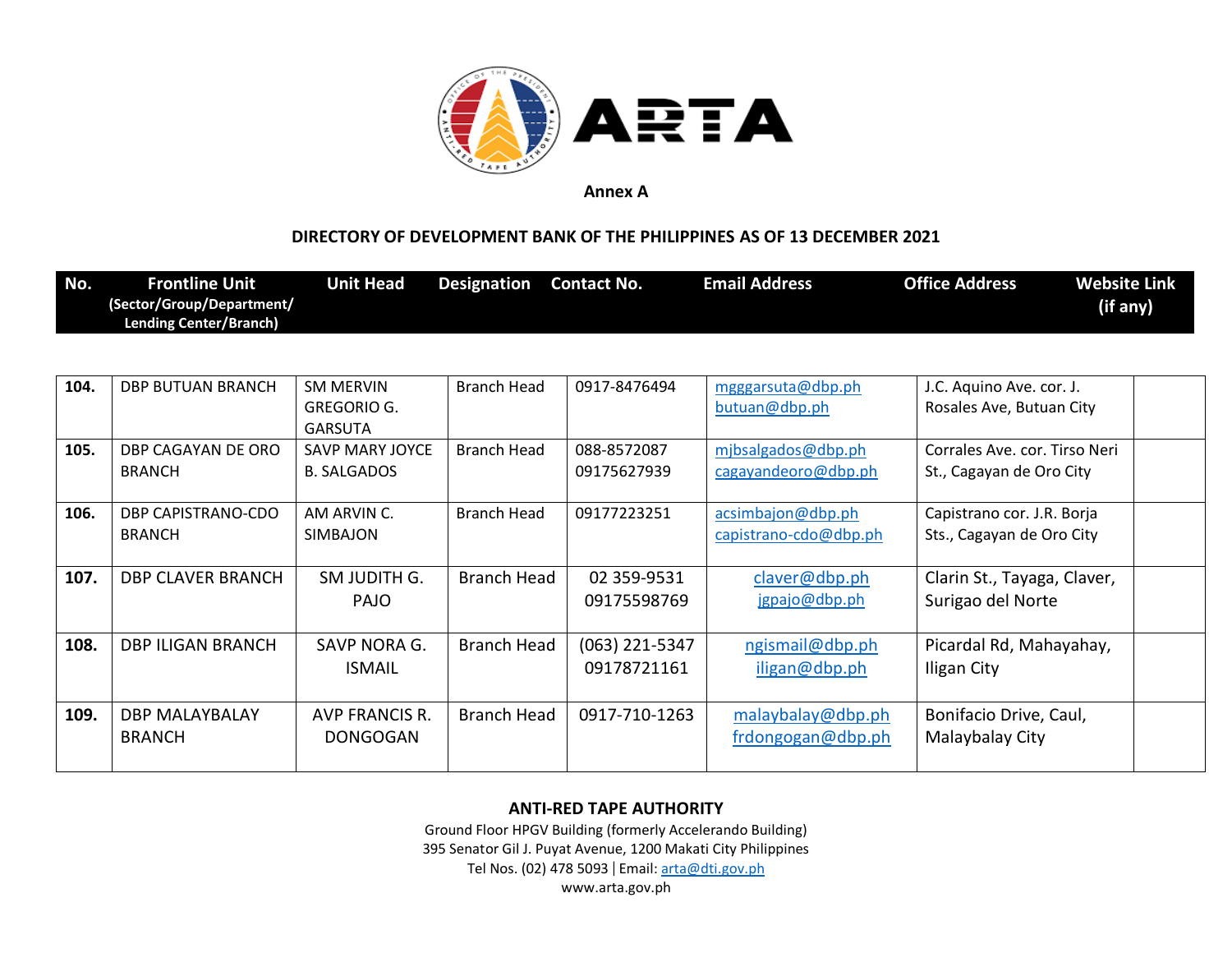

### **DIRECTORY OF DEVELOPMENT BANK OF THE PHILIPPINES AS OF 13 DECEMBER 2021**

| No.  | <b>Frontline Unit</b><br>(Sector/Group/Department/<br><b>Lending Center/Branch)</b> | <b>Unit Head</b>   | <b>Designation</b> | <b>Contact No.</b> | <b>Email Address</b> | <b>Office Address</b>      | <b>Website Link</b><br>(if any) |
|------|-------------------------------------------------------------------------------------|--------------------|--------------------|--------------------|----------------------|----------------------------|---------------------------------|
|      |                                                                                     |                    |                    |                    |                      |                            |                                 |
| 110. | <b>DBP MANGAGOY</b>                                                                 | SM DAISY R.        | <b>Branch Head</b> | (086) 8535044      | mangagoy@dbp.ph      | Saren Bldg., Espiritu St., |                                 |
|      | <b>BRANCH</b>                                                                       | <b>BUSTILLO</b>    |                    | 09176348687        | drbustillo@dbp.ph    | Mangagoy, Bislig City      |                                 |
| 111. | <b>DBP SAN FRANCISCO</b>                                                            | SAVP MA. LIZA C.   | Branch Head        | (085) 839-0436     | sanfrancisco@dbp.ph  | Orange St. cor. Rotunda    |                                 |
|      | <b>BRANCH</b>                                                                       | <b>BALMADRES</b>   |                    | 09175303504        | mlcbalmadres@dbp.ph  | San Francisco, Agusan del  |                                 |
|      |                                                                                     |                    |                    |                    |                      | Sur                        |                                 |
| 112. | <b>DBP BAYUGAN</b>                                                                  | SAVP MA. LIZA C.   | <b>Branch Head</b> | (085) 839-0436     | mlcbalmadres@dbp.ph  | Kim Lope A. Asis           |                                 |
|      | <b>BRANCH LITE UNIT</b>                                                             | <b>BALMADRES</b>   |                    | 09175303504        | bayugan@dbp.ph       | Gymnasium, Poblacion,      |                                 |
|      |                                                                                     |                    |                    |                    |                      | Bayugan City               |                                 |
| 113. | <b>DBP SAN JOSE</b>                                                                 | <b>AM JONATHAN</b> | Branch Head        | 09175714229        | jgmundo@dbp.ph       | P-7 Poblacion, San Jose,   |                                 |
|      | <b>DINAGAT BRANCH</b>                                                               | G. MUNDO           |                    |                    | sanjose@dbp.ph       | Dinagat Island             |                                 |
| 114. | <b>DBP SIARGAO</b>                                                                  | MGR JESILY A.      | <b>Branch Head</b> | 09177033049        | jarejuso@dbp.ph      | Sto. Nino cor. Mabini      |                                 |
|      | <b>BRANCH</b>                                                                       | <b>REJUSO</b>      |                    |                    | siargao@dbp.ph       | Street, Brgy. 9 Dapa,      |                                 |
|      |                                                                                     |                    |                    |                    |                      | Surigao del Norte          |                                 |
| 115. | <b>DBP SURIGAO</b>                                                                  | AM JONATHAN C.     | <b>Branch Head</b> | (086) 826 0289     | jcabian@dbp.ph       |                            |                                 |
|      | <b>BRANCH</b>                                                                       | <b>ABIAN</b>       |                    | 09175941300        |                      | Narciso St., Surigao City  |                                 |
|      |                                                                                     |                    |                    |                    | surigao@dbp.ph       |                            |                                 |

### **ANTI-RED TAPE AUTHORITY**

Ground Floor HPGV Building (formerly Accelerando Building)

395 Senator Gil J. Puyat Avenue, 1200 Makati City Philippines

Tel Nos. (02) 478 5093 | Email: [arta@dti.gov.ph](mailto:arta@dti.gov.ph)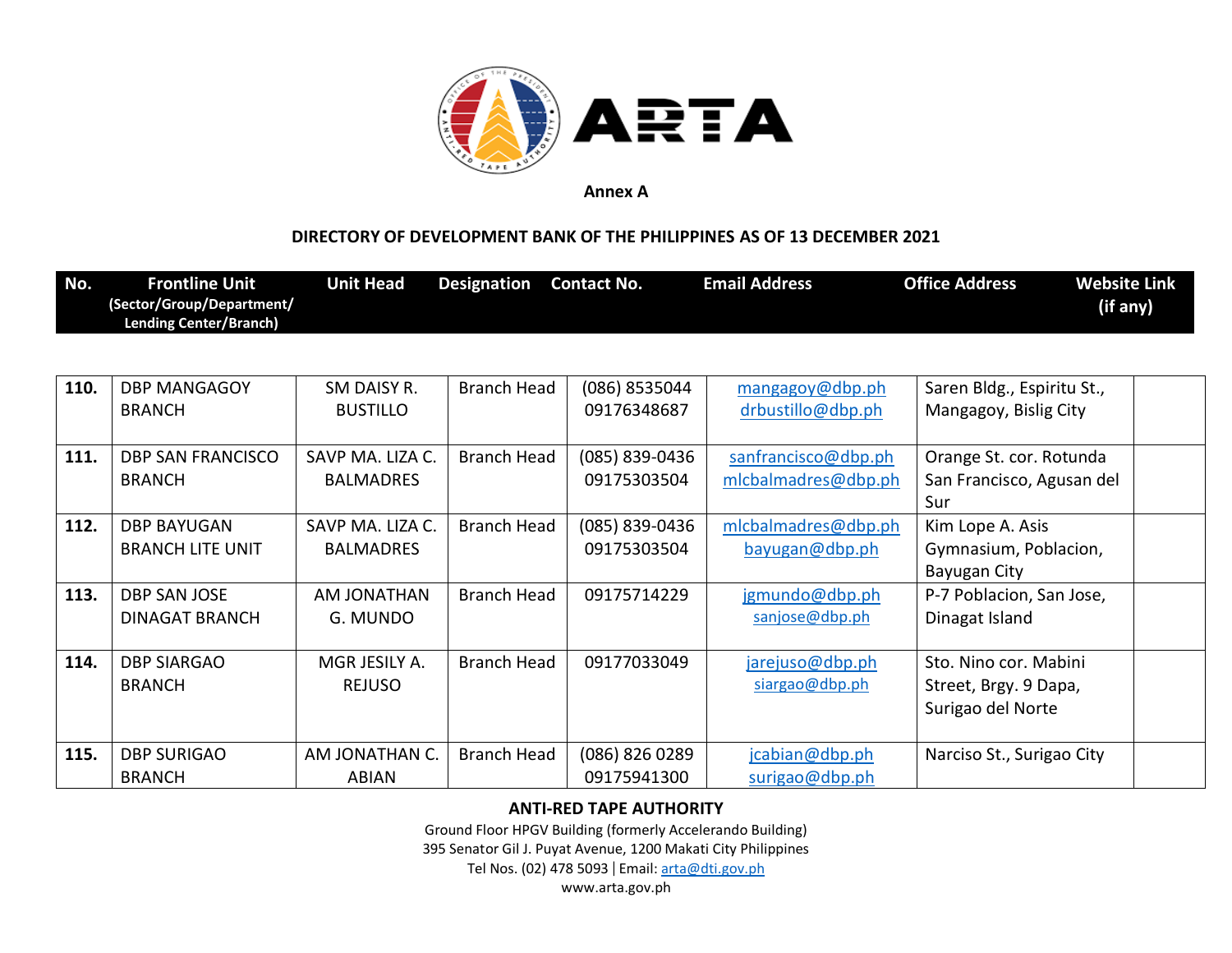

### **DIRECTORY OF DEVELOPMENT BANK OF THE PHILIPPINES AS OF 13 DECEMBER 2021**

| No.  | <b>Frontline Unit</b><br>(Sector/Group/Department/<br><b>Lending Center/Branch)</b> | <b>Unit Head</b>                     | <b>Designation</b>    | <b>Contact No.</b>             | <b>Email Address</b>               | <b>Office Address</b><br>(if any)                                                                              | <b>Website Link</b> |
|------|-------------------------------------------------------------------------------------|--------------------------------------|-----------------------|--------------------------------|------------------------------------|----------------------------------------------------------------------------------------------------------------|---------------------|
|      |                                                                                     |                                      |                       |                                |                                    |                                                                                                                |                     |
| 116. | <b>DBP TANDAG</b><br><b>BRANCH</b>                                                  | AM DARWIN A.<br><b>GALLEGO</b>       | <b>Branch Head</b>    | 09089601010                    | dagallego@dbp.ph<br>tandag@dbp.ph  | Purok Napo, Brgy. Bagong<br>Lungsod, Tandag City,<br>Surigao Del Sur                                           |                     |
| 117. | <b>DBP TRENTO BRANCH</b>                                                            | MS. MITOS A.<br><b>MALIG</b>         | Branch Head           | $(085)$ 2552057<br>09063408607 | trento@dbp.ph<br>mgggarsuta@dbp.ph | Poblacion, Along National<br>Highway, Trento, Agusan<br>Del Sur                                                |                     |
| 118. | <b>DBP TUBOD BRANCH</b>                                                             | MR. WILFRED<br>ANTONIO F.<br>KAAMIÑO | <b>Branch</b><br>Head | 09179229311                    | wafkaamiño@dbp.ph<br>tubod@dbp.ph  | G/F, A.A. Quibranza Bldg.,<br>National Highway cor.<br>Arsenio Quibranza<br>Highway, Tubod, Lanao<br>del Norte |                     |
| 119. | <b>DBP VALENCIA</b><br><b>BRANCH</b>                                                | SM JOYCE G.<br>ACUÑA                 | Branch Head           | 09175721708                    | jgacuna@dbp.ph<br>valencia@dbp.ph  | Tamay Lang Park Lane, G.<br>Laviña Avenue, Poblacion,<br>Valencia city, Bukidnon                               |                     |

**ANTI-RED TAPE AUTHORITY**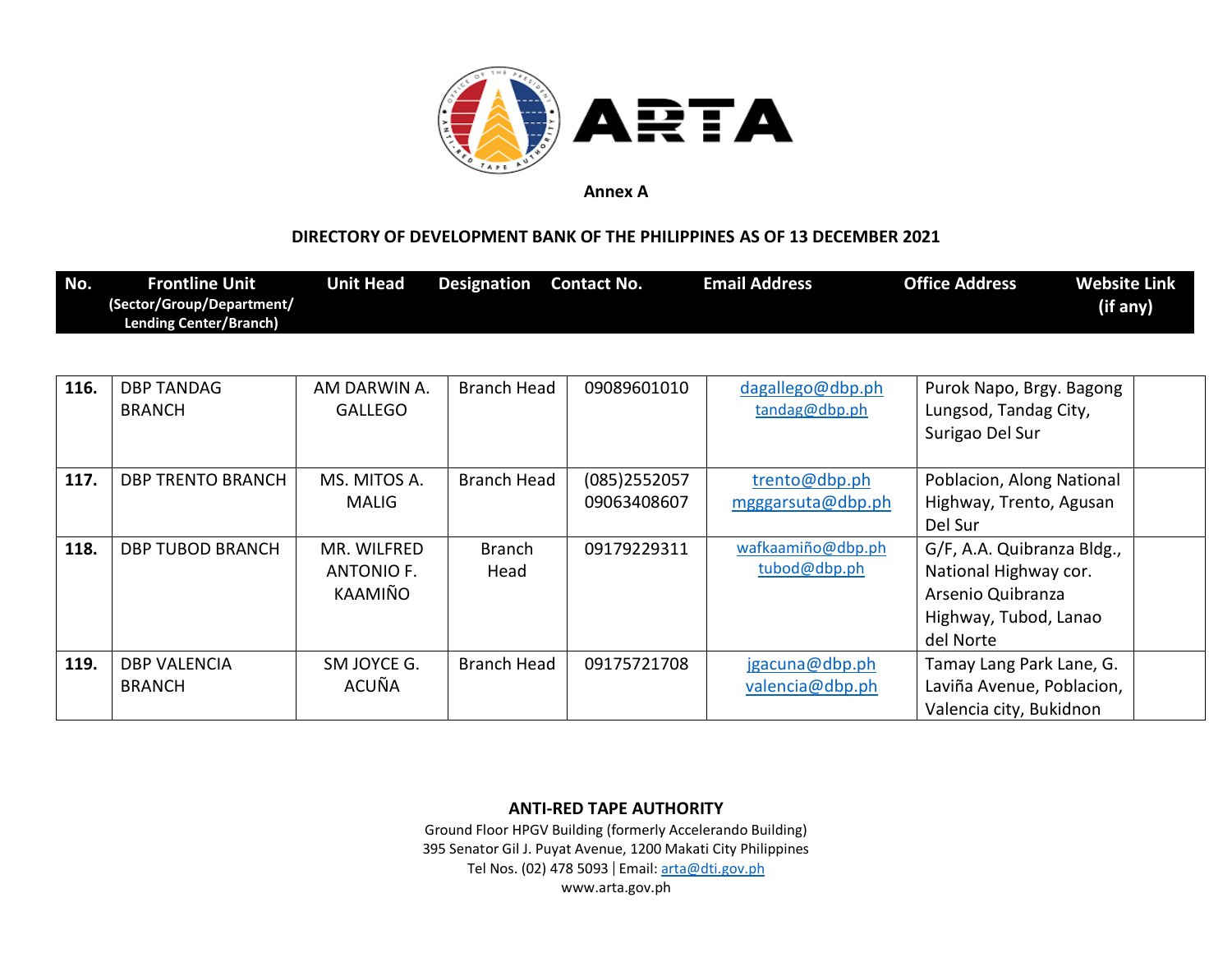

### **DIRECTORY OF DEVELOPMENT BANK OF THE PHILIPPINES AS OF 13 DECEMBER 2021**

| No.              | <b>Frontline Unit</b><br>(Sector/Group/Department/<br>Lending Center/Branch) | <b>Unit Head</b> | <b>Designation</b> | <b>Contact No.</b>   | <b>Email Address</b> | <b>Office Address</b> | <b>Website Link</b><br>(if any) |
|------------------|------------------------------------------------------------------------------|------------------|--------------------|----------------------|----------------------|-----------------------|---------------------------------|
|                  |                                                                              |                  |                    |                      |                      |                       |                                 |
| 120 <sup>-</sup> | <b>DDD VIII ANIIEVA</b>                                                      |                  | Dranch Hoad I      | <b>OO17 CEO 131E</b> | willanuova@dhn.nh    | Notional Highway      |                                 |

| 120. | <b>DBP VILLANUEVA</b>   | AM DAVE        | Branch Head | 0917-659-4245 | villanueva@dbp.ph    | National Highway,      |  |
|------|-------------------------|----------------|-------------|---------------|----------------------|------------------------|--|
|      | <b>BRANCH</b>           | CARLOS P. IYOG |             |               | dcpiyog@dbp.ph       | Barangay Katipunan,    |  |
|      |                         |                |             |               |                      | Villanueva, Misamis    |  |
|      |                         |                |             |               |                      | Oriental               |  |
| 121. | <b>DBP COTABATO</b>     | MR. DELOS A.   | Acting      | 09177002512   | damartinez@dbp.ph    | Don Rufino Alonzo St., |  |
|      | <b>BRANCH</b>           | MARTINEZ JR.   | Branch Head |               | cotabato@dbp.ph      | Cotabato City          |  |
|      |                         |                |             |               |                      |                        |  |
| 122. | DBP DAVAO BRANCH        | SM JEMMA H.    | Acting      | 09177189033   | jhirenea@dbp.ph      | DBP Bldg., C. M. Recto |  |
|      |                         | <b>IRENEA</b>  | Branch Head |               | davao@dbp.php        | Avenue, Davao City     |  |
|      |                         |                |             |               |                      |                        |  |
| 123. | <b>DBP DIGOS BRANCH</b> | SM KAREN       | Acting      | 09175825403   | ktbalmazan@dbp.ph    | DBP Bldg., Quezon      |  |
|      |                         | THERESA A.     | Branch Head |               | digos@dbp.ph         | Avenue, Digos City     |  |
|      |                         | <b>FRESCO</b>  |             |               |                      |                        |  |
| 124. | <b>DBP GENERAL</b>      | MGR. MARIELA   | Acting      | 09175692975   | mltcortez@dbp.ph     | Roxas Avenue, General  |  |
|      | <b>SANTOS BRANCH</b>    | LUZ T. CORTEZ  | Branch Head |               | generalsantos@dbp.ph | Santos City            |  |
|      |                         |                |             |               |                      |                        |  |

**ANTI-RED TAPE AUTHORITY**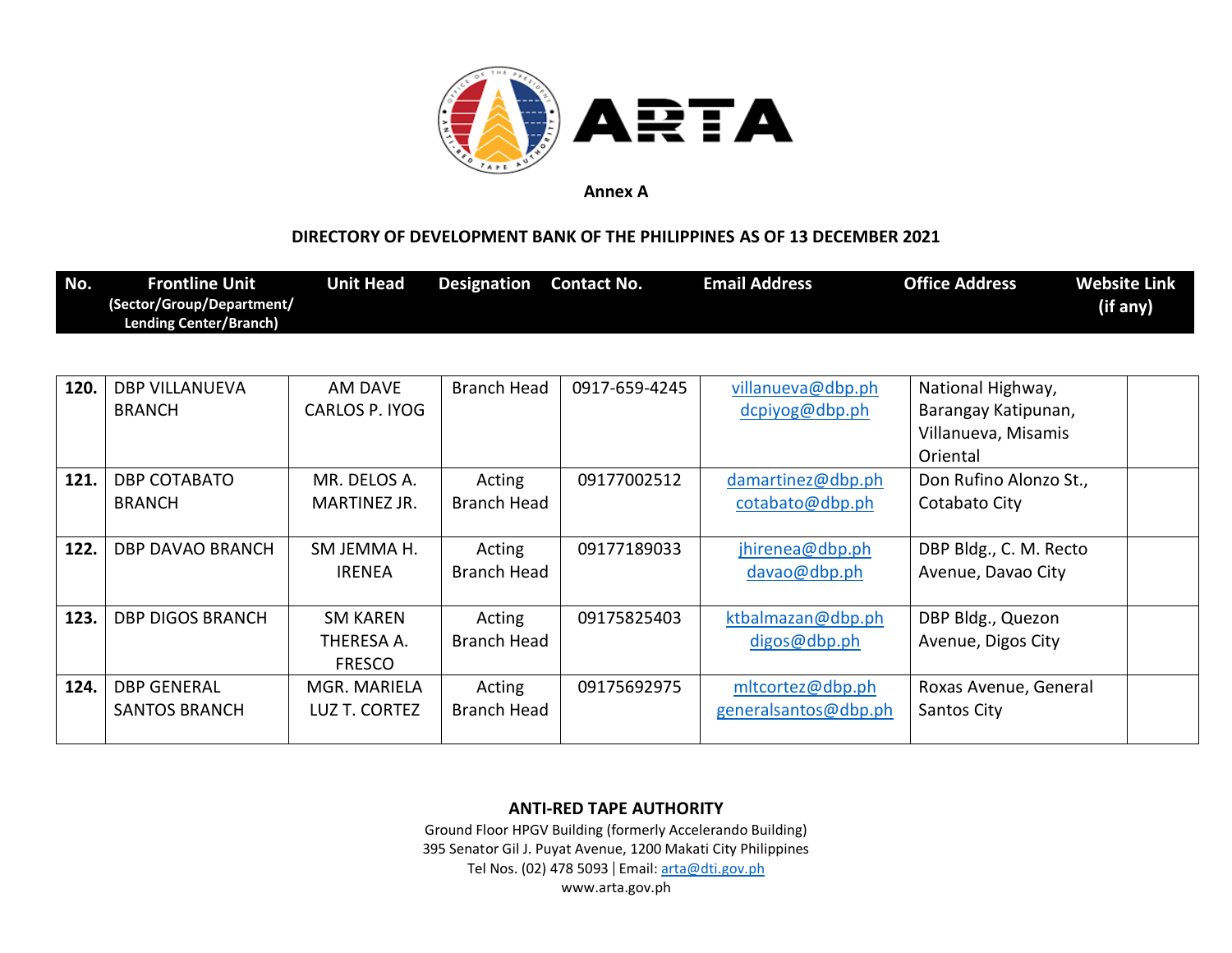

## **DIRECTORY OF DEVELOPMENT BANK OF THE PHILIPPINES AS OF 13 DECEMBER 2021**

| No.  | <b>Frontline Unit</b><br>(Sector/Group/Department/<br><b>Lending Center/Branch)</b> | <b>Unit Head</b> | <b>Designation</b> | <b>Contact No.</b> | <b>Email Address</b> | <b>Office Address</b>    | <b>Website Link</b><br>(if any) |
|------|-------------------------------------------------------------------------------------|------------------|--------------------|--------------------|----------------------|--------------------------|---------------------------------|
|      |                                                                                     |                  |                    |                    |                      |                          |                                 |
| 125. | DBP KIDAPAWAN                                                                       | SM IVIE L.       | Acting             | 09176594298        | ilsabellano@dbp.ph   | DBP Bldg., Quezon Blvd.  |                                 |
|      | <b>BRANCH</b>                                                                       | SABELLANO        | <b>Branch Head</b> |                    | kidapawan@dbp.ph     | cor. J.P. Laurel Sts.,   |                                 |
|      |                                                                                     |                  |                    |                    |                      | Kidapawan City           |                                 |
| 126. | <b>DBP MARBEL</b>                                                                   | SM LOLITA O.     | <b>Branch Head</b> | 09177032768        | loteope@dbp.ph       | Alunan Avenue,           |                                 |
|      | <b>BRANCH</b>                                                                       | <b>TEOPE</b>     |                    |                    | marbel@dbp.ph        | Koronadal City           |                                 |
|      |                                                                                     |                  |                    |                    |                      |                          |                                 |
| 127. | <b>DBP MATI BRANCH</b>                                                              | AM VINCENT IAN   | Acting             | 09175081424        | viaasturias@dbp.ph   | DBP Bldg., Limatoc, Mati |                                 |
|      |                                                                                     | A. ASTURIAS      | Branch Head        |                    | mati@dbp.ph          | City                     |                                 |
|      |                                                                                     |                  |                    |                    |                      |                          |                                 |
| 128. | <b>DBP POLOMOLOK</b>                                                                | SM LANI A.       | Acting             |                    |                      | National Highway cor.    |                                 |
|      | <b>BRANCH</b>                                                                       | CASTANIAGA       | Branch Head        | 09177151210        | lacastaniaga@dbp.ph  | Juan Bayan, Brgy.        |                                 |
|      |                                                                                     |                  |                    |                    | polomolok@dbp.ph     | Magsaysay, Polomolok,    |                                 |
|      |                                                                                     |                  |                    |                    |                      | South Cotabato           |                                 |

**ANTI-RED TAPE AUTHORITY**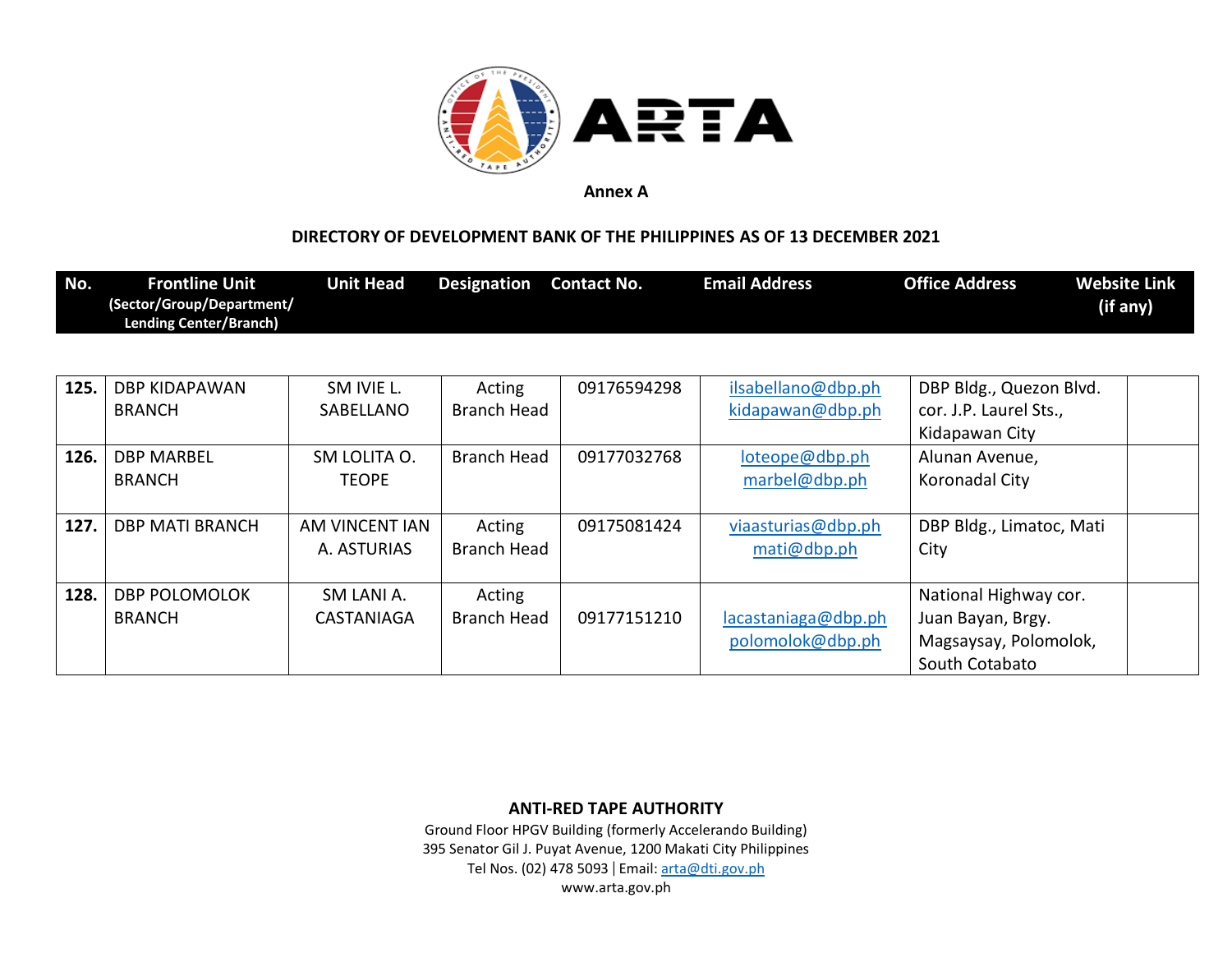

### **DIRECTORY OF DEVELOPMENT BANK OF THE PHILIPPINES AS OF 13 DECEMBER 2021**

| No.  | <b>Frontline Unit</b><br>(Sector/Group/Department/<br><b>Lending Center/Branch)</b> | <b>Unit Head</b>                       | <b>Designation</b>              | <b>Contact No.</b> | <b>Email Address</b>                   | <b>Office Address</b>                                                                          | <b>Website Link</b><br>(if any) |
|------|-------------------------------------------------------------------------------------|----------------------------------------|---------------------------------|--------------------|----------------------------------------|------------------------------------------------------------------------------------------------|---------------------------------|
|      |                                                                                     |                                        |                                 |                    |                                        |                                                                                                |                                 |
| 129. | <b>DBP TACURONG</b><br><b>BRANCH</b>                                                | SM WILFREDO A.<br>TAJANTAJAN           | <b>Branch Head</b>              | 09171620643        | watajantajan@dbp.ph<br>tacurong@dbp.ph | National Highway cor. Del<br>Corro Sts., Tacurong City                                         |                                 |
| 130. | <b>DBP TAGUM BRANCH</b>                                                             | MGR. LACE<br>LUANNE H.<br><b>MORTA</b> | Acting<br><b>Branch Head</b>    | 09173084534        | llhmorta@dbp.ph<br>tagum@dbp.ph        | DBP Bldg., Apokon Road,<br>Tagum City                                                          |                                 |
| 131. | DBP M'LANG<br><b>BRANCH LITE UNIT</b>                                               | <b>MARK IAN</b><br><b>LLANDA</b>       | Universal<br>Processor-<br>User | 09121707246        | mlang@dbp.ph                           | $1st$ Floor Brgy. Hall Bldg.,<br>Magsaysay St. Brgy.<br>Poblacion, A M'lang,<br>North Cotabato |                                 |
| 132. | <b>DBP BANGA BRANCH</b><br>LITE UNIT                                                | MS. ARLENE E.<br><b>CASAS</b>          | Universal<br>Processor-<br>User | 09231501150        | banga@dbp.ph                           | <b>Municipal Hall</b><br>Compound, Brgy.<br>Poblacion, Banga, South<br>Cotabato                |                                 |
| 133. | <b>DBP DIPOLOG</b><br><b>BRANCH</b>                                                 | MGR. ZYLDJYH P.<br><b>PORTUGUEZ</b>    | Acting<br><b>Branch Head</b>    | 0917-564-3735      | zpportuguez@dbp.ph<br>dipolog@dbp.ph   | National Highway, Turno,<br>Dipolog City                                                       |                                 |

### **ANTI-RED TAPE AUTHORITY**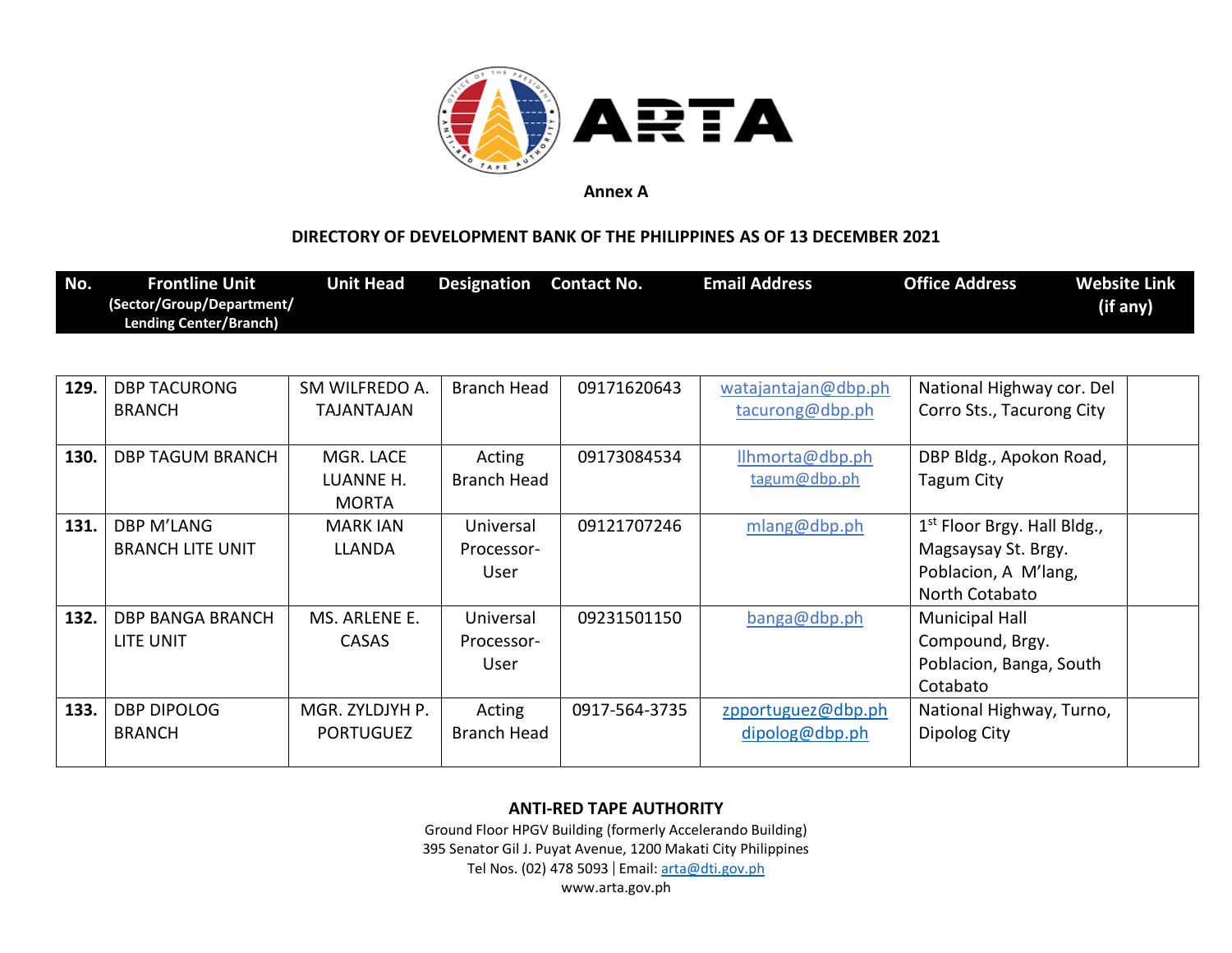

### **DIRECTORY OF DEVELOPMENT BANK OF THE PHILIPPINES AS OF 13 DECEMBER 2021**

| No. | <b>Frontline Unit</b>     | Unit Head | Designation | Contact No. | <b>Email Address</b> | <b>Office Address</b> | <b>Website Link</b> |
|-----|---------------------------|-----------|-------------|-------------|----------------------|-----------------------|---------------------|
|     | (Sector/Group/Department/ |           |             |             |                      |                       | (if any)            |
|     | Lending Center/Branch)    |           |             |             |                      |                       |                     |

| 134. | <b>DBP BASILAN</b>       | AM SHEILA B.    | Acting      | 0917-564-3735 | sbporticos@dbp.ph | J.S. Alano St., Isabela City, |  |
|------|--------------------------|-----------------|-------------|---------------|-------------------|-------------------------------|--|
|      | <b>BRANCH</b>            | <b>PORTICOS</b> | Branch Head |               | basilan@dbp.ph    | Basilan                       |  |
| 135. | <b>DBP IPIL BRANCH</b>   | AM EMILY F.     | Acting      | 0917-507-9402 | efsorilla@dbp.ph  | Cor. Sucgang Ave. &           |  |
|      |                          | <b>SORILLA</b>  | Branch Head |               | ipil@dbp.ph       | Gethsemane St., Ipil,         |  |
|      |                          |                 |             |               |                   | Zamboanga Sibugay             |  |
| 136. | <b>DBP JOLO BRANCH</b>   | AM REHAMNA      | Acting      | 0917-848-5423 | rmespinosa@dbp.ph | Gen. Arrola St. cor. Buyon    |  |
|      |                          | M. ESPINOSA     | Branch Head |               | jolo@dbp.ph       | St., Jolo Sulu                |  |
|      |                          |                 |             |               |                   |                               |  |
| 137. | <b>DBP OROQUIETA</b>     | AM MARY AN L.   | Acting      | 0915-339-6478 | mlneri@dbp.ph     | Independence St.,             |  |
|      | <b>BRANCH</b>            | <b>NERI</b>     | Branch Head |               | oroquieta@dbp.ph  | Poblacion II, Oroquieta       |  |
|      |                          |                 |             |               |                   | City                          |  |
| 138. | <b>DBP OZAMIZ BRANCH</b> | AM ARCELYN C.   | Acting      | 0917-848-5342 | acabao@dbp.ph     | Burgos cor. Zamora Sts.,      |  |
|      |                          | <b>ABAO</b>     | Branch Head |               | ozamiz@dbp.ph     | Ozamiz City                   |  |
|      |                          |                 |             |               |                   |                               |  |
| 139. | <b>DBP PAGADIAN</b>      | AM GIRLIE D.    | Acting      | 0917-848-5537 | gdcuartero@dbp.ph | Rizal Ave., Balangasan        |  |
|      | <b>BRANCH</b>            | <b>CUARTERO</b> | Branch Head |               | pagadian@dbp.ph   | District, Pagadian City       |  |
|      |                          |                 |             |               |                   |                               |  |

### **ANTI-RED TAPE AUTHORITY**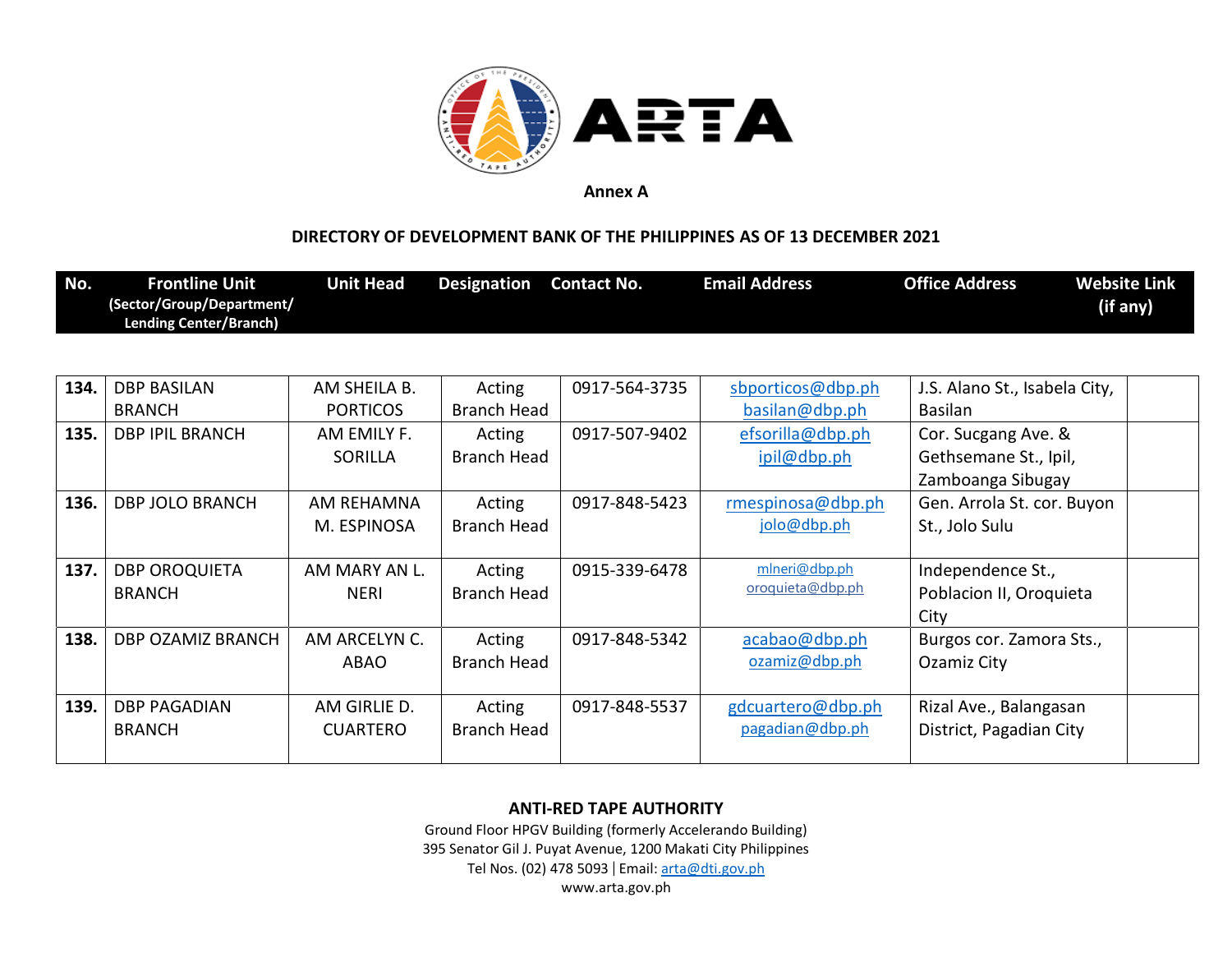

## **DIRECTORY OF DEVELOPMENT BANK OF THE PHILIPPINES AS OF 13 DECEMBER 2021**

| No.  | <b>Frontline Unit</b><br>(Sector/Group/Department/<br><b>Lending Center/Branch)</b> | <b>Unit Head</b> | <b>Designation</b> | <b>Contact No.</b> | <b>Email Address</b>  | <b>Office Address</b>    | <b>Website Link</b><br>(if any) |
|------|-------------------------------------------------------------------------------------|------------------|--------------------|--------------------|-----------------------|--------------------------|---------------------------------|
|      |                                                                                     |                  |                    |                    |                       |                          |                                 |
| 140. | <b>DBP ZAMBOANGA</b>                                                                | SM MAYLIN C.     | Acting             | 0629911316;        | mcagero@dbp.ph        | DBP Bldg., Don Pablo     |                                 |
|      | <b>BRANCH</b>                                                                       | AGERO            | Branch Head        | 0629911343;        | zamboanga@dbp.ph      | Lorenzo St. (Port Area), |                                 |
|      |                                                                                     |                  |                    | 028189511          |                       | Zamboanga City           |                                 |
|      |                                                                                     |                  |                    | local 1983         |                       |                          |                                 |
|      |                                                                                     |                  |                    | 0917-570-4520      |                       |                          |                                 |
| 141. | <b>DBP</b>                                                                          | MS. CHRISTLE E.  | Acting             | 0917-848-5378      | celee@dbp.ph          | Zamboanga Ecozone,       |                                 |
|      | ZAMBOECOZONE                                                                        | <b>LEE</b>       | <b>Branch Head</b> |                    | zamboecozone@dbp.ph   | Sitio San Ramon,         |                                 |
|      | <b>BRANCH</b>                                                                       |                  |                    |                    |                       | Talisayan, Zamboanga     |                                 |
|      |                                                                                     |                  |                    |                    |                       | City                     |                                 |
| 142. | <b>DBP FINANCIAL</b>                                                                | SM MA. ENID S.   | <b>Acting Head</b> | 818-9511 loc       | mesdelossantos@dbp.ph | DBP Head Office, Ground  |                                 |
|      | <b>CENTER-HEAD</b>                                                                  | DE LOS SANTOS    |                    | 3106               |                       | Floor, Sen. Gil J. Puyat |                                 |
|      | <b>OFFICE</b>                                                                       |                  |                    |                    |                       | Avenue, corner Makati    |                                 |
|      |                                                                                     |                  |                    |                    |                       | Avenue, Makati City,     |                                 |
|      |                                                                                     |                  |                    |                    |                       | Philippines              |                                 |

**ANTI-RED TAPE AUTHORITY**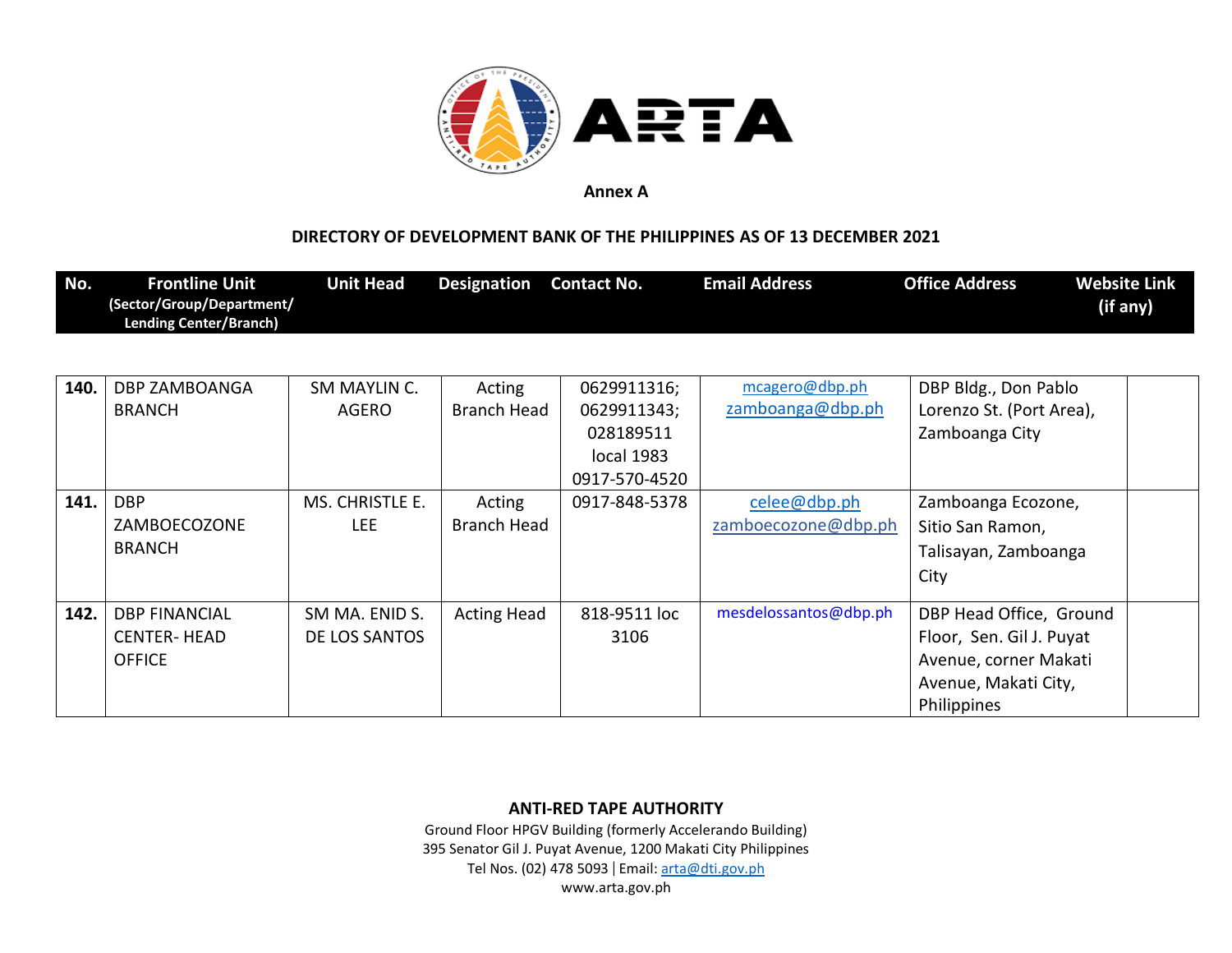

### **DIRECTORY OF DEVELOPMENT BANK OF THE PHILIPPINES AS OF 13 DECEMBER 2021**

| No. | Frontline Unit                | Unit Head | <b>Designation</b> Contact No. | <b>Email Address</b> | Office Address | <b>Website Link</b> |
|-----|-------------------------------|-----------|--------------------------------|----------------------|----------------|---------------------|
|     | (Sector/Group/Department/     |           |                                |                      |                | (if any)            |
|     | <b>Lending Center/Branch)</b> |           |                                |                      |                |                     |

|                | DEVELOPMENT LENDING SECTOR                             |                             |                                      |                   |                  |                                                                                                 |     |  |  |  |
|----------------|--------------------------------------------------------|-----------------------------|--------------------------------------|-------------------|------------------|-------------------------------------------------------------------------------------------------|-----|--|--|--|
|                | <b>North and Central Luzon</b><br><b>Lending Group</b> | SVP Catherine T.<br>Camarao | Group Head                           | 0917-509-<br>0307 | ctcamarao@dbp.ph | 2/F DBP Building,<br>Paseo del Congreso,<br>Brgy. Catmon,<br>City of Malolos,<br><b>Bulacan</b> | N/A |  |  |  |
| $\overline{2}$ | <b>Malolos Lending Center</b>                          | SAVP Regin C.<br>Soliman    | Lending<br>Center Head               | 0917-583-<br>0941 | rcsoliman@dbp.ph | 2/F DBP Building,<br>Paseo del Congreso,<br>Brgy. Catmon,<br>City of Malolos,<br><b>Bulacan</b> | N/A |  |  |  |
| 3              | <b>Baguio Lending Center</b>                           | SM Edgardo T.<br>Manalo     | <b>Acting Lending</b><br>Center Head | 0917-692-<br>4019 | etmanalo@dbp.ph  | 2/F DBP Building,<br>Session Road corner<br>Perfecto Street,<br>Baguio City 2600                | N/A |  |  |  |

### **ANTI-RED TAPE AUTHORITY**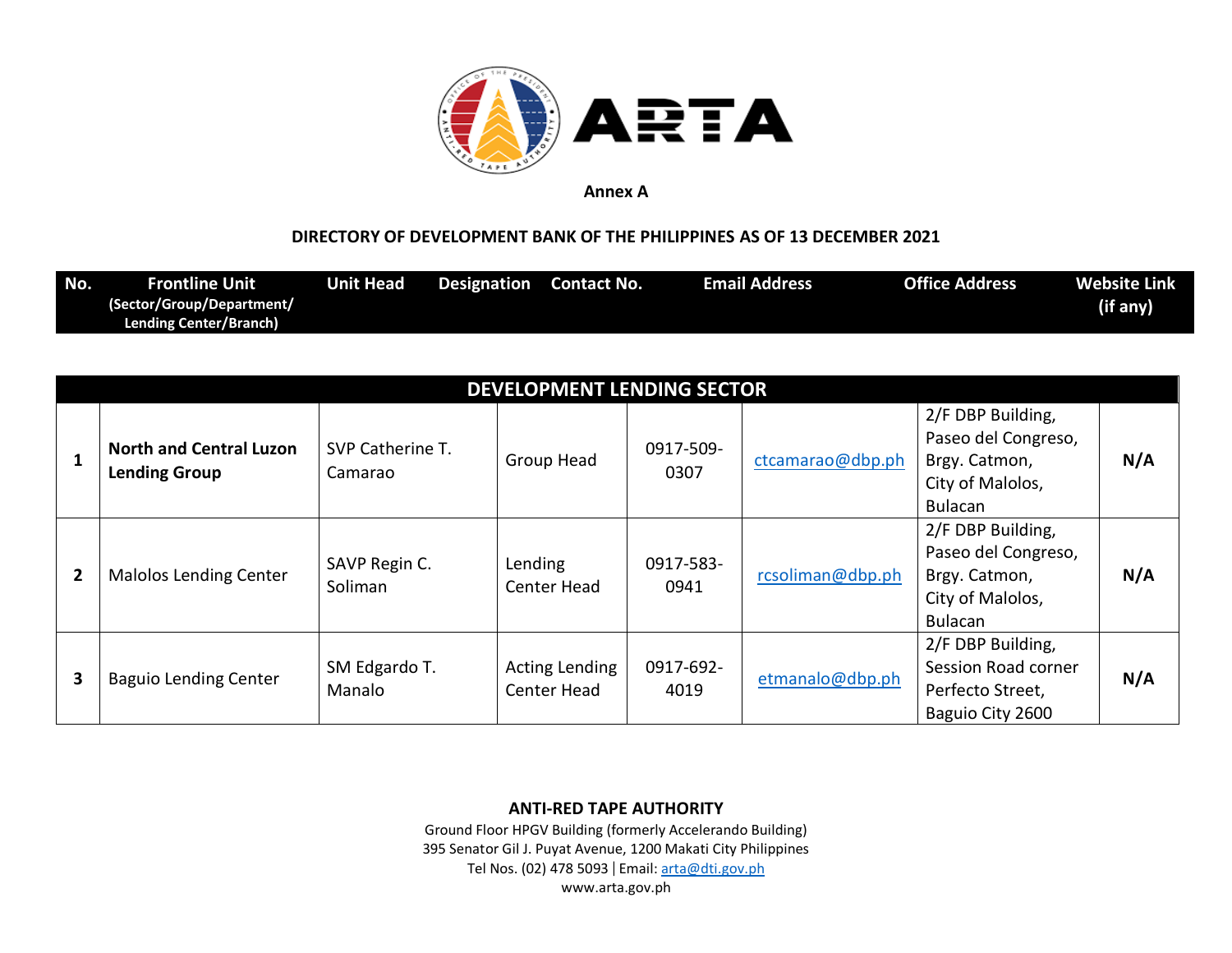

## **DIRECTORY OF DEVELOPMENT BANK OF THE PHILIPPINES AS OF 13 DECEMBER 2021**

| No. | <b>Frontline Unit</b><br>(Sector/Group/Department/<br><b>Lending Center/Branch)</b> | <b>Unit Head</b> | <b>Designation</b> Contact No. |                |                   | <b>Email Address</b> | <b>Office Address</b>                    | <b>Website Link</b><br>(if any) |
|-----|-------------------------------------------------------------------------------------|------------------|--------------------------------|----------------|-------------------|----------------------|------------------------------------------|---------------------------------|
|     |                                                                                     |                  |                                |                |                   |                      |                                          |                                 |
|     |                                                                                     |                  |                                | Acting Londing | 0917 <sub>-</sub> |                      | DBP Building, A.G.<br>Dunaz Avenua Lanag |                                 |

| 4 | Laoag Lending Center         | AM Lardie G. Bula-ay | Acting Lending | 0917-     | lgbulaay@dbp.ph   | <b>Tupaz Avenue Laoag</b> | N/A |
|---|------------------------------|----------------------|----------------|-----------|-------------------|---------------------------|-----|
|   |                              |                      | Center Head    | 7203531   |                   | City, Ilocos Norte        |     |
|   |                              |                      |                |           |                   | 2900                      |     |
|   |                              | Mgr. Emil Antonio N. | Acting Lending | 0917-569- |                   | <b>DBP Tuguegarao-RGC</b> |     |
| 5 | Tuguegarao Lending<br>Center | Calimag              | Center Head    | 3137      | eancalimag@dbp.ph | Enrile Blvd., Carig       | N/A |
|   |                              |                      |                |           |                   | Sur, Tuguegarao City      |     |
| 6 | Cabanatuan Lending           | AVP Kristine Joy M.  | Lending        | 0917-523- | kjmyambao@dbp.ph  | DBP Building, Burgos      | N/A |
|   | Center                       | Yambao               | Center Head    | 5806      |                   | Avenue corner             |     |
|   |                              |                      |                |           |                   | Gabaldon Street,          |     |
|   |                              |                      |                |           |                   | Cabanatuan City,          |     |
|   |                              |                      |                |           |                   | Nueva Ecija 3100          |     |
| 7 | San Fernando Lending         | AVP Lizel S. Lapuz   | Acting Lending | 0917-321- | Islapuz@dbp.ph    | 2/F DBP Building,         | N/A |
|   | Center                       |                      | Center Head    | 1609      |                   | Paseo del Congreso,       |     |
|   |                              |                      |                |           |                   | Brgy. Catmon,             |     |
|   |                              |                      |                |           |                   | City of Malolos,          |     |
|   |                              |                      |                |           |                   | <b>Bulacan</b>            |     |

### **ANTI-RED TAPE AUTHORITY**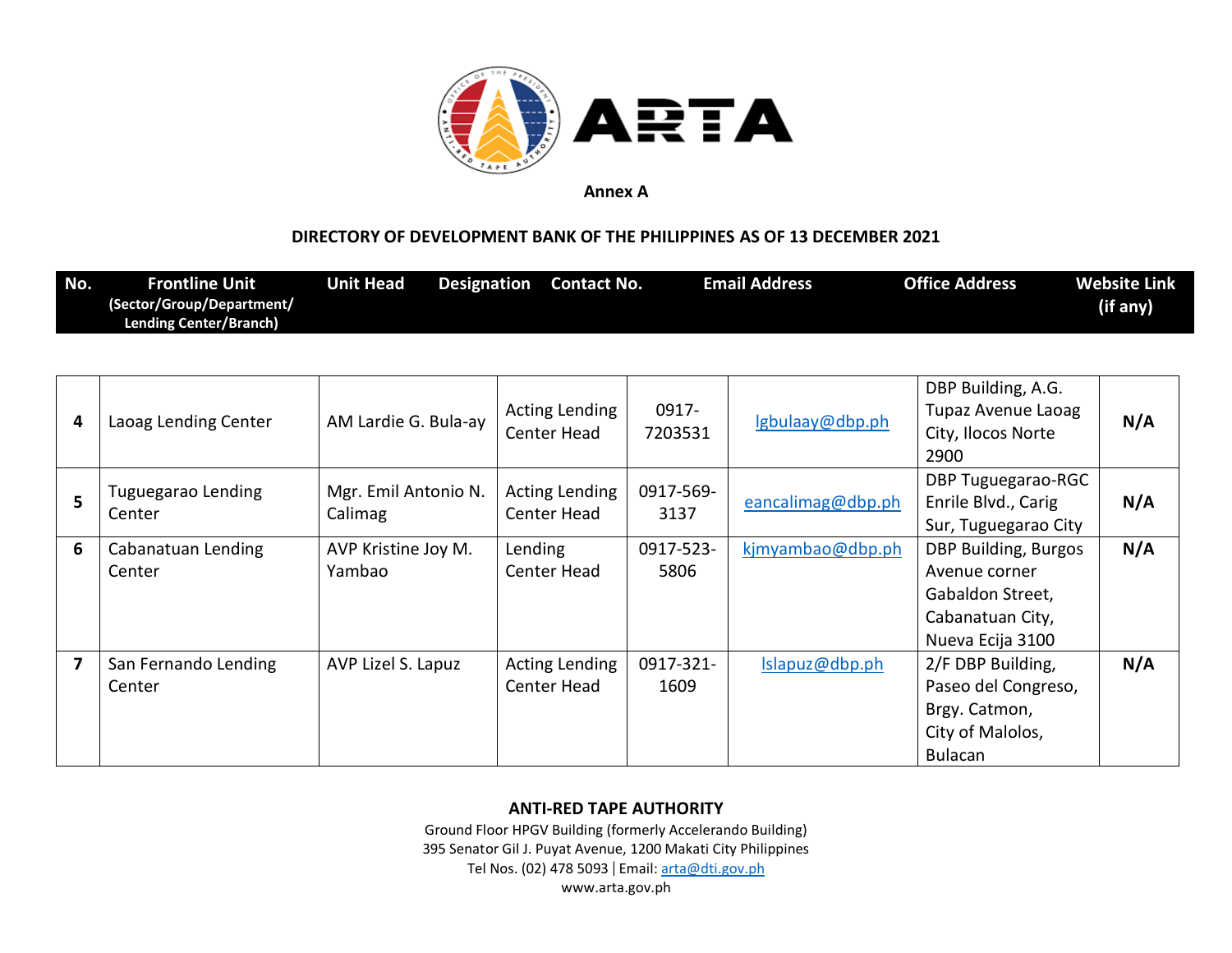

## **DIRECTORY OF DEVELOPMENT BANK OF THE PHILIPPINES AS OF 13 DECEMBER 2021**

| No. | <b>Frontline Unit</b><br>(Sector/Group/Department/<br><b>Lending Center/Branch)</b> | <b>Unit Head</b><br>Designation | <b>Contact No.</b>            |                   | <b>Email Address</b> | <b>Office Address</b>                                                                              | <b>Website Link</b><br>(if any) |
|-----|-------------------------------------------------------------------------------------|---------------------------------|-------------------------------|-------------------|----------------------|----------------------------------------------------------------------------------------------------|---------------------------------|
| 8   | Ilagan Lending Center                                                               | SM Carolyn C. Bago              | Lending<br>Center Head        | 0917-569-<br>3157 | ccbago@dbp.ph        | 2/F DBP Building,<br>Maharlika Highway<br>corner Arranz Street,<br>Osmeña, Ilagan City,<br>Isabela | N/A                             |
| 9   | <b>South Luzon Lending</b><br>Group                                                 | FVP Daniel M.<br>Gonzales       | <b>Acting Group</b><br>Head   | 0917-825-<br>8041 | dmgonzales@dbp.ph    | 2/F DBP Building,<br>Merchan Street,<br>Lucena City 4301                                           | N/A                             |
| 10  | Lucena Lending Center                                                               | AVP Edward R.<br>Mansion        | Lending<br>Center Head        | 0917-655-<br>0717 | ermansion@dbp.ph     | 2/F DBP Building,<br>Merchan Street,<br>Lucena City 4301                                           | N/A                             |
| 11  | Dasmariñas Lending<br>Center                                                        | SM Brian Niño A.<br>Juniller    | Acting Lending<br>Center Head | 0917-568-<br>4125 | bnajuniller@dbp.ph   | 2/F DBP Building, KM<br>3 E. Aguinaldo<br>Highway,<br>Dasmariñas, Cavite<br>4114                   | N/A                             |

### **ANTI-RED TAPE AUTHORITY**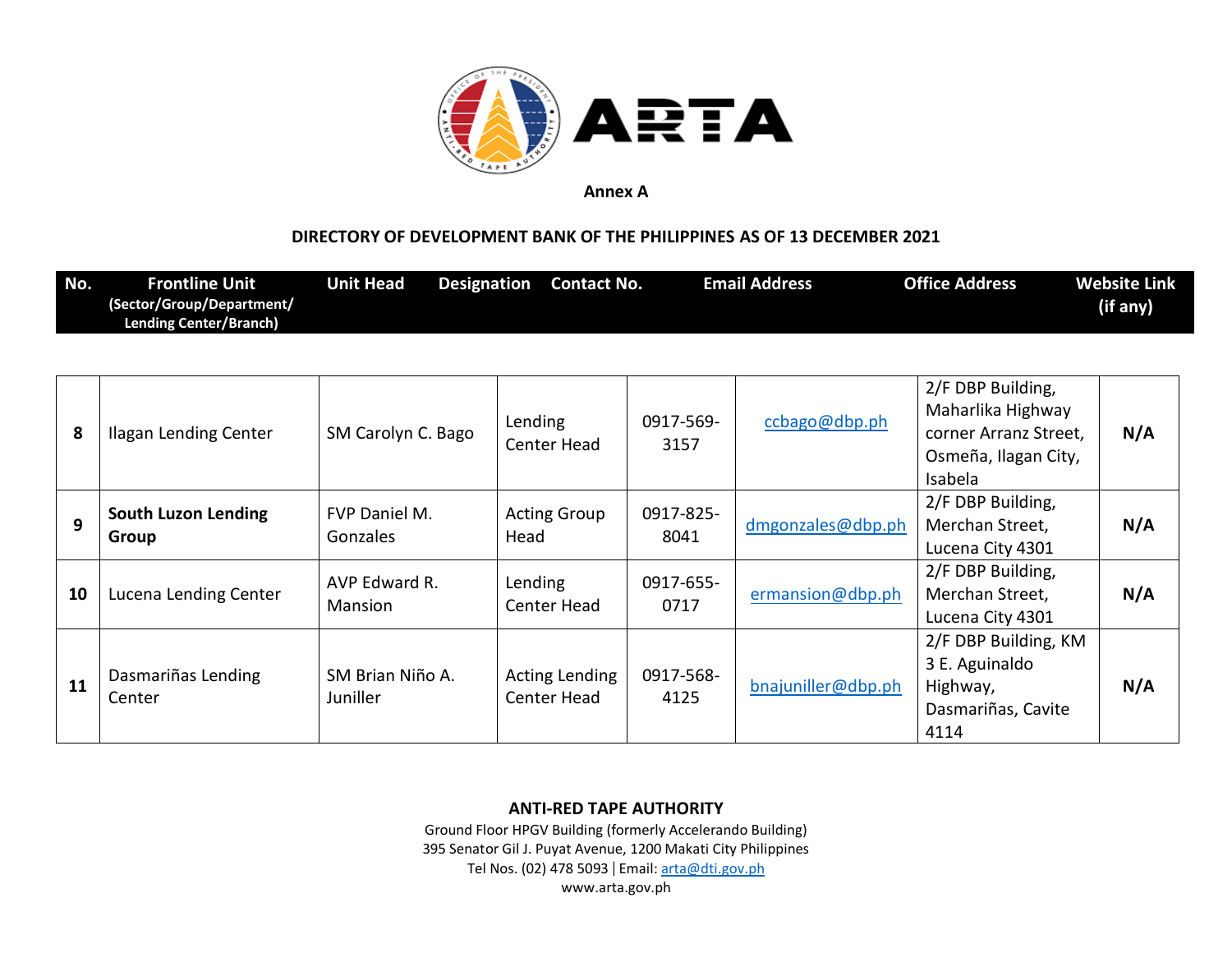

## **DIRECTORY OF DEVELOPMENT BANK OF THE PHILIPPINES AS OF 13 DECEMBER 2021**

| No. | Frontline Unit <b>\</b>       | Unit Head | Designation Contact No. | <b>Email Address</b> | <b>Office Address</b> | Website Link |
|-----|-------------------------------|-----------|-------------------------|----------------------|-----------------------|--------------|
|     | (Sector/Group/Department/     |           |                         |                      |                       | (if any)     |
|     | <b>Lending Center/Branch)</b> |           |                         |                      |                       |              |

| 12 | Calapan Lending Center            | SAVP Marlon DG. De<br>Castro       | Lending<br>Center Head        | 0917-506-<br>6745 | mddecastro@dbp.ph  | G/F DBP Building,<br>Roxas Dr. Sto. Niño<br>Calapan City, Oriental<br>Mindoro 5200     | N/A |
|----|-----------------------------------|------------------------------------|-------------------------------|-------------------|--------------------|----------------------------------------------------------------------------------------|-----|
| 13 | Naga Lending Center               | SAVP Ariel B. Peña                 | Lending<br>Center Head        | 0917-825-<br>8041 | abpena@dbp.ph      | 2/F DBP Building,<br>Panganiban Drive,<br>Naga City 4400                               | N/A |
| 14 | Legazpi Lending Center            | <b>SAVP Francisco M.</b><br>Sayson | Lending<br>Center Head        | 0917-583-<br>1219 | fmsayson@dbp.ph    | G/F DBP Building,<br>Quezon Avenue,<br>Legaspi City 4500                               | N/A |
| 15 | Lipa Lending Center               | SAVP Violeta A. Dela<br>Torre      | Lending<br>Center Head        | 0917-572-<br>5181 | vadelatorre@dbp.ph | 4/F FNR No. 2 C.M.<br>Recto Ave., Brgy. 9,<br>Lipa City, Batangas                      | N/A |
| 16 | Puerto Princesa Lending<br>Center | Mgr. Sara Jane M.<br><b>Nacion</b> | Acting Lending<br>Center Head | 0917-851-<br>9761 | simnacion@dbp.ph   | 3/F Puerto Princesa<br>Water District, Rizal<br>Ave., Puerto Princesa<br>City, Palawan | N/A |

### **ANTI-RED TAPE AUTHORITY**

Ground Floor HPGV Building (formerly Accelerando Building) 395 Senator Gil J. Puyat Avenue, 1200 Makati City Philippines Tel Nos. (02) 478 5093 | Email: [arta@dti.gov.ph](mailto:arta@dti.gov.ph)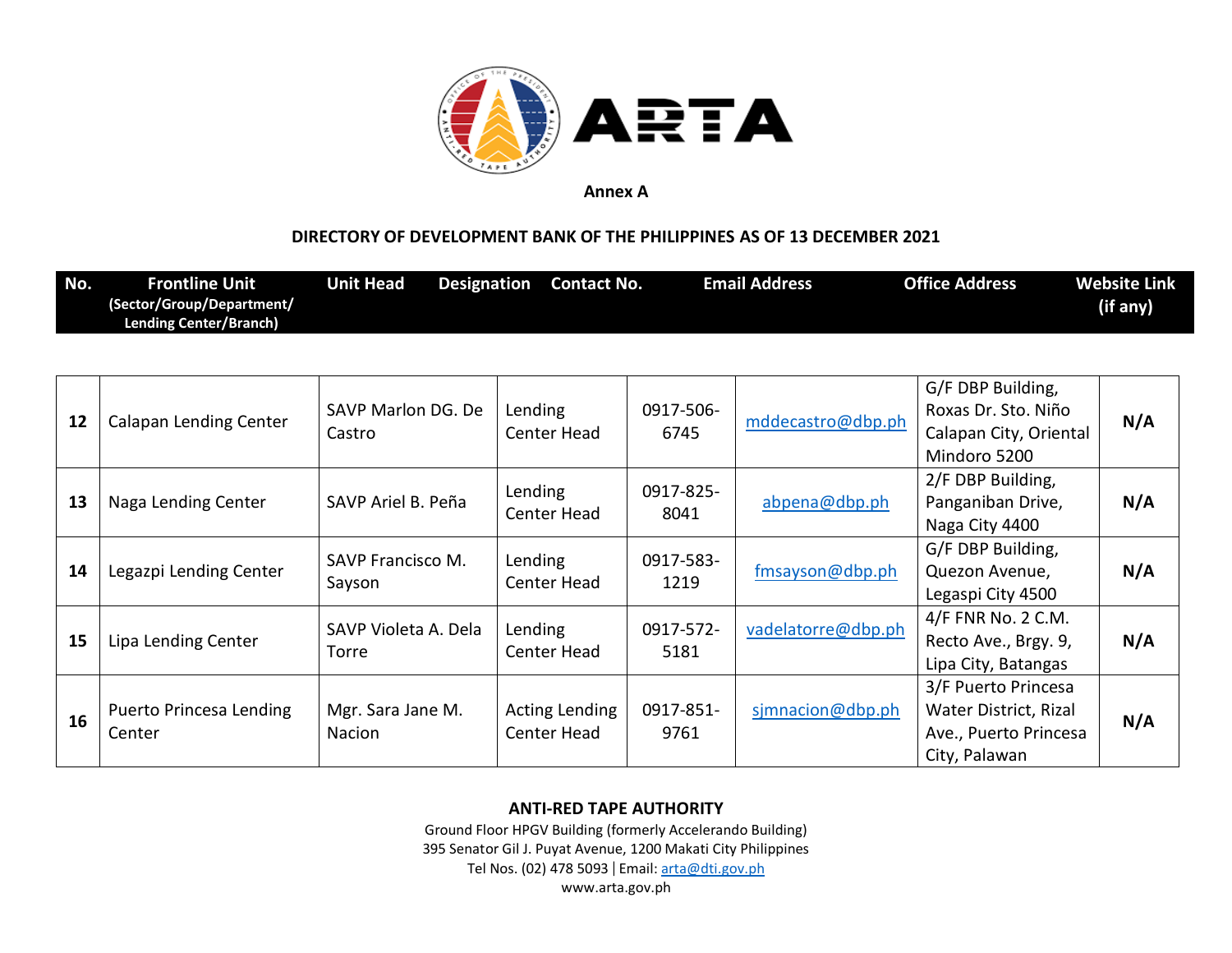

## **DIRECTORY OF DEVELOPMENT BANK OF THE PHILIPPINES AS OF 13 DECEMBER 2021**

| No. | <b>Frontline Unit</b><br>(Sector/Group/Department/<br><b>Lending Center/Branch)</b> | Unit Head | Designation | <b>Contact No.</b> | <b>Email Address</b> | <b>Office Address</b> | <b>Website Link</b><br>(if any) |
|-----|-------------------------------------------------------------------------------------|-----------|-------------|--------------------|----------------------|-----------------------|---------------------------------|
|     |                                                                                     |           |             |                    |                      |                       |                                 |

| 17 | <b>Visayas Lending Group</b><br>(Cebu) | SAVP Marissa P.<br>Anino             | Acting Lending<br>Group Head            | 0947-991-<br>9087 | mpanino@dbp.ph    | 2/F DBP Building,<br>Osmeña Blvd., Cebu<br><b>City 600</b>                                                | N/A |
|----|----------------------------------------|--------------------------------------|-----------------------------------------|-------------------|-------------------|-----------------------------------------------------------------------------------------------------------|-----|
| 18 | Cebu South Lending<br>Group            | SM Dan Clever T.<br>Gigantone        | Lending<br>Center Officer-<br>in-Charge | 0947-991-<br>9087 | mpanino@dbp.ph    | 2/F DBP Building,<br>Osmeña Blvd., Cebu<br><b>City 600</b>                                                | N/A |
| 19 | Cebu North Lending<br>Center           | SM Rosa Celeste A.<br>Pieras         | <b>Acting Lending</b><br>Center Head    | 0917-657-<br>4755 | rcapieras@dbp.ph  | 2/F DBP Building,<br>Osmeña Blvd., Cebu<br><b>City 600</b>                                                | N/A |
| 20 | <b>Tagbilaran Lending Center</b>       | SAVP Ma. Ofelia V.<br><b>Tesorio</b> | Lending<br><b>Center Head</b>           | 0917-312-<br>0875 | movtesorio@dbp.ph | G/F DBP Bldg., 0533<br>Carlos P. Garcia<br>North Avenue, Booy<br>District, Tagbilaran<br><b>City 6300</b> | N/A |

**ANTI-RED TAPE AUTHORITY**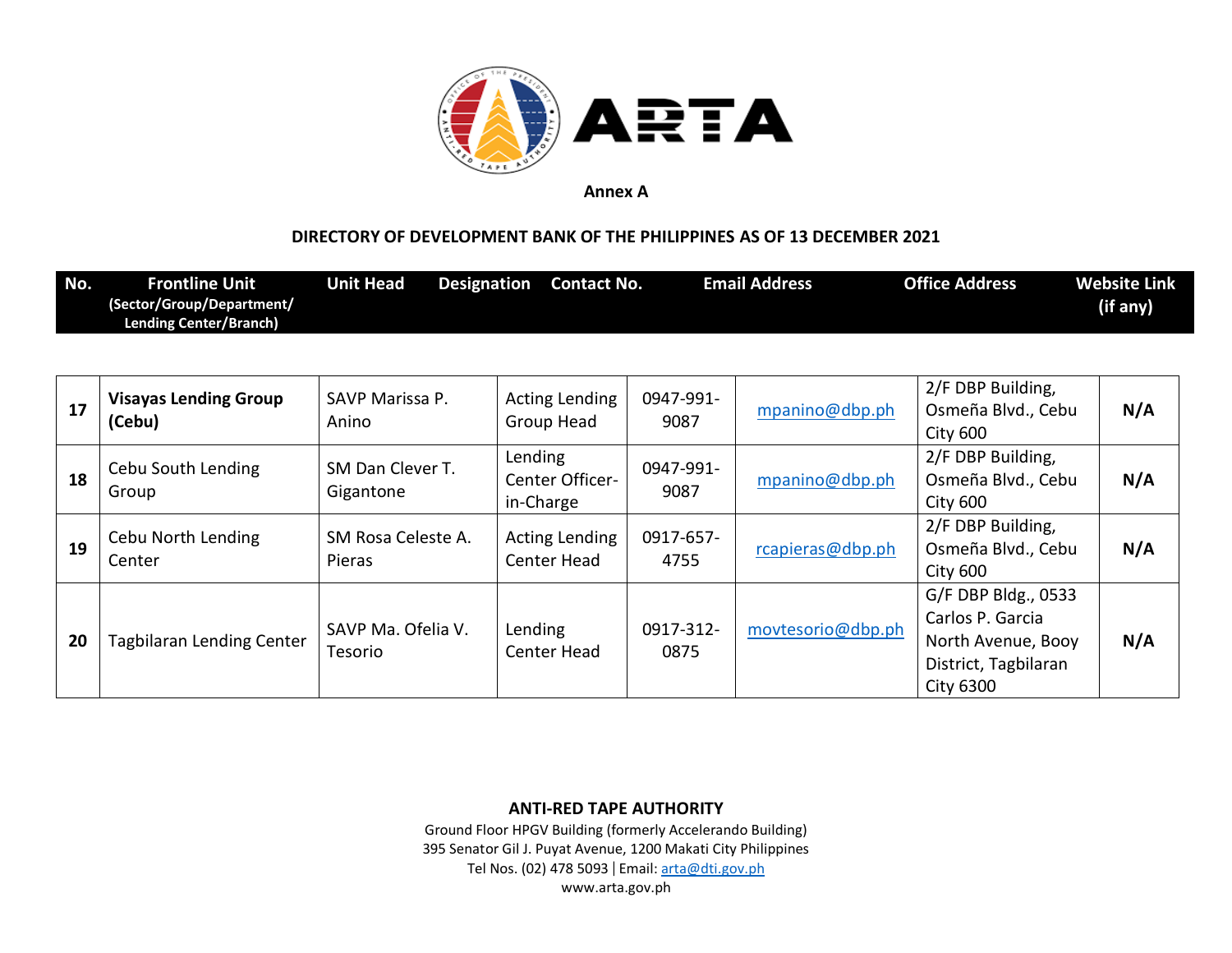

## **DIRECTORY OF DEVELOPMENT BANK OF THE PHILIPPINES AS OF 13 DECEMBER 2021**

| No. | <b>Frontline Unit</b>         | Unit Head | <b>Designation</b> | <b>Contact No.</b> | <b>Email Address</b> | <b>Office Address</b> | <b>Website Link</b> |
|-----|-------------------------------|-----------|--------------------|--------------------|----------------------|-----------------------|---------------------|
|     | (Sector/Group/Department/     |           |                    |                    |                      |                       | (if any)            |
|     | <b>Lending Center/Branch)</b> |           |                    |                    |                      |                       |                     |

| 21 | <b>Tacloban Lending Center</b> | AVP Michael Rodrigo<br>I. Mondoy | Lending<br>Center Head                      | 0917-562-<br>9060 | mimondoy@dbp.ph    | 2/F DBP Building,<br>corner Zamora &<br>Paterno Streets,<br>Tacloban City, Leyte<br>6500                | N/A |
|----|--------------------------------|----------------------------------|---------------------------------------------|-------------------|--------------------|---------------------------------------------------------------------------------------------------------|-----|
| 22 | <b>Bacolod Lending Center</b>  | SM Bernardo G.<br>Castillon, Jr. | <b>Acting Lending</b><br>Center Head        | 0920-973-<br>1030 | bgcastillon@dbp.ph | Mezzanine Floor,<br>DBP Bldg., Corner<br>South Capitol Road<br>and Lacson Streets,<br>Bacolod City 6100 | N/A |
| 23 | <b>Iloilo Lending Center</b>   | SAVP Jessica E.<br>Juanico       | Lending<br>Center Head                      | 0928-500-<br>0081 | jejuanico@dbp.ph   | G/F DBP Building, I.<br>Dela Rama Street,<br>Iloilo City 5000                                           | N/A |
| 24 | Catbalogan Lending<br>Center   | AVP Michael Rodrigo<br>I. Mondoy | Concurrent<br>Acting Lending<br>Center Head | 0917-562-<br>9060 | mrimondoy@dbp.ph   | 2/F DBP Building,<br>corner Zamora &<br>Paterno Streets,<br>Tacloban City, Leyte<br>6500                | N/A |

### **ANTI-RED TAPE AUTHORITY**

Ground Floor HPGV Building (formerly Accelerando Building)

395 Senator Gil J. Puyat Avenue, 1200 Makati City Philippines

Tel Nos. (02) 478 5093 | Email: [arta@dti.gov.ph](mailto:arta@dti.gov.ph)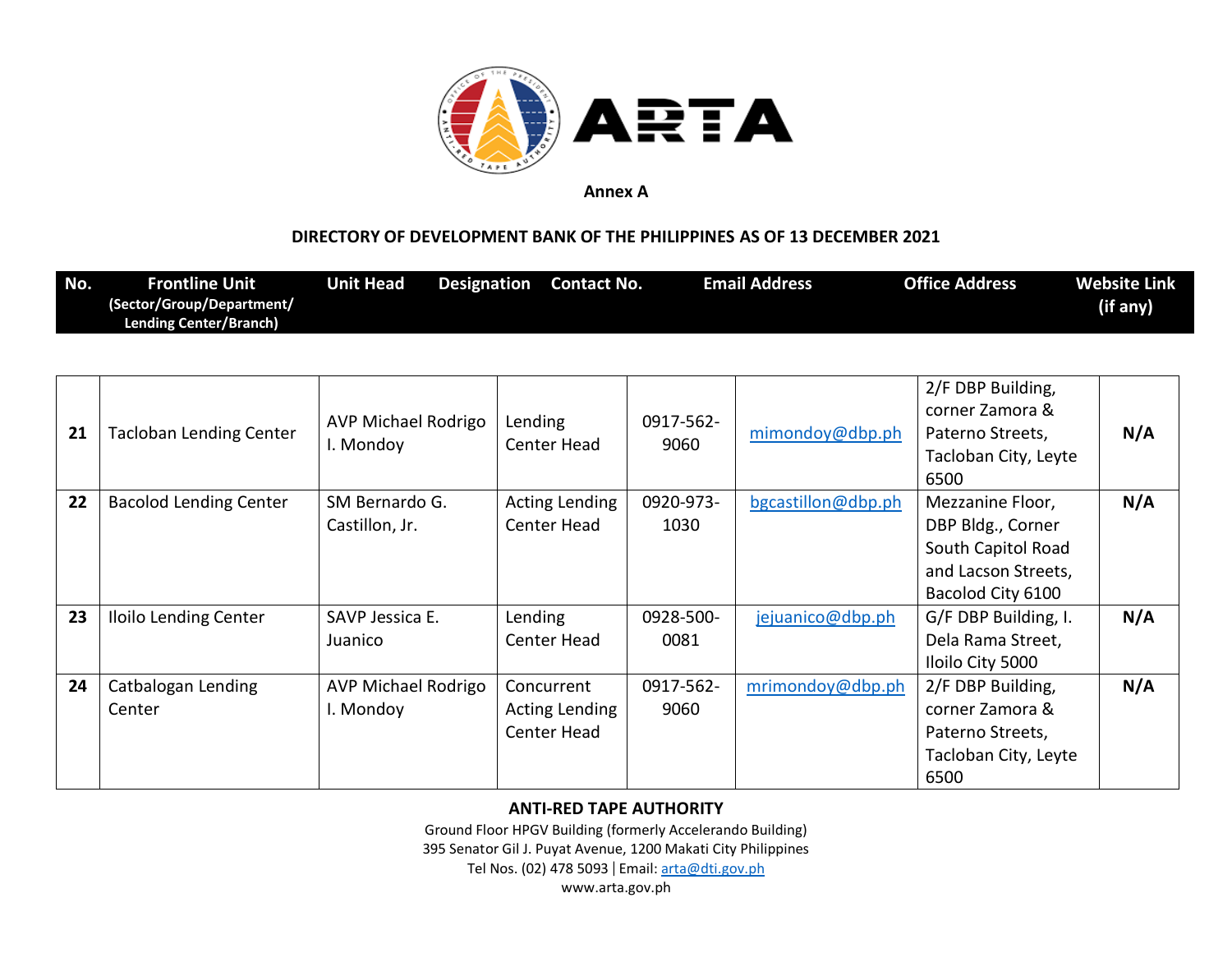

## **DIRECTORY OF DEVELOPMENT BANK OF THE PHILIPPINES AS OF 13 DECEMBER 2021**

| No. | <b>Frontline Unit</b><br>(Sector/Group/Department/<br><b>Lending Center/Branch)</b> | <b>Unit Head</b> | <b>Designation</b> Contact No. | <b>Email Address</b> | <b>Office Address</b> | <b>Website Link</b><br>(if any) |
|-----|-------------------------------------------------------------------------------------|------------------|--------------------------------|----------------------|-----------------------|---------------------------------|
|     |                                                                                     |                  |                                |                      |                       |                                 |
|     |                                                                                     |                  |                                |                      | 2/F DBP Building,     |                                 |

| 25 | <b>Northern Mindanao</b><br><b>Lending Group</b> | SVP Sisinio S.<br><b>Narisma</b> | Group Head             | 0917-872-<br>1177 | ssnarisma@dbp.ph | Corrales Avenue<br>corner Tirso Neri<br>Street, Cagayan de<br>Oro City 9000                             | N/A |
|----|--------------------------------------------------|----------------------------------|------------------------|-------------------|------------------|---------------------------------------------------------------------------------------------------------|-----|
| 26 | Cagayan de Oro Lending<br>Center                 | SAVP Shirley Mae B.<br>Serate    | Lending<br>Center Head | 0917-565-<br>7352 | sbserate@dbp.ph  | 2/F DBP Building,<br><b>Corrales Avenue</b><br>corner Tirso Neri<br>Street, Cagayan de<br>Oro City 9000 | N/A |
| 27 | <b>Butuan Lending Center</b>                     | AVP Frankline L.<br>Tabo         | Lending<br>Center Head | 0917-314-<br>9492 | fltabo@dbp.ph    | 2/F DBP Building, J.C.<br>Aquino Avenue<br>corner J. Rosales<br>Avenue, Butuan City<br>8600             | N/A |

### **ANTI-RED TAPE AUTHORITY**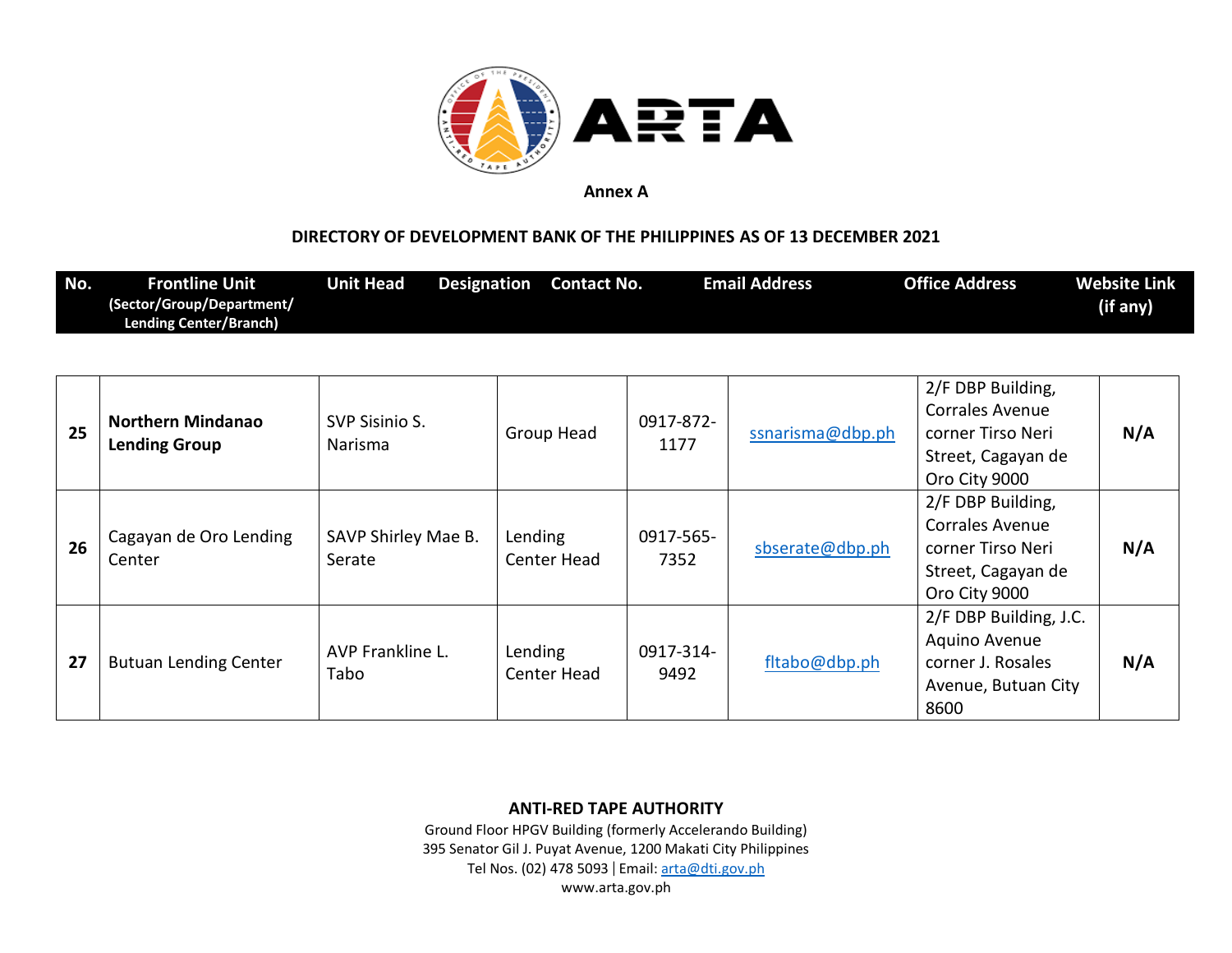

## **DIRECTORY OF DEVELOPMENT BANK OF THE PHILIPPINES AS OF 13 DECEMBER 2021**

| No. | Frontline Unit                | Unit Head | <b>Designation</b> Contact No. | <b>Email Address</b> | <b>Office Address</b> | Website Link |
|-----|-------------------------------|-----------|--------------------------------|----------------------|-----------------------|--------------|
|     | (Sector/Group/Department/     |           |                                |                      |                       | (if any)     |
|     | <b>Lending Center/Branch)</b> |           |                                |                      |                       |              |

| 28 | Iligan Lending Center                                        | VP Rey C. Urbiztondo             | Lending<br>Center Head               | 0917-722-<br>0374 | rcurbiztondo@dbp.ph | G/F DBP Building,<br>Picardal Road,<br>Mahayhay, Iligan city<br>9200        | N/A |
|----|--------------------------------------------------------------|----------------------------------|--------------------------------------|-------------------|---------------------|-----------------------------------------------------------------------------|-----|
| 29 | Surigao Lending Center                                       | Mgr. Israel Vincie G.<br>Garsuta | <b>Acting Lending</b><br>Center Head | 0917-864-<br>1572 | ivggarsuta@dbp.ph   | <b>DBP Building Narciso</b><br>Street, Brgy.<br>Washington, Surigao<br>City | N/A |
| 30 | Malaybalay Lending<br>Center                                 | SAVP Angelita T.<br>Aguhob       | Lending<br>Center Head               | 0917-872-<br>1148 | atanguhob@dbp.ph    | Bonifacio Drive,<br>Caul, Malaybalay<br>City, Bukidnon                      | N/A |
| 31 | <b>Southern and Western</b><br><b>Mindanao Lending Group</b> | SVP Ana Marie E.<br>Veloso       | Group Head                           | 0917-825-<br>3264 | aeveloso@dbp.ph     | 2/F DBP Building,<br>C.M. Recto Avenue,<br>Davao City 8000                  | N/A |
| 32 | Davao Lending Center                                         | SAVP Jay Art C.<br>Galache       | Lending<br>Center Head               | 0917-163-<br>2855 | jacgalache@dbp.ph   | 2/F DBP Building,<br>C.M. Recto Avenue,<br>Davao City 8000                  | N/A |

### **ANTI-RED TAPE AUTHORITY**

Ground Floor HPGV Building (formerly Accelerando Building) 395 Senator Gil J. Puyat Avenue, 1200 Makati City Philippines

Tel Nos. (02) 478 5093 | Email: [arta@dti.gov.ph](mailto:arta@dti.gov.ph)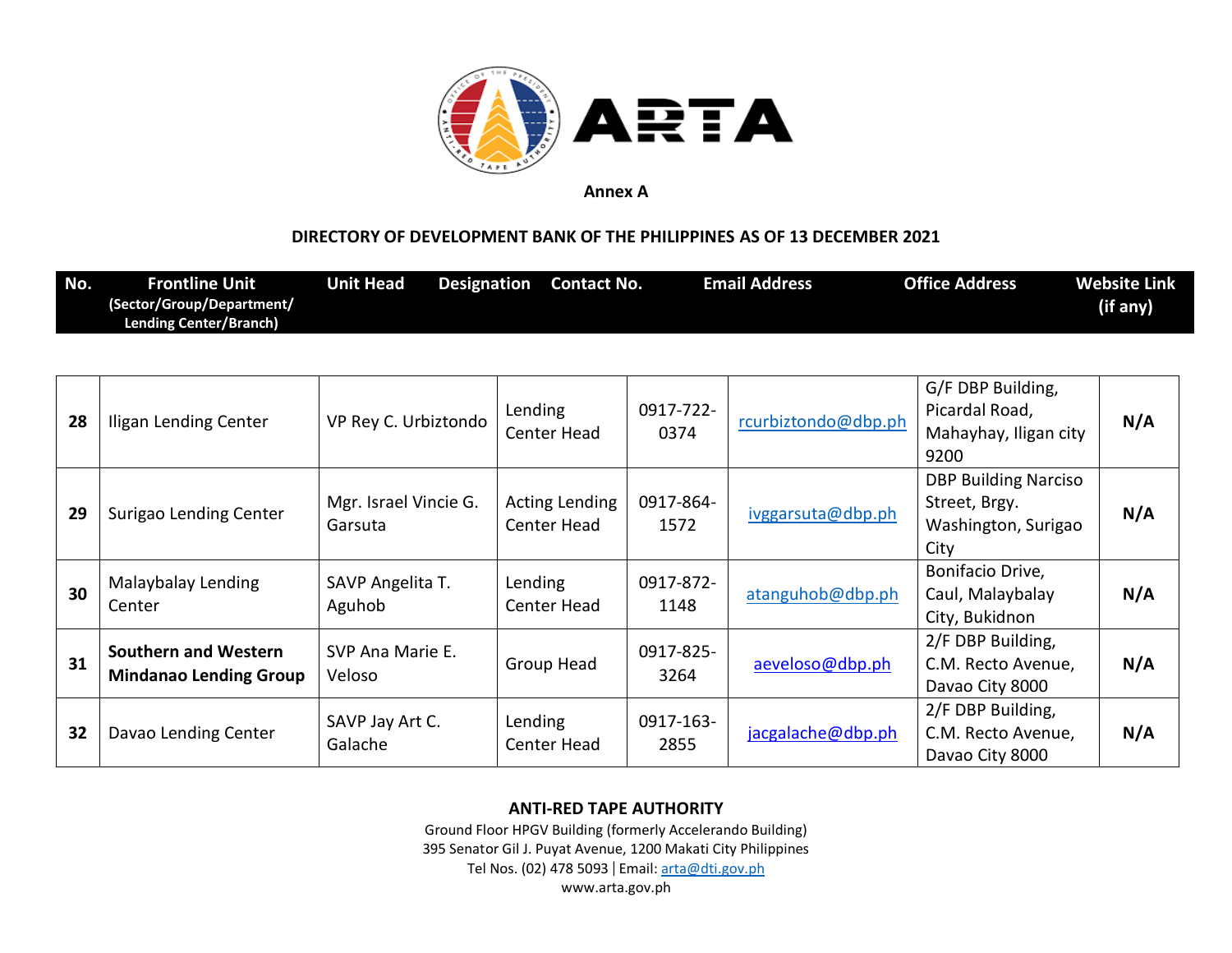

## **DIRECTORY OF DEVELOPMENT BANK OF THE PHILIPPINES AS OF 13 DECEMBER 2021**

| No. | <b>Frontline Unit</b>         | Unit Head | <b>Designation</b> Contact No. | <b>Email Address</b> | <b>Office Address</b> | <b>Website Link</b> |
|-----|-------------------------------|-----------|--------------------------------|----------------------|-----------------------|---------------------|
|     | (Sector/Group/Department/     |           |                                |                      |                       | (if any)            |
|     | <b>Lending Center/Branch)</b> |           |                                |                      |                       |                     |

| 33 | <b>Tagum Lending Center</b>             | AVP Amelita B.<br>Pinanday  | Lending<br>Center Head               | 0917-174-<br>4597 | abpinanday@dbp.ph | DBP Building, Apokon<br>Road, Tagum City<br>8100                               | N/A |
|----|-----------------------------------------|-----------------------------|--------------------------------------|-------------------|-------------------|--------------------------------------------------------------------------------|-----|
| 34 | <b>General Santos Lending</b><br>Center | VP Cliff C. Chatto          | Lending<br>Center<br>Head            | 0928-500-<br>1421 | ccchatto@dbp.ph   | 3/F DBP Building,<br>Roxas Avenue,<br><b>General Santos City</b><br>9500       | N/A |
| 35 | Zamboanga Lending<br>Center             | SAVP Fernando J. Yu         | Lending<br>Center Head               | 0917-863-<br>6807 | fjyu@dbp.ph       | 2/F DBP Bldg., Don<br>Pablo Lorenzo St.<br>(Port Area),<br>Zamboanga City 7000 | N/A |
| 36 | Kidapawan Lending<br>Center             | Mgr. Helena D.<br>Ardina    | <b>Acting Lending</b><br>Center Head | 0917-582-<br>5527 | hdardina@dbp.ph   | DBP Building, Quezon<br>Blvd., Kidapawan City                                  | N/A |
| 37 | Digos Lending Center                    | SM Phoebe Anne S.<br>Manila | Acting Lending<br>Center Head        | 0917-777-<br>1009 | pasmanila@dbp.ph  | 2/F DBP Building,<br>C.M. Recto Avenue,<br>Davao City 8000                     | N/A |

### **ANTI-RED TAPE AUTHORITY**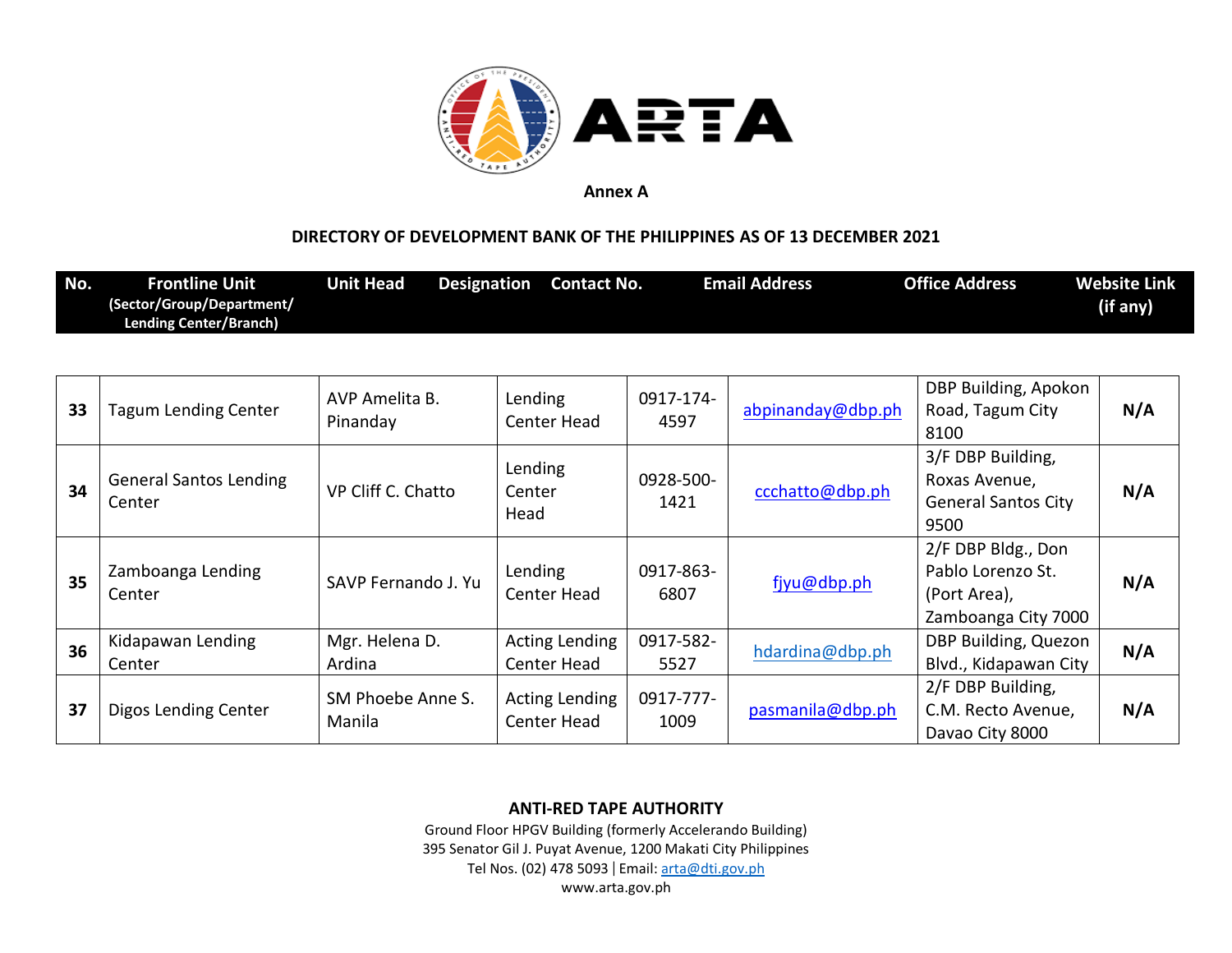

## **DIRECTORY OF DEVELOPMENT BANK OF THE PHILIPPINES AS OF 13 DECEMBER 2021**

| No. | Frontline Unit '              | Unit Head | <b>Designation</b> Contact No. | <b>Email Address</b> | <b>Office Address</b> | <b>Website Link</b> |
|-----|-------------------------------|-----------|--------------------------------|----------------------|-----------------------|---------------------|
|     | (Sector/Group/Department/     |           |                                |                      |                       | (if any)            |
|     | <b>Lending Center/Branch)</b> |           |                                |                      |                       |                     |

| 38 | <b>Corporate Banking Group</b>            | FVP Ma. Lourdes B.<br>Gumba | Group Officer-<br>in-Charge         | 0917-807-<br>8361 | mlbgumba@dbp.ph  | 3 <sup>rd</sup> floor Sen. Gil<br>Puyat Ave. corner<br>Makati Ave. Makati<br>City | N/A |
|----|-------------------------------------------|-----------------------------|-------------------------------------|-------------------|------------------|-----------------------------------------------------------------------------------|-----|
| 39 | <b>Corporate Banking I</b><br>Department  | AVP Lea Vanessa C.<br>Cotaz | Department<br>Officer-in-<br>Charge | 0917-587-<br>0329 | lvccotaz@dbp.ph  | 3rd floor Sen. Gil<br>Puyat Ave. corner<br>Makati Ave. Makati<br>City             | N/A |
| 40 | <b>Corporate Banking II</b><br>Department | SAVP Raquel C.<br>Atienza   | Department<br>Head                  | 0917-501-<br>3757 | rcatienza@dbp.ph | 3rd floor Sen. Gil<br>Puyat Ave. corner<br>Makati Ave. Makati<br>City             | N/A |
| 41 | <b>Public Sector Department</b>           | SAVP Raquel C.<br>Atienza   | Concurrent<br>Department<br>Head    | 0917-501-<br>3757 | rcatienza@dbp.ph | 3rd floor Sen. Gil<br>Puyat Ave. corner<br>Makati Ave. Makati<br>City             | N/A |

### **ANTI-RED TAPE AUTHORITY**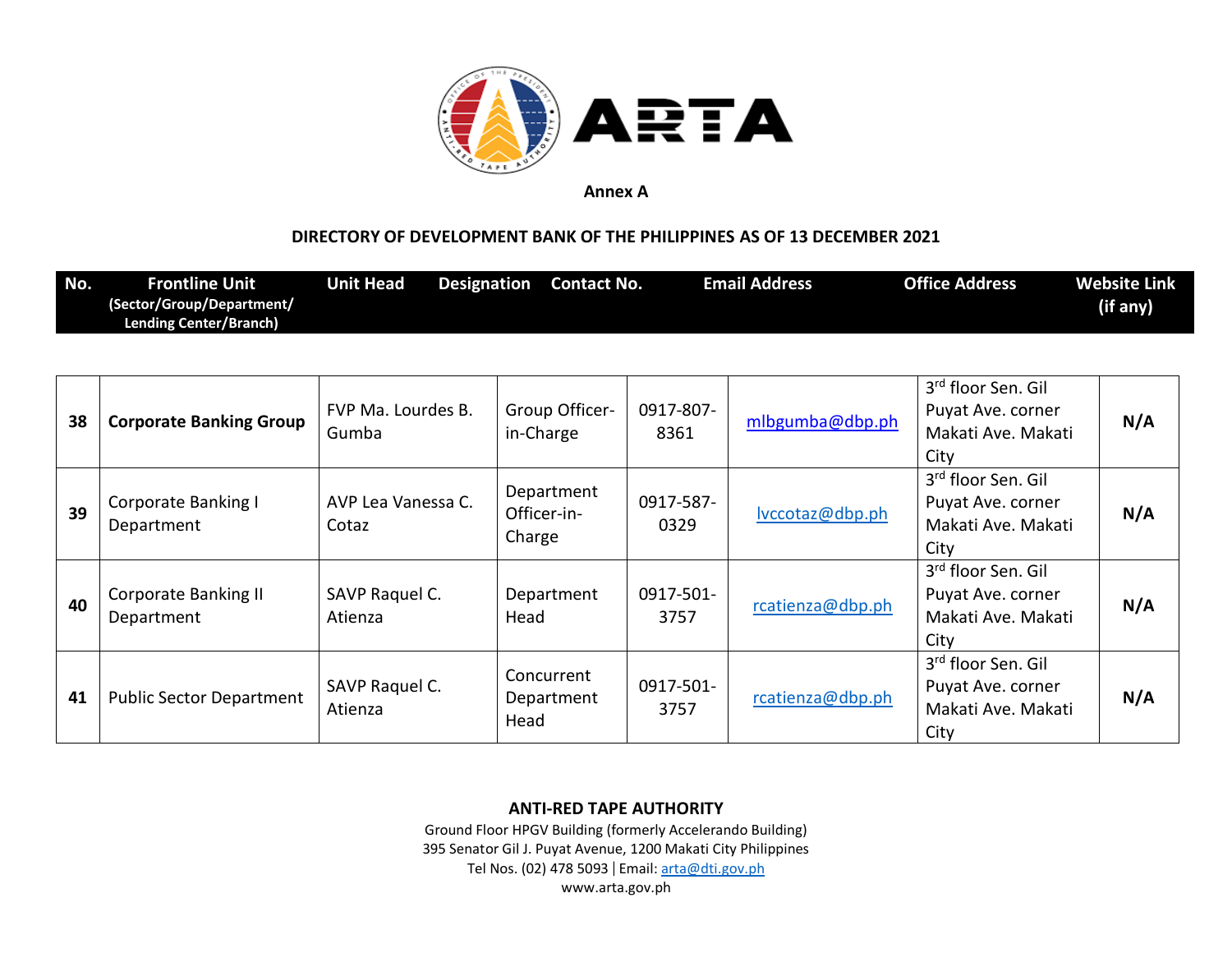

## **DIRECTORY OF DEVELOPMENT BANK OF THE PHILIPPINES AS OF 13 DECEMBER 2021**

| No. | <b>Frontline Unit</b>         | Unit Head | Designation | <b>Contact No.</b> | Email Address | <b>Office Address</b> | Website Link |
|-----|-------------------------------|-----------|-------------|--------------------|---------------|-----------------------|--------------|
|     | (Sector/Group/Department/     |           |             |                    |               |                       | (if any)     |
|     | <b>Lending Center/Branch)</b> |           |             |                    |               |                       |              |

| 42 | <b>Financial Institutions</b><br>Department               | VP Suzanne S.<br>Aquino     | Department<br>Head                  | 0917-864-<br>8480 | ssaquino@dbp.ph    | 3 <sup>rd</sup> floor Sen. Gil<br>Puyat Ave. corner<br>Makati Ave. Makati<br>City | N/A |
|----|-----------------------------------------------------------|-----------------------------|-------------------------------------|-------------------|--------------------|-----------------------------------------------------------------------------------|-----|
| 43 | <b>SME Retail and Middle</b><br><b>Market (NCR) Group</b> | VP Jeanne D.<br>Adamos      | <b>Acting Group</b><br>Head         | 0917-501-<br>3694 | jdadamos@dbp.ph    | 3rd floor Sen. Gil<br>Puyat Ave. corner<br>Makati Ave. Makati<br>City             | N/A |
| 44 | Middle Market I<br>Department                             | SAVP Arturo S.<br>Pedregosa | Department<br>Officer-in-<br>Charge | 0917-813-<br>4090 | aspedregosa@dbp.ph | 3rd floor Sen. Gil<br>Puyat Ave. corner<br>Makati Ave. Makati<br>City             | N/A |
| 45 | Middle Market II<br>Department                            | SAVP Raymond C.<br>Valdez   | Department<br>Head                  | 0917-832-<br>8465 | rcvaldez@dbp.ph    | 3 <sup>rd</sup> floor Sen. Gil<br>Puyat Ave. corner<br>Makati Ave. Makati<br>City | N/A |

### **ANTI-RED TAPE AUTHORITY**